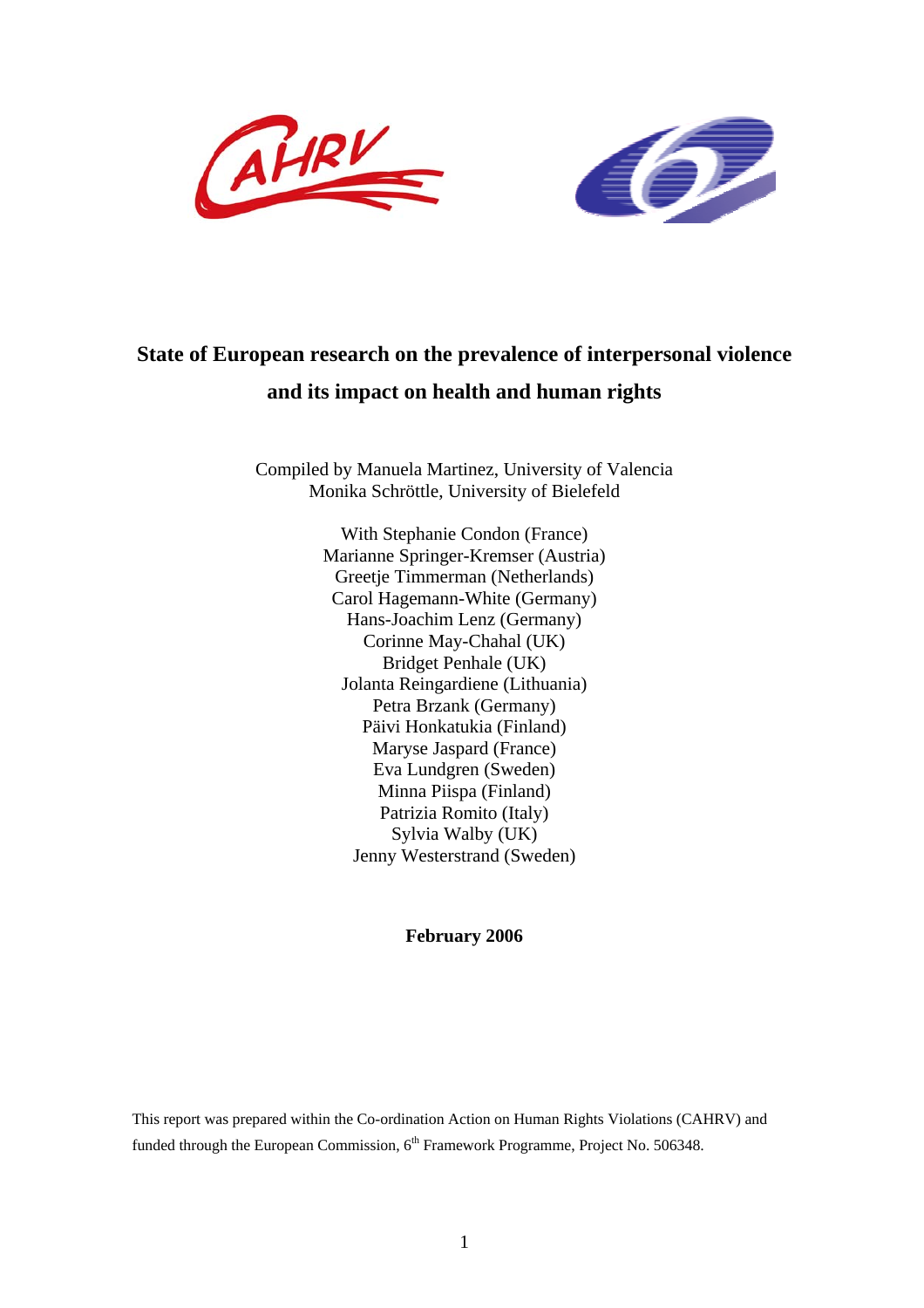## **Contents**

| 2-Assessment of the impact of interpersonal violence on victim's health 49 |
|----------------------------------------------------------------------------|
|                                                                            |
|                                                                            |
|                                                                            |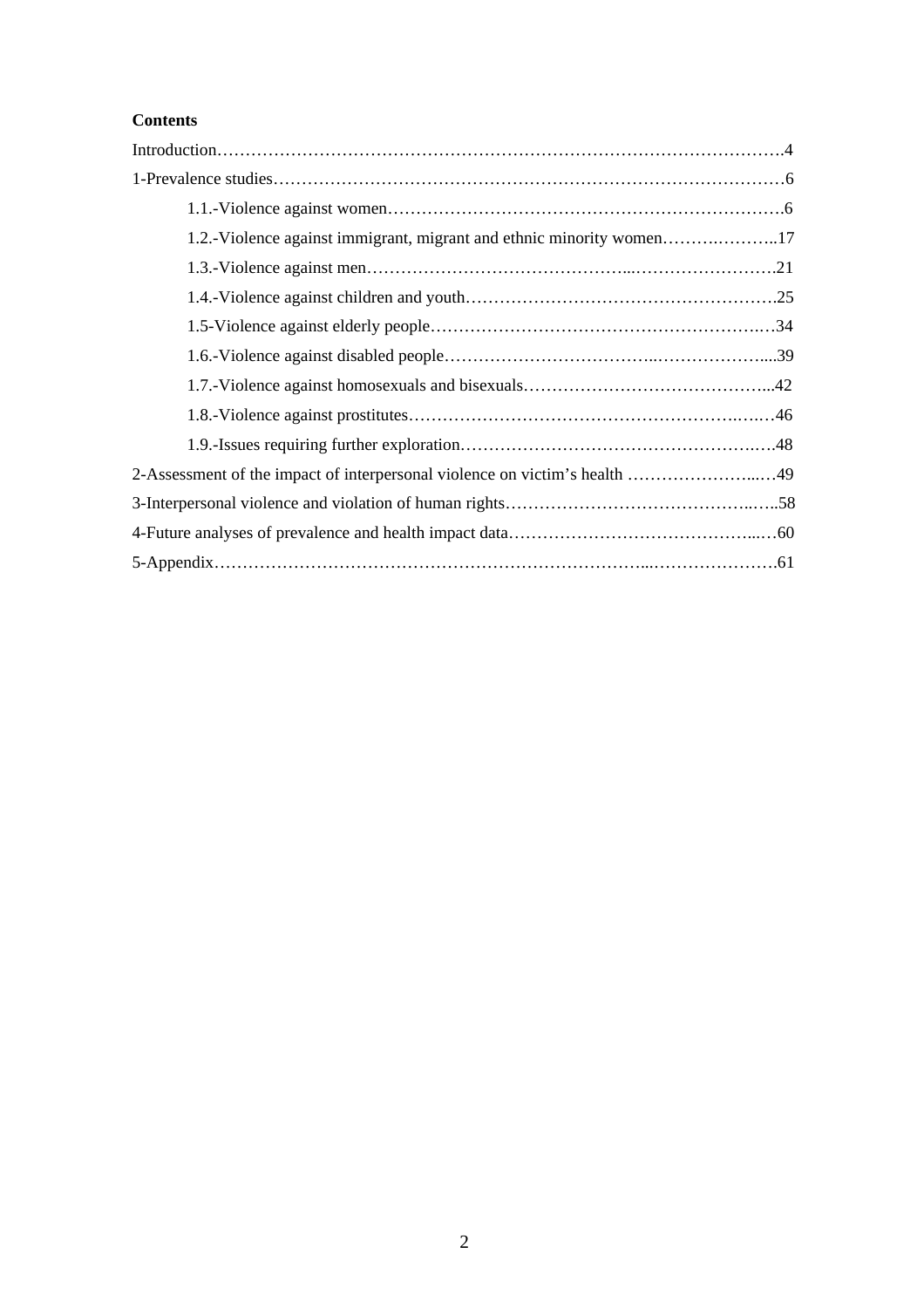## **INTRODUCTION**

Interpersonal violence as a violation of human rights is an issue that has emerged recently and has started to be considered as a public problem for individuals, society and states. This has its origin in the universal declaration of Human Rights by the United Nations in 1948 and by successive declarations of the human rights of specific groups of populations such as women and children (Vienna, 1993; Beijing, 1995). Little by little, European countries are becoming aware of this societal problem that not only causes a great deterioration of the victim's life but that are also a burden to the development of the countries through their high human and economic costs.

**Victims** Most studies on prevalence of interpersonal violence in Europe have focused on violence against women, children and youth. Data on violence against men have been obtained through some criminological victimization surveys or through surveys of violence against both women and men, but to the present, violence against men is not a central topic of prevalence of violence research. There are very few prevalence studies with a focus on violence against older people and against especially vulnerable groups such as disabled persons, homosexuals/bisexuals, and prostitutes, although several prevalence studies on violence against women have obtained data on violence against elderly people, migrants, and ethnic minorities.

**Contexts** In most studies on violence against women and children the context in which violence is assessed is the domestic setting (in families and in intimate partner relationships). Some studies also include other contexts outside the home such as school, working place, and the public sphere.

**Types of violence** Although most studies assessed the incidence of physical and sexual violence, some included questions on psychological violence, sexual harassment, stalking, mobbing and bullying. The assessment of psychological violence, although surveyed within many studies, is not a common subject in this research field. However, this is changing as recently more prevalence studies include information on the serious impact of this type of violence on health and life quality, as well as on the relationships between the different forms of victimization experienced during the life span - especially in relation to domestic violence and violence in other close relationships (work, school).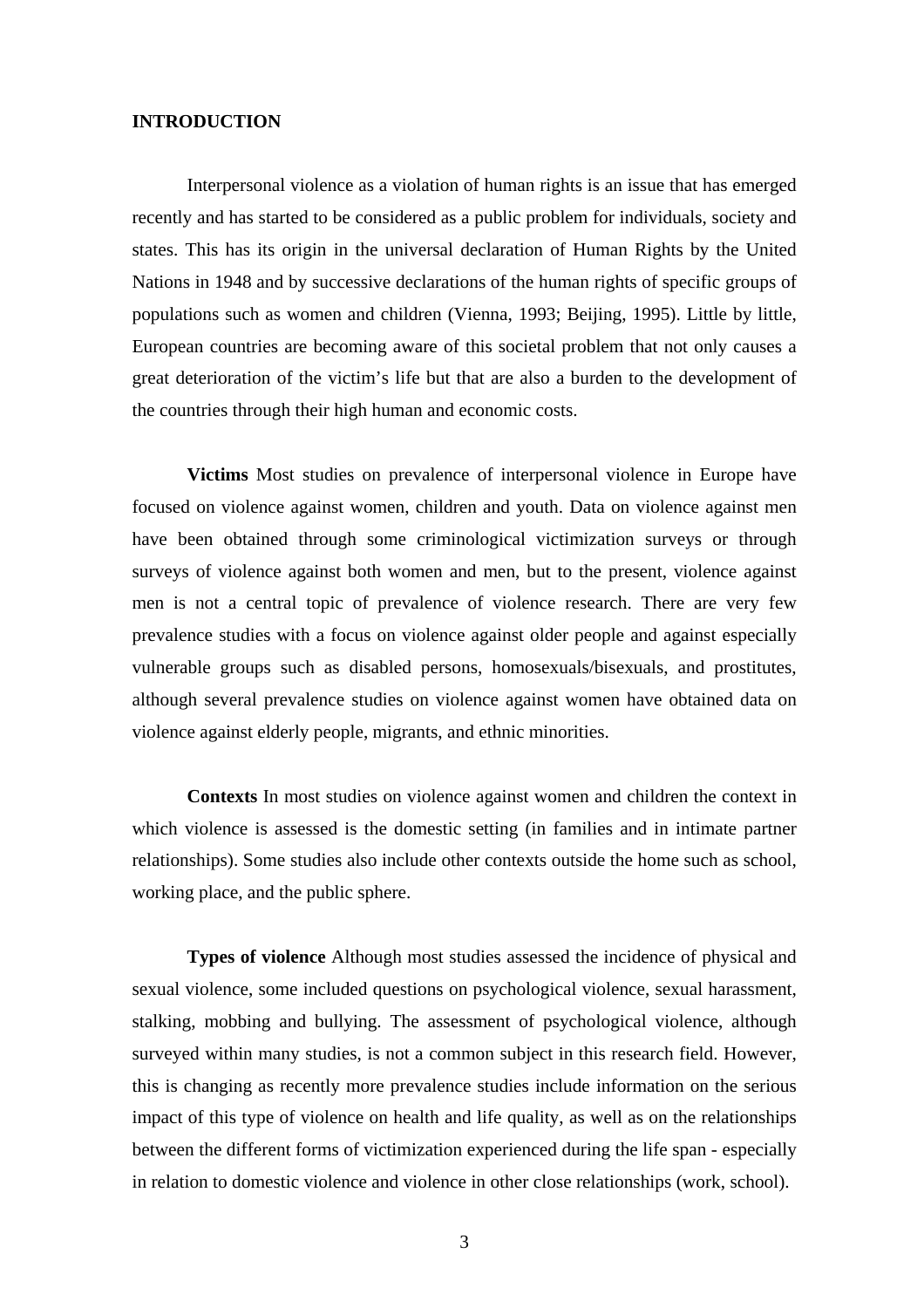**Health impact and human rights** An important aspect of many prevalence studies is the assessment of the impact of violence on the health status of the victims. To the present, many cross-sectional and retrospective studies indicate the high impact that interpersonal violence has on the health status of victims. This is an issue considered important enough to be routinely included in prevalence studies. Finally, the impact of violence on the well being and integration of the victim in society (education, employment, social inclusion, etc.) as a whole has not been assessed yet. Altogether, enabling individuals to have a life free of interpersonal violence should be considered as a human rights issue.

This report reviews studies on the prevalence of interpersonal violence and its health impact on the victims that have been conducted until the present in European member states and in those countries that will become members in the near future. The differences and similitude between studies are reported, which in many cases make the comparison between the rates obtained difficult.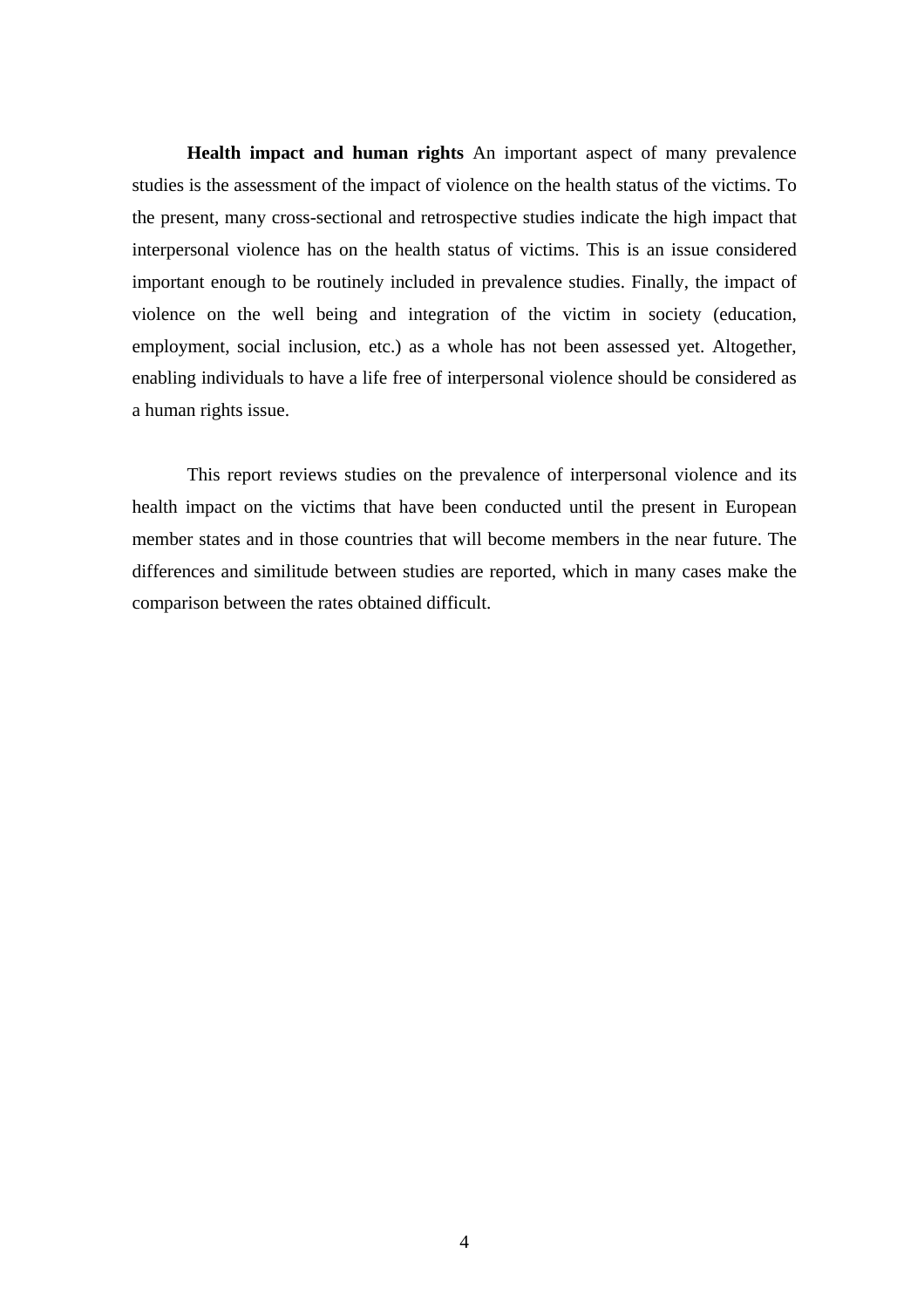## **1-PREVALENCE STUDIES**

## **1.1.-VIOLENCE AGAINST WOMEN**

#### **Prevalence studies in Europe**

Representative national prevalence studies on violence against women have been conducted in England and Wales  $(1995^1, \text{Mirrless-Black } 1999; 2001, \text{ Walby and Allen } 2004),$ Estonia (2001, Proos and Pettai 2001), Finland (1997, Heiskanen and Piispa 1998), France (2000, Jaspard et al., 2003), Germany (1992, Wetzels et al., 1995; 2003, Schröttle and Müller 2004), Holland (1986, Römkens 1989, 1997; 1997, Van Dijkt et al., 1997; 2002, Van Dijk and Oppenhuis 2002; 2003, Beke and Rottenberg, 2003; 2004, TNO Arbeid 2004), Iceland (1996, Girlason 1997), Lithuania (1999, Purvaneckiene 1999; 2000, Reingardiene 2002, 2003), Portugal (1995, Lourenco et al., 1997), Russia (2002, Gorchkova and Shurygina 2004), Spain (1999/2002, Institute of Women's Affairs, 1999, 2002; Medina-Ariza and Barberet 2003), Sweden (1999/2000, Lundgren et al., 2002), and Switzerland (1994, Gillioz 1997, Gillioz et al.,  $1997)^2$ .

The criteria for the selection of surveys included in this report has been the availability of detailed information about the methodology and results, which in most cases have been provided by members of CAHRV. Thus, although we have information on the existence of further prevalence studies conducted in Bulgaria, Bosnia-Herzegovina, Denmark, Hungary, Ireland, Norway,<sup>2</sup> Poland and Romania, the information available about them, provided by institutions like Women Against Violence Europe (WAVE; http://www.wave-network.org) as well as by hearsay of other researchers, is not complete enough to be included in this report. Additionally, specific national studies on sexual violence against women have also been conducted (in Italy, by the ISTAT Institute, 1997/98).

Besides the large-scale representative surveys listed in this report, a number of clinical and regional studies on violence against women have also been conducted in Austria (Achs et al., 2005), Finland (Ministry of Social Affairs and Health 2005), Germany (Brzank et al., 2005), Italy (Romito and Gerin, 2002; Romito et al., 2004), Spain (Raya Ortega et al., 2004) and Switzerland (Gloor and Meier, 2004). Additionally, there are further criminological surveys, such as the one carried out by Wetzels et al., 1994 in Germany. However, these other types of

 $\overline{a}$ 

 $<sup>1</sup>$  The first date presents the date of the survey, followed by authors and publications.</sup>

<sup>&</sup>lt;sup>2</sup> We have information on a new representative national survey in Norway, done by Thomas Haaland, Sten-Erik Clausen and Berit Schei, Norwegian Institute for Urban and Regional Research, just finished some weeks before the completion of this report, as well as on a representative victim study in the Osloarea from 2004, including both – women and men -, but we could not acquire information in English in time.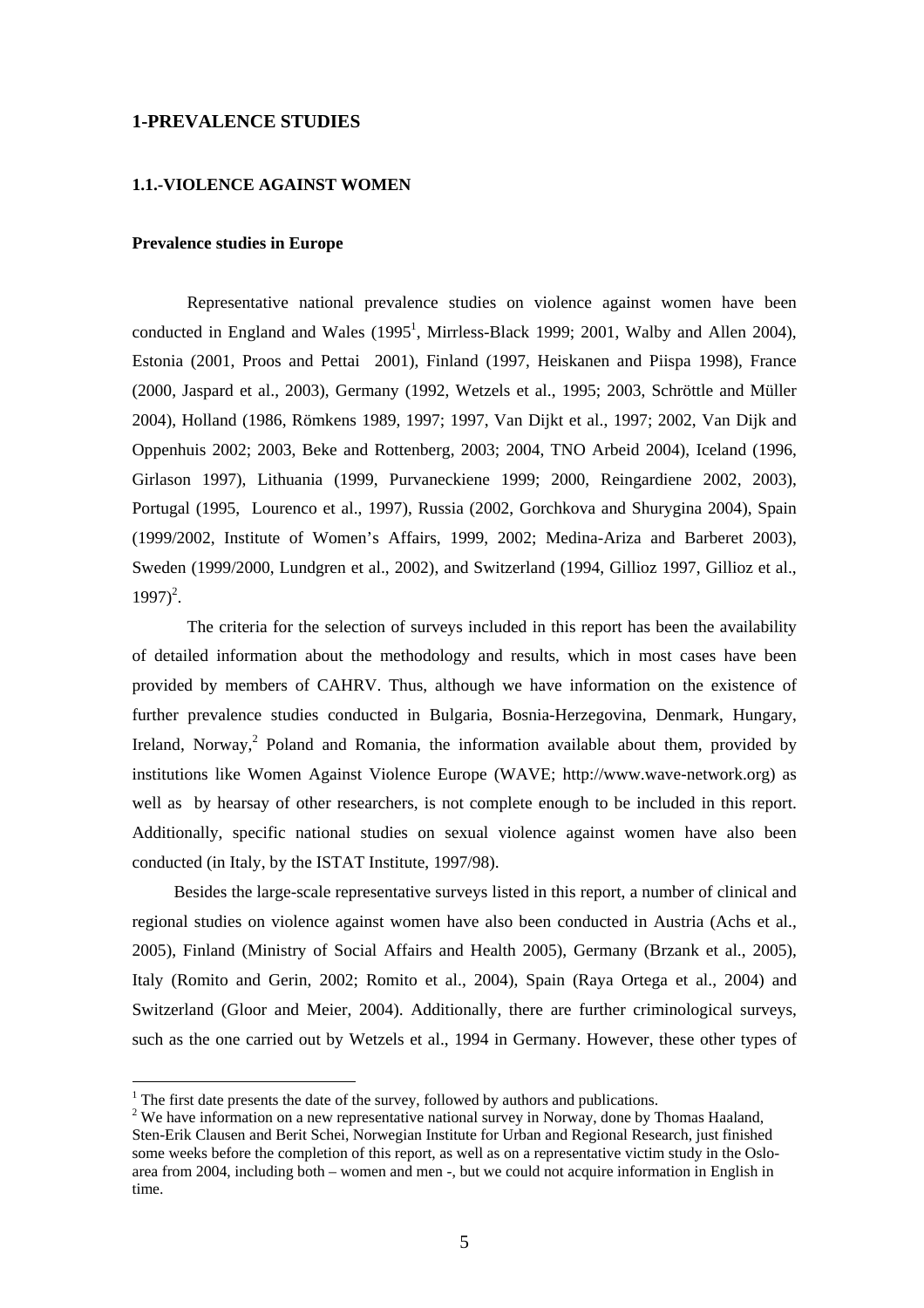studies are not included in this report, either because they are not based on representative samples or because they do not have a special focus on violence against women.

#### **Methodology**

There are many differences in the methodology followed in the studies, mainly in relation to: a) the sample (e.g. number of people that participated, age range, ethnicity, etc.); b) the way the information was collected (e.g. face-to-face, telephone interviews, postal questionnaires, etc.); c) the definition and types of violence assessed (physical. sexual and psychological); d) the context in which it occurred (e.g. home, work, public places, etc.); e) the perpetrator (e.g. family members, strangers, etc.) and f) the period of time in relation to the incidence of violence asked (e.g., last year, last five years, life span, etc.) (See Table 1 in appendix).

Collecting valid information on violence against women within population-based surveys requires the use of appropriate methods to uncover the different forms and contexts of violence experienced by women, which are often related to very sensitive topics, such as sexual violence or violence by intimate partners. Thus, some special methodological approaches, such as intensive interviewer training, sensitive and non-stigmatization research instruments, and interviews without the presence of third persons – to name only some important aspects – have to be chosen to receive realistic data on violence against women.

There have been some developments in violence-against-women research since the studies in the 80's and early 90's of the last century<sup>3</sup>. While earlier studies (e.g. Holland 1986, Switzerland 1994) tended to focus on domestic violence by intimate partners, later studies from 1996 onwards tended to also include other contexts of violence against women in various life situations, e.g. in the public sphere, in the working place and/or by other family members and acquaintances (e.g. Finland 1997, France 2000, Germany 2003, Iceland 1996, Lithuania 1999, Sweden 1999/2000).

Moreover, methodology on violence-against-women research has improved, as summarizing questions on violence experiences have been more and more replaced or supplemented by behavior-related item-lists (no longer using the term "violence") and combined measures of questioning (e.g. face-to-face interviews + additional written questionnaires on sensitive topics) appeared, which could heighten the disclosure of violence. Furthermore, violence-against-women research nowadays uses only specially trained (mostly female) interviewers and aims to provide an interview situation undisturbed by the presence of third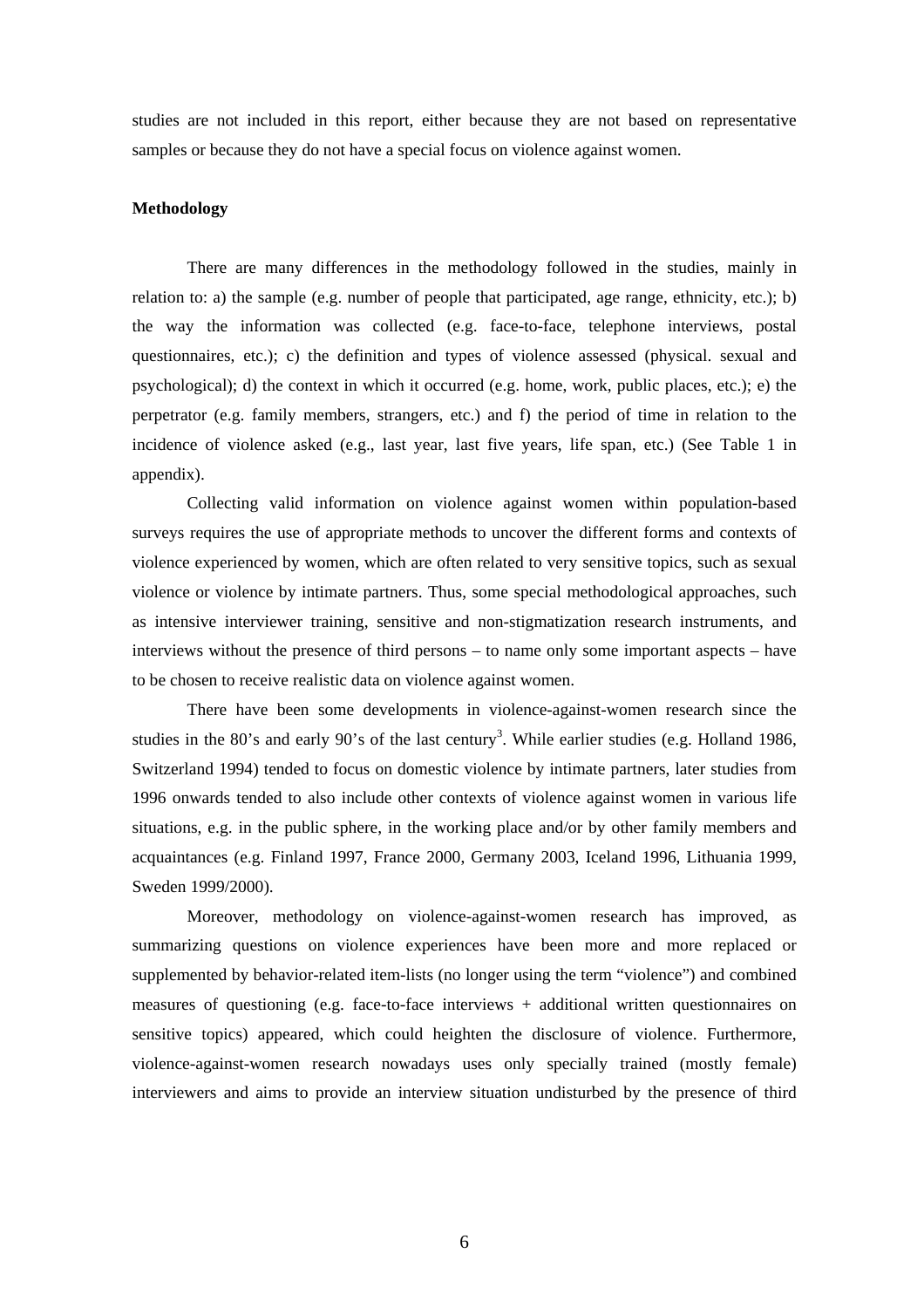persons. Other factors, too, that could affect the safety of the interviewees are usually controlled in present violence-against-women research as an important ethical issue of research.<sup>3</sup>

The following section describes in more detail important differences in national violence-against-women surveys conducted in Europe within the last 20 years.

## 1-The sample

 $\overline{a}$ 

**Sample size** In general, the samples ranged from 500 to over 22,000 interviewees. Studies carried out on big samples (e.g. England and Wales 2001, Germany 2003, Spain 1999 and 2002, France 2000, Finland 1997 and Sweden 1999/2000) allow more detailed and differentiated analysis of various types of victimization, risk factors and impact of violence. However, studies conducted on small samples also allow careful estimates of the rate of violence.

**Age** The age of the sample also varies between studies. The minimum age ranged from 16-20 years, and the maximum varies between 59 and 85 or even older. One advantage of the involvement of higher age groups is the possibility of studying violence against elderly women. However, it has the disadvantage of a lower participation rate as more elderly women are not willing or not able to take part in the interviews. Furthermore, when different age groups are involved it has an important impact on the overall rates of violence obtained as the incidence of violence reported by women varies with age, being higher in younger than in older female populations. Thus, the consequence is a decrease in the prevalence rate when higher age groups are involved.

**Ethnicity** Definitions of groups involved in the samples of the studies vary from country to country, owing to differences relating to citizenship status, language spoken or ethnic backgrounds of the interviewees. Most samples involve both native and other ethnic groups (ethnic minorities, first and second generation, migrant and immigrant women). However, one problem is that migrant women often do not speak the language well enough to take part in the interviews, which are often not conducted in different languages. Moreover, some groups of migrant women refuse to participate more often than others due to a lack of personal autonomy and a minor status within their partnerships. Thus, in most studies, immigrant women are underrepresented, which prevents a proper statistical analysis. Only very few studies, such as the German one (Schröttle and Müller 2003) conducted interviews in different languages in order to increase the participation of migrant women, which makes a comparative analysis between different ethnic groups possible. In Holland, one study was specifically designed to assess

<sup>&</sup>lt;sup>3</sup> See further information on methodological developments and standards in violence against women research in: Hagemann-White (2000, 2001) and Walby and Myhill (2001).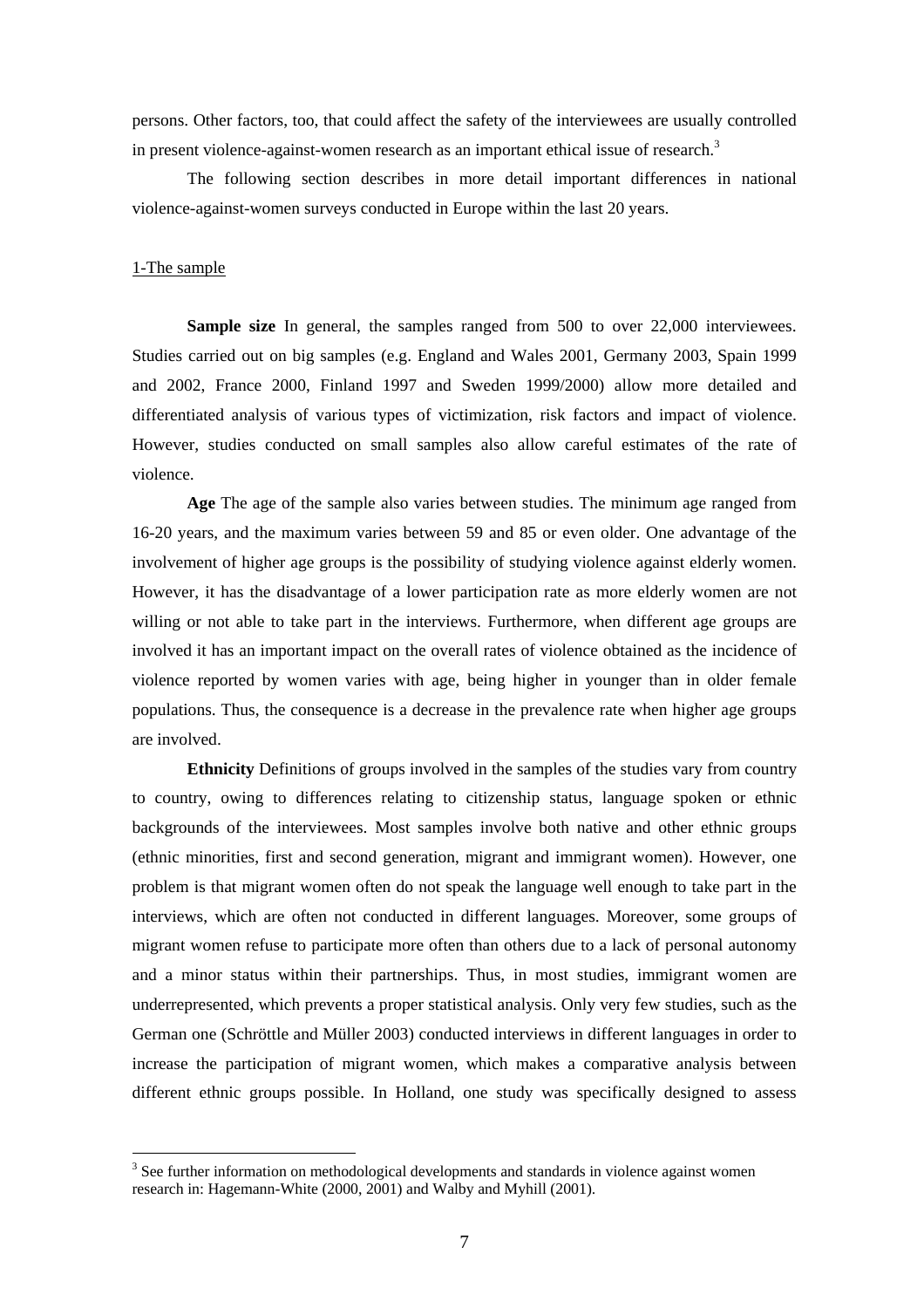domestic violence among ethnic groups such as Surinamese, Antillean, Arabian, Moroccan and Turkish immigrants (Van Dijk and Oppenhuis, 2002).

#### 2-Data collection

Different methodologies have been used to collect information from the participants of the studies. While some studies conducted telephone interviews (e.g. France, 2000; Spain 2002, Switzerland, 1994) or sent written questionnaires by post (e.g., Finland, 1997 and Sweden 1999/2000), others have collected the information through in-depth face-to-face interviews (e.g., Germany 2003; Lithuania 1999, 2000). To the present, there is no extensive knowledge of the impact different forms of data collection and the setting in which the interviews take place have on the prevalence rate of violence obtained.

While the advantage of telephone interviewing or postal questionnaires lies in the more anonymous setting (and in the lower cost), in-depth face-to-face-interviews have the advantage of a higher possibility of controlling the interview situation, especially in relation to the safety of the interviewees and the avoidance of interruption by third persons, which is crucial for these types of studies (especially related to domestic and intimate partner violence). To overcome the disadvantages of both alternatives, some studies have used additional written or computerized self-completion questionnaires within face-to-face interviews for sensitive topics such as domestic and/or sexual violence (e.g. England and Wales, 2001 and Germany, 2003). The results of these studies indicate that much more violent experiences could be uncovered by this methodology than with the face-to-face interviews alone. Another effective and, for both interviewers and interviewees, less incriminating technique, especially when obtaining information about very sensitive forms of violence, is by using a list of concrete acts of violence which the interviewee could name by a letter instead of asking direct questions about experiences of violence (e.g. Germany, 2003). These special methods, as well as intensive interviewer training in advance (e.g., France, 2000, Germany, 2003), seem to have great impact on the likelihood of uncovering violence in close relationships or sexual violence and, thus, on the prevalence rates.

#### 3-Assessment of violence

There are differences between studies in the types of violence against women assessed as well as in the information about the perpetrator and the context in which violence occurred.

**Type of violence and instruments used in the assessment** In general, the types of violence assessed are physical, sexual and psychological violence. While some studies give in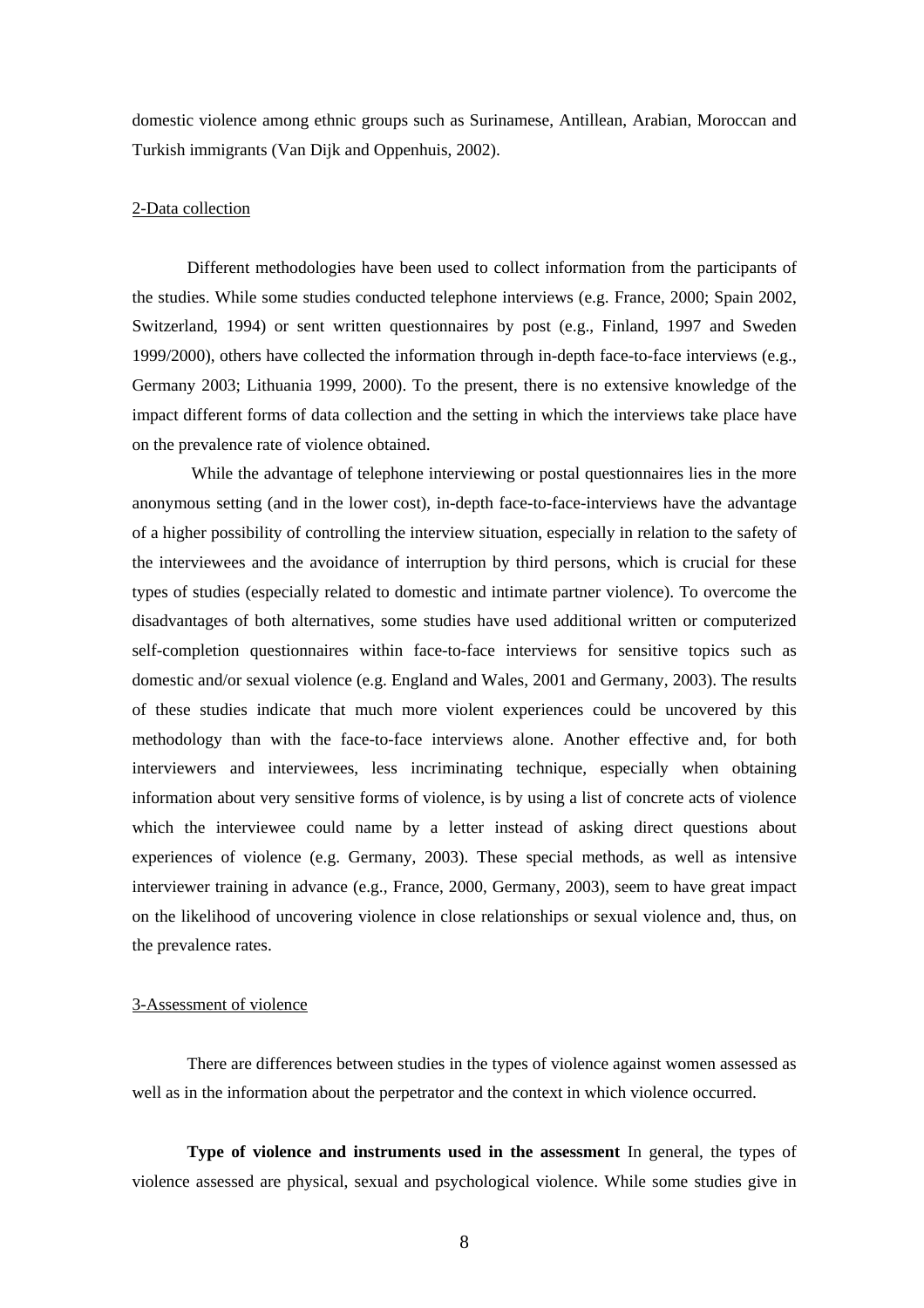their publications specific information about the rate of each type of violence experienced by women (e.g. Sweden 1999/2001), others do not differentiate between the different types (e.g. Lithuania 2000).

The instruments used differ greatly between studies. While very few used only summarizing questions (e.g. have you been exposed to physical violence?), most studies used item lists with concrete acts of violence (e.g. have you been exposed to kicks, slaps? etc.). Those that have used both summarizing questions and detailed item lists have found that more violence is uncovered by the latter or the combination of both (e.g. Germany, 2003). Thus, it is considered that including a high number of items of violent acts in a questionnaire would increase the probability of uncovering more violent experiences. On the contrary, the use of summarizing questions without detailed item lists would lead to a decrease in prevalence rates.

While some studies used very well known instruments to assess **physical violence**, others have used these instruments as a guide, incorporating specific modifications. Other studies have developed their own instruments. Among the well known instruments used for physical violence is a modified version of the Conflict Tactics Scale (CTS) (Straus et al., 1996) and the list of acts used in the Canadian Violence Against Women survey (Johnson, 1996; e.g., Finland, 1997, Lithuania, 2000; England and Wales, 2001; Germany, 2003 and Sweden, 1999/2000), which makes it possible to compare the prevalence rates of physical violence obtained in the different studies by reanalysis.

However, the instruments used to assess **sexual violence** differ widely between studies making comparisons difficult. The definition of sexual violence ranges from very narrow definitions based on criminal law and the use of physical force and threats (e.g. rape, attempted rape) to much broader definitions that include severe forms of sexual harassment. Some studies used very detailed item lists of acts of sexual violence, but others used only summarizing questions on forced or unwanted sexual acts. Thus, it may be possible to compare the prevalence rates obtained in the different studies by using the data related to a narrow definition of sexual violence. Additionally, it must be kept in mind that cultural patterns in relation to reporting sexual violence could also play an important role.

Finally, the differences concerning **psychological violence** are much greater, ranging from assessing only one specific act (e.g., verbal insults, threats of violence, etc) to a more comprehensive list of acts (including verbal violence, blackmail, controlling behaviour, etc.). There are also considerable differences in what is defined as "psychological violence" (e.g. some include frightening threats here, while others list the threat of physical harm as physical violence).

**The perpetrator and the context** Most studies collected specific information about the perpetrator (e.g. former or current intimate partner, family member, acquaintance or stranger)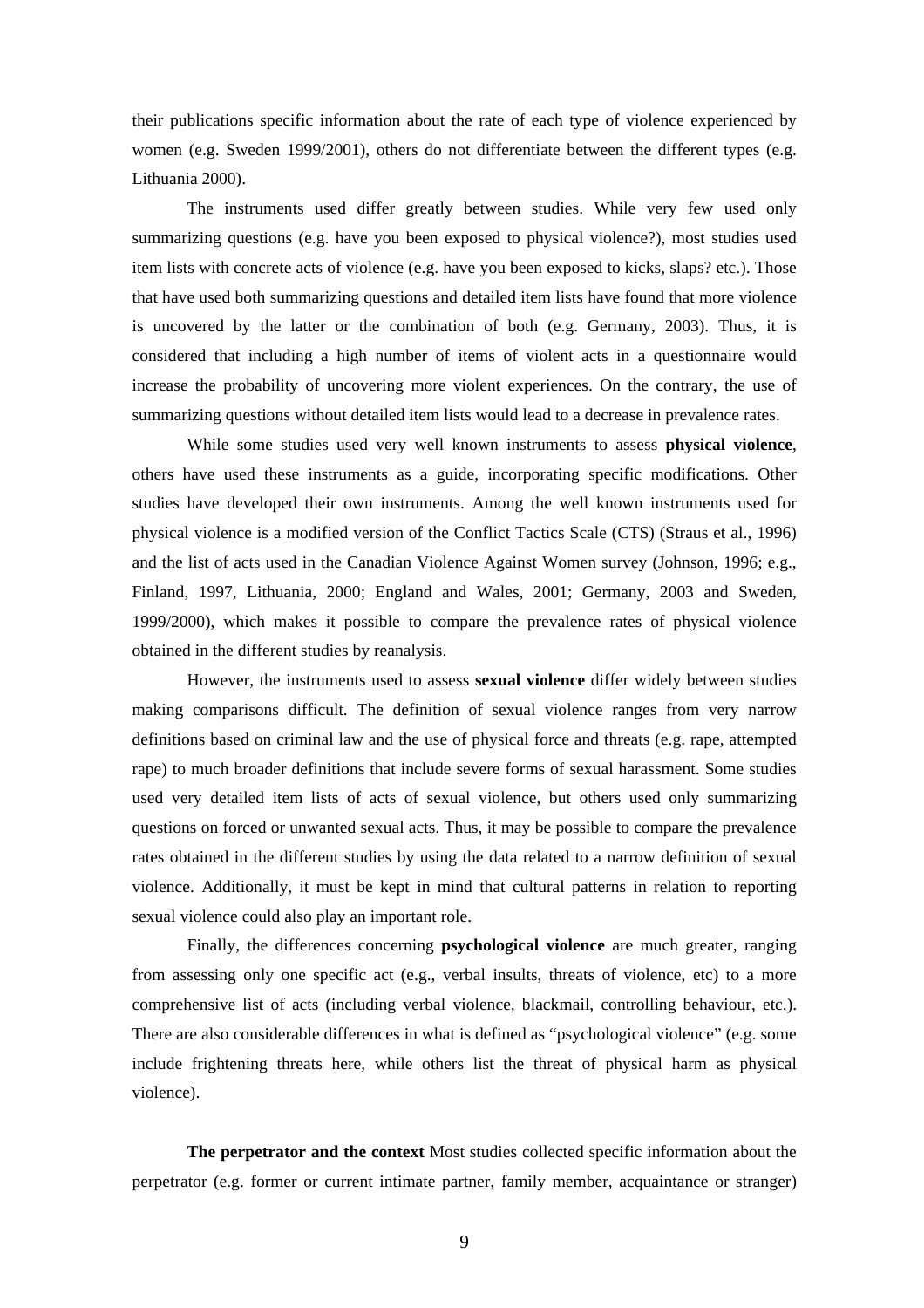and the context in which violence occurred (e.g. home, work, public places), but there are differences in the way the details about perpetrators and contexts are reported in publications.

Most studies on violence against women have a special focus on domestic violence by current and/or former intimate partners (distinguishing between them or not), but also include other life contexts in which violence occurred (by strangers in public places, in the work place, by acquaintances and other family members). Some studies have focused on violence by *male* perpetrators and heterosexual partners (e.g. Finland, 1997; Sweden, 1999/2000). Studies where both sexes of perpetrators and various contexts of experiences of violence are involved show that physical and sexual violence against women is perpetrated by current or former intimate male partners in the majority of cases. Thus, most studies have obtained the prevalence rates of intimate partner violence (intimate partner violence and domestic violence against women are equated in some studies) and sexual violence against women.

An important problem of data comparison is that the reports give the prevalence rates related to the specific types of violence and the contexts in very different ways (e.g. intimate partner violence on the one hand and violence outside intimate partner relationships on the other). A next step is to explore how such issues may be addressed in secondary data analyses.

**The life period assessed** Another important issue is the period of life women were asked about. In the studies women were asked about the occurrence of violence during the last year, during the last five years, since a specific year of age in adult life (since the age of 15, 16 or 18), during childhood and youth, or during the whole life span. In most studies different combinations of these possibilities were used. In those in which women were asked about their experiences of victimization during the life span, information about the incidence of childhood abuse was also obtained indirectly. In others, there were special sections on sexual and physical violence during childhood and youth (Germany, 2003).

#### **Comments on the results**

There are so many differences between the studies that it is difficult to compare the data at this stage of the report. Below we give a preliminary overview of the range of existing prevalence data on violence against women in Europe and of important background information on the availability and comparability of data.

**Intimate partner violence** Most studies have collected information on the violence perpetrated by an intimate (male and/or female) partner against women. Some studies (e.g. the Finnish and the Swedish studies) distinguish in their presentation of the data between the rates of violence perpetrated by current and by former partners (and relate each rate to women who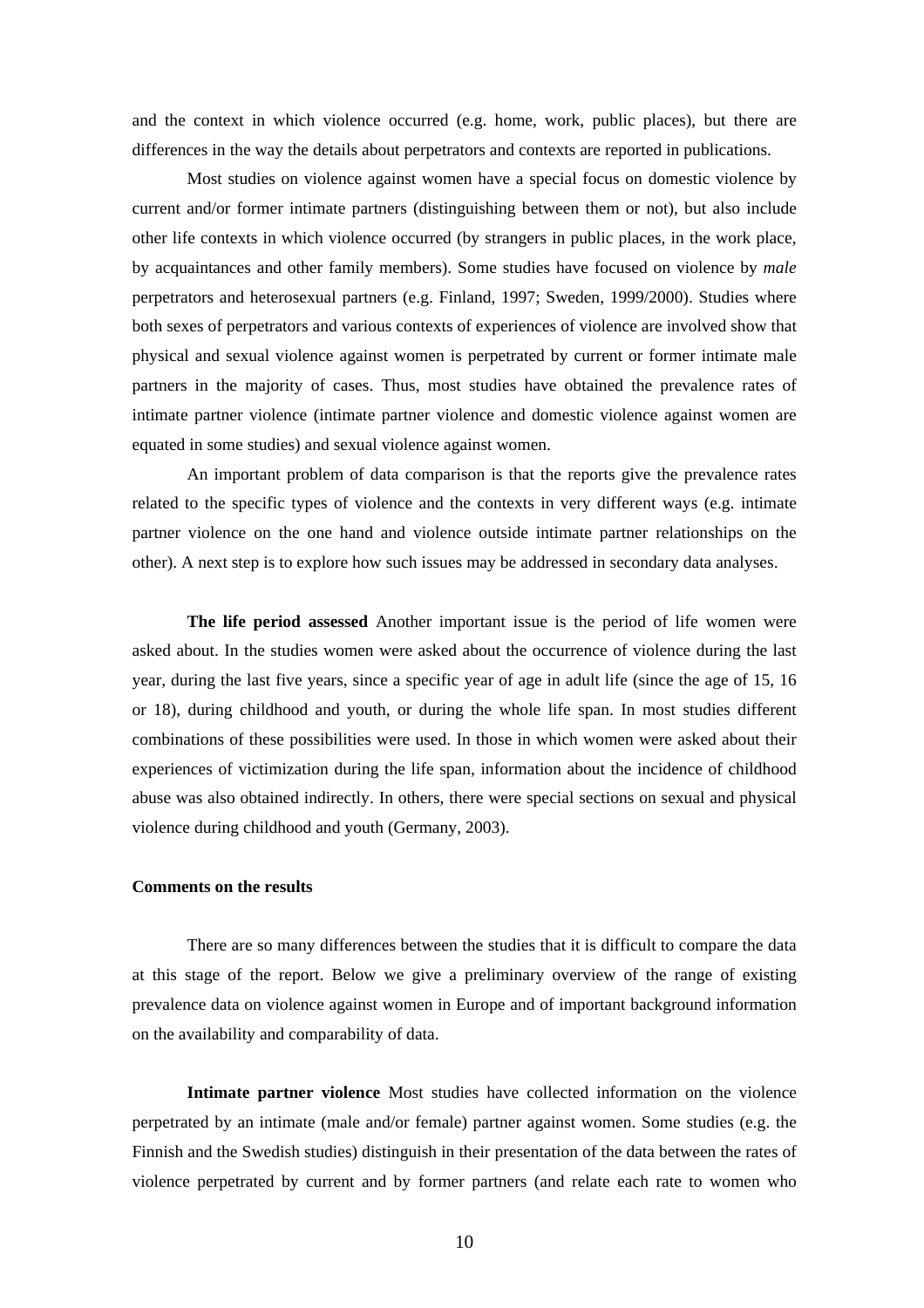have/had current and/or former partners), while others give prevalence rates for violence experienced by any partner (and relate it to the whole sample of women who ever lived in a partnership). This, as well as the differences in the methods used, in the definitions of violence and in the time periods assessed have a great impact on the comparability of prevalence data on intimate partner violence.

The lifetime prevalence of physical and/or sexual violence by current and/or former partners – if such prevalence rates are presented **–** ranges in the studies between 4 and over 30%; the lifetime prevalence of physical violence alone ranges from 6 to over 25%, and the lifetime prevalence of sexual violence by intimate partners ranges from 4 to over 20%, depending also on the broad or narrow definition of this type of violence. Psychological violence by intimate partners has been published in some studies as a separate category; the lifetime-rate is between 19 and 42%.

Relatively high rates of lifetime intimate partner violence (from 20 to over 30%) could be found in the results of the British, Finnish, Swedish, German, Swiss and Dutch studies. It is possible that this is a consequence of the measures used within those prevalence studies to uncover intimate partner violence. A next step will be to assess to what extent prevalence rates for this violence are comparable between selected countries, and to discuss the impact that differences in the methodology may have on these rates.

**Other types of victimization** Most studies have obtained additional information on violence against women in other life contexts because they included common questions on violence in all life situations (with specific questions on perpetrators and/or sites of violence, e.g. Germany, 2003), because they asked specifically about violence perpetrated by others than intimate partners (Finland, 1997, Sweden, 2000/2001, and Lithuania, 1999, 2000) or because they asked about violence in different life contexts within special sections of the questionnaire (e.g. France, 2000, see also Table 1 in appendix).

Thus, for example, in the studies conducted in Finland (1997), Sweden (1999/2000) and Lithuania (1999/2000) different information about male violence, male violence outside intimate partner relationships, and violence perpetrated by an intimate male partner was obtained (also distinguishing between current or former partners). The French (2000) study gives – alongside its interview section – different information about violence in the work place, in student life, by professional helpers, in couple relationships, and by other family members or acquaintances. The German study (2003) asked questions about all kinds of violence (perpetrators and locations) in the first section, and focused on intimate partner violence and violence in childhood in the second section, giving prevalence data on all life contexts and on intimate partner violence in its report. These differences make it difficult to compare overall prevalence rates in various life contexts.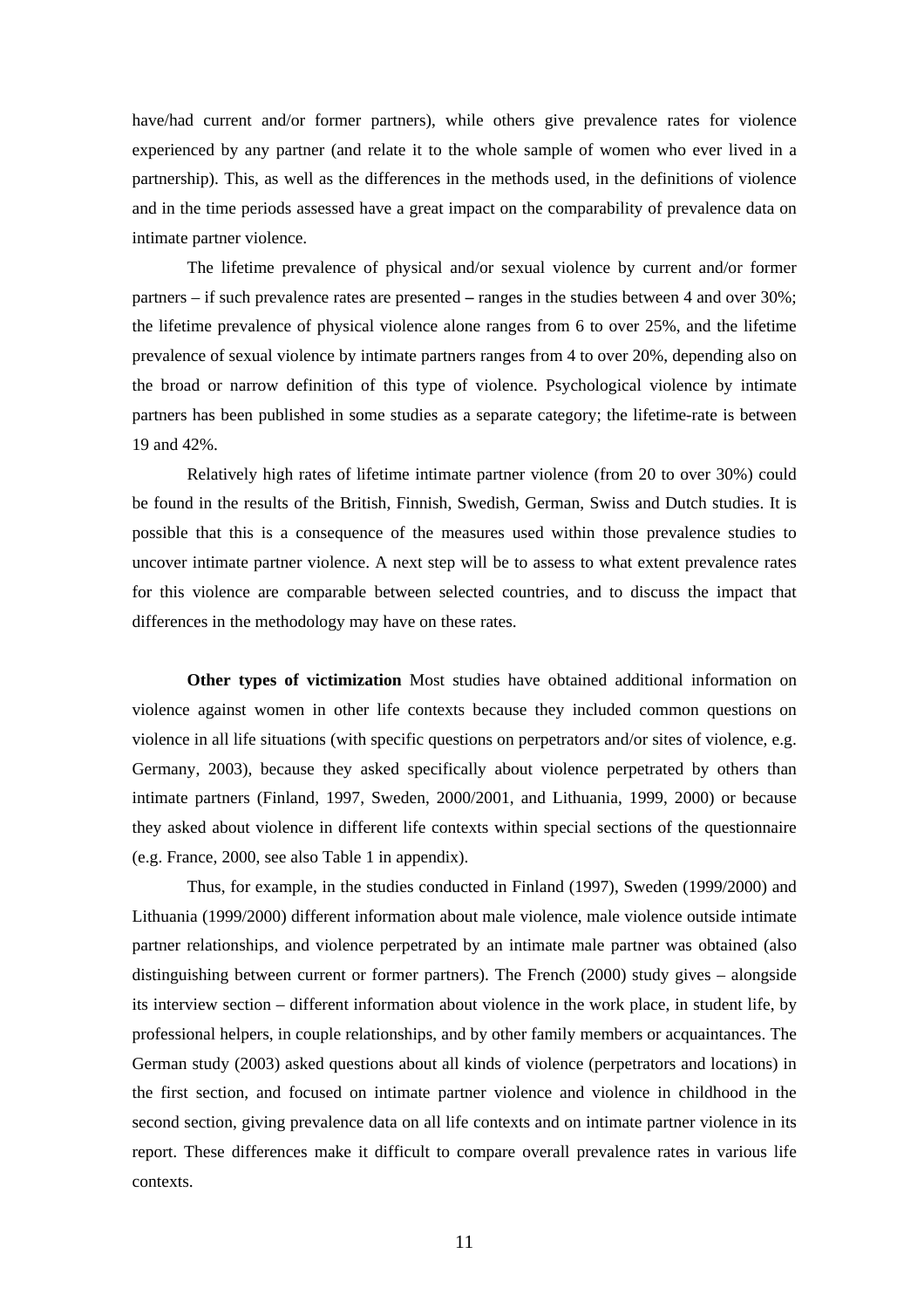The few studies that have presented overall prevalence figures for sexual and/or physical violence in all life contexts show that 40-46% of women had experienced sexual and/or physical violence in their adult lives. The prevalence rates for physical violence alone range from 14- 37%, and for sexual violence from 4-35%, depending on either narrow or broader definitions. Future research will extract, by reanalysis of the data, overall figures for each country on the one hand, and prevalence rates for different life contexts on the other. This will include a discussion of the impact of methodology on prevalence rates.

#### **Conclusion**

In summary, notwithstanding the methodological differences between studies there is consistency in the fact that physical, sexual and psychological violence by men against women is very high in all contexts and in all countries.

## **References**

- Achs U, Hofer E, Ponocny-Seliger E, Joura E, and Springer-Kremser M. Mental health consequences of women victims of violence: prevalence in a psychosomaticgynaecological outpatients clinic. Submitted 2005
- Beke, B.M.W.A, and Rottenberg M. (2003). De vele gezichten van huiselijk geweld. [The many faces of domestic violence]. Amsterdam: Uitgeverij SWP. In Dutch
- Brzank P, Hellbernd H, Maschewsky-Schneider U, and Kallischnigg G (2005). Häusliche Gewalt gegen Frauen: Gesundheitsfolgen und Versorgungsbedarf – Ergebnisse einer Befragung von Erste-Hilfe-Patientinnen [Domestic violence against women and health care demands: results of a female emergency department patient survey]. Bundesgesundheitsblatt Gesundheitsforschung Gesundheitsschutz. 48(3):337-45
- Christiansen, E, and Koch-Nielsen I. (1992). Violence against women. Copenhagen. Denmark: Socialforskininginstituttet.
- Finnish Ministry of Social Affairs and Health (2005). Report.
- Gillioz, L. (1997). Domination and violence towards women within the couple. In: European strategies to combat violence against women. Report of the first technical meeting. Copenhagen: WHO regional office for Europe.
- Gillioz, L, de Puy, J. and Ducret, V. (1997). Domination et violence envers la femme dans le couple. [Domination and violence towards women within the couple]. Lausanne: Editions Payot. In French.
- Girlason, IA (1997). Violence against women in Iceland: Unpublished manuscript presented at a Dublin workshop July 1997.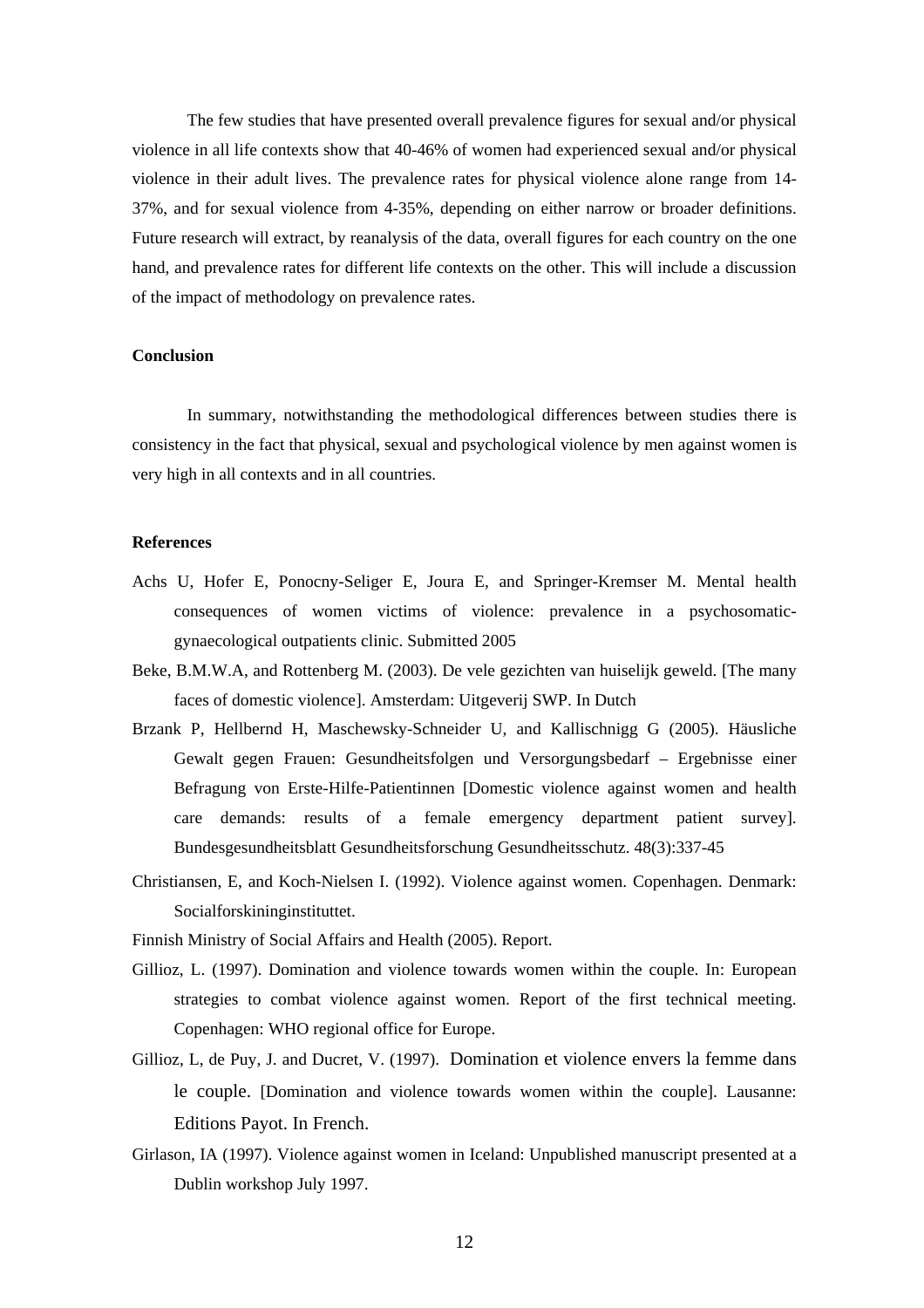- Gloor D. and Meier H. (2004). Frauen, Gesundheit und Gewalt im sozialen Nahraum. Repräsentativbefragung bei Patientinnen der Maternité Inselhof Triemli, Klinik für Geburtshilfe und Gynäkologie. [Women, Health and Domestic Violence. Representative survey of Patients at the Hospital Maternité Inselhof Triemli Zurich, Clinic for Obstetrics and Gynecology]. Edition Soziothek, Bern. In German.
- Gorchkova, I. and Shurygina, I. (2004). Violence against wives in contemporary Russian Families: Basic Results. http://www.owl.ru/rights/no\_violence/Bas\_results.pdf .
- Hagemann-White C. (2000). Male violence and control. Constructing a comparative European perspective. In: Duncan, Simon S. and Pfau-Effinger, B. (eds.): Gender, Work and Culture in the EU. London. P. 171-207.
- Hagemann-White C. (2001). European Research on the Prevalence of Violence against Women. In: Violence against Women, Vol. 7, No. 7, 732-759.
- Heiskanen, M and Piispa M (1998). Faith, Hope, Battering. A survey of men's violence against women in Finland. Ministry of Social Affairs and the Council. Statistics Finland.
- Institute of Women's Affairs, Ministry of Work and Social Affairs, Spain (1999, 2002). La violencia contra las mujeres. Resultados de la Macroencuesta. [Violence against women. Results of a national survey]. Sigma Dos. In Spanish.
- Jaspard M, Brown E, Condon S, Fougeyrollas-Schwebel D, Houel A, Lhomond B, Maillochon F, Saurel-Cubizolles M, and Schiltz M. (2003). Les violences envers les femmes en France: une enquête nationale. [Violence against women in France: a national survey]. Paris, La Documentation Française, 309 p. plus annexes et biblio. de 57 pages. In French.
- Johnson H (1996). Dangerous domains: violence against women in Canada. Toronto: Nelson Canada.
- Lourenco N, Lisboa M, and Pais E. (1997). Violencia contra as mulheres. [Violence against women]. Lisbon. In Portuguese.
- Lundgren E, Heimer G, Westerstrand J and Kalliokoski AM. (2002). Captured Queen. Men's violence against women in "equal" Sweden – a prevalence study. Aströms tryckeri AB, Umea.
- Medina-Ariza J and Barberet R (2003). Intimate partner violence in Spain: Findings from a national survey. Violence Against Women 9(3):302-322.
- Mirrlees-Black C. (1999): Domestic violence: Findings from a new British Crime Survey self completion questionnaire. London: Home Office Research Study 191.
- Proos, I and Pettai I. (2001). Violence against women in Estonia. According to data from a sociological research. Estonian Open Society Institute, Tallinn. http://www.childcentre.info/research/researchpr/violence\_in\_estonia.doc

Purvaneckiene G. (1999). Violence against women in Lithuania. Vilnius: Danielius.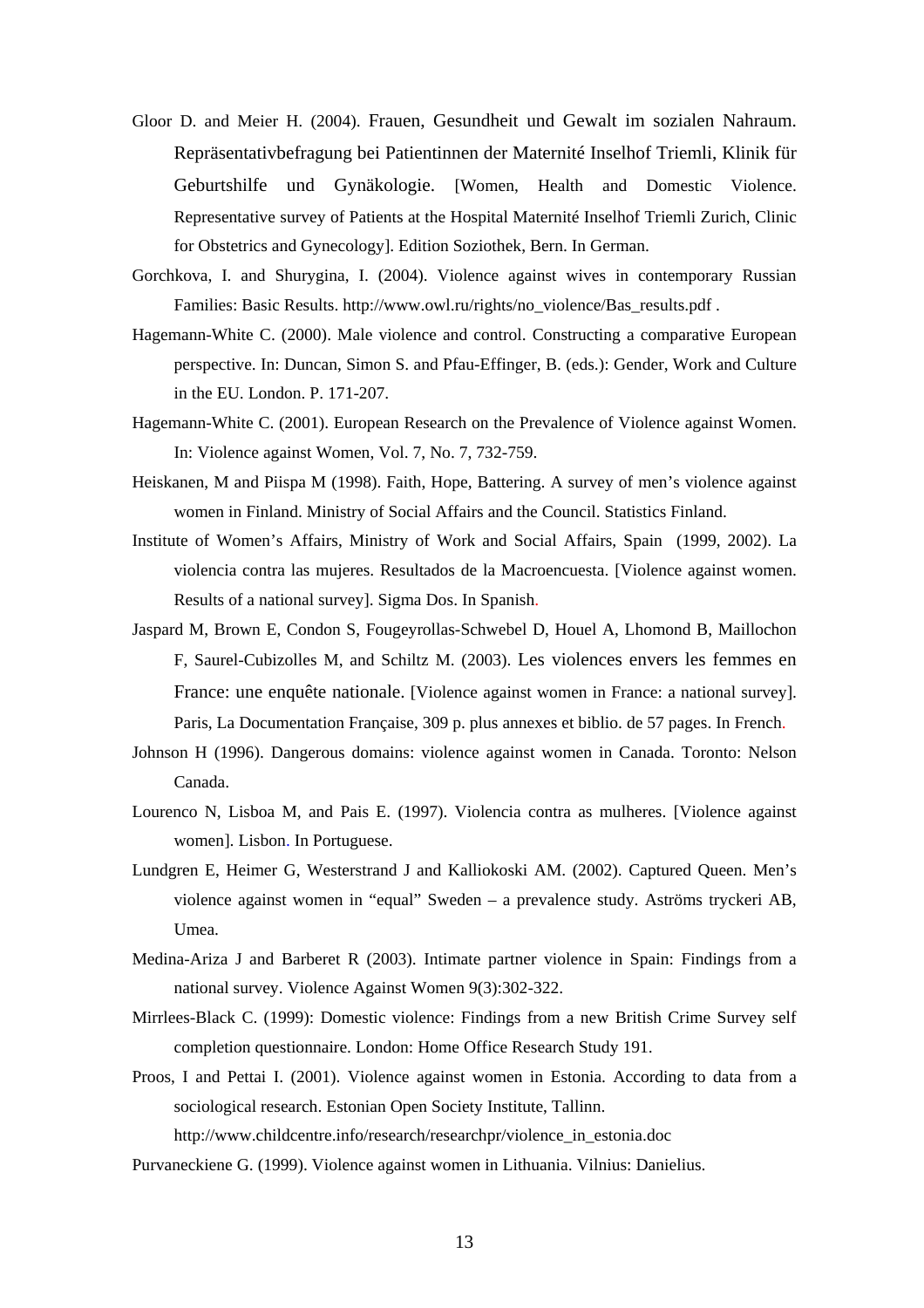- Raya Ortega L, et al., (2004). La violencia contra la mujer en la pareja como factor asociado a una mala salud física y psíquica: un estudio en el ámbito de la atención primaria. [Intimate partner violence as a factor associated with health problems]. Atencion Primaria 34(3):117-127. In Spanish.
- Reingardiene J. (2002) "Gender Politics in Lithuania: A Case of Gender-based Violence against Women in the Family", Sociologija, Mintis ir veiksmas, 2002 (1): 16-34.
- Reingardiene J. (2003) "Dilemmas in Private/Public Discourse: Contexts for Gender-based Violence against Women in Lithuania", Journal of Baltic Studies, XXXIV (3): 354-368.
- Romito P and Gerin D. (2002) Asking patients about violence: a survey of 510 women attending social and health services in Trieste, Italy. Social Science and Medicine, 54 (12), 1813- 1824.
- Romito P, de Marchi M, Molzan Turan J, Ciociano Bottaretto R, and Tavi M. (2004) Identifying violence among women patients attending family practices: The role of research in community change. Journal of Community and Applied Social Psychology, 14, 1-16.
- Römkens, R. (1989). Onder ons gezegd en gezwegen. Geweld tegen vrouwen in manvrouwrelaties. [Let's keep it between us. Violence against women by male intimates]. Rijswijk: Department of Welfare and Health. In Dutch
- Römkens R. (1997). Prevalence of wife abuse in the Netherlands. Combining Quantitative and Qualitative Methods in Survey Research. Journal of Interpersonal Violence, 12(1): 99-125.
- Schröttle M. and Müller U. (2004). Lebenssituation, Sicherheit und Gesundheit von Frauen in Deutschland. Eine Repräsentativbefragung zu Gewalt gegen Frauen in Deutschland. [Health, well-being and personal safety of women in Germany: a representative study on violence against women in Germany.] Federal Ministry for Family Affairs, Senior Citizens, Women and Youth. In German. Long version and English short version in: http://www.bmfsfj.de/RedaktionBMFSFJ/Broschuerenstelle/Pdf-Anlagen/Studie-Gewaltgegen-Frauen,property=pdf.pdf;

http://www.bmfsfj.de/RedaktionBMFSFJ/Abteilung4/Pdf-Anlagen/langfassung-studiefrauen,property=pdf.pdf; (Stand :14.10.05)

- Straus M, Hamby S, Boney-McCoy S and Sugarman D (1996). The Revised Conflict Tactics Scale (CTS2): development and preliminary psychometric data. Journal of Family Issues 17:283-316.
- TNO Arbeid (2004). Nationale enquete arbeidsomstandigheden 2003. Eerste resultaten [National survey labour conditions. First results]. (www.arbeid.tno.nl). In Dutch.
- Van Dijk T, Flight S, Oppenhuis E, and Duesman B. (1997) Huiselijk geweld. Aard, omvang en hulpverlening. [Domestic violence: types, incidence and aid]. Ministry of Justice. In Dutch.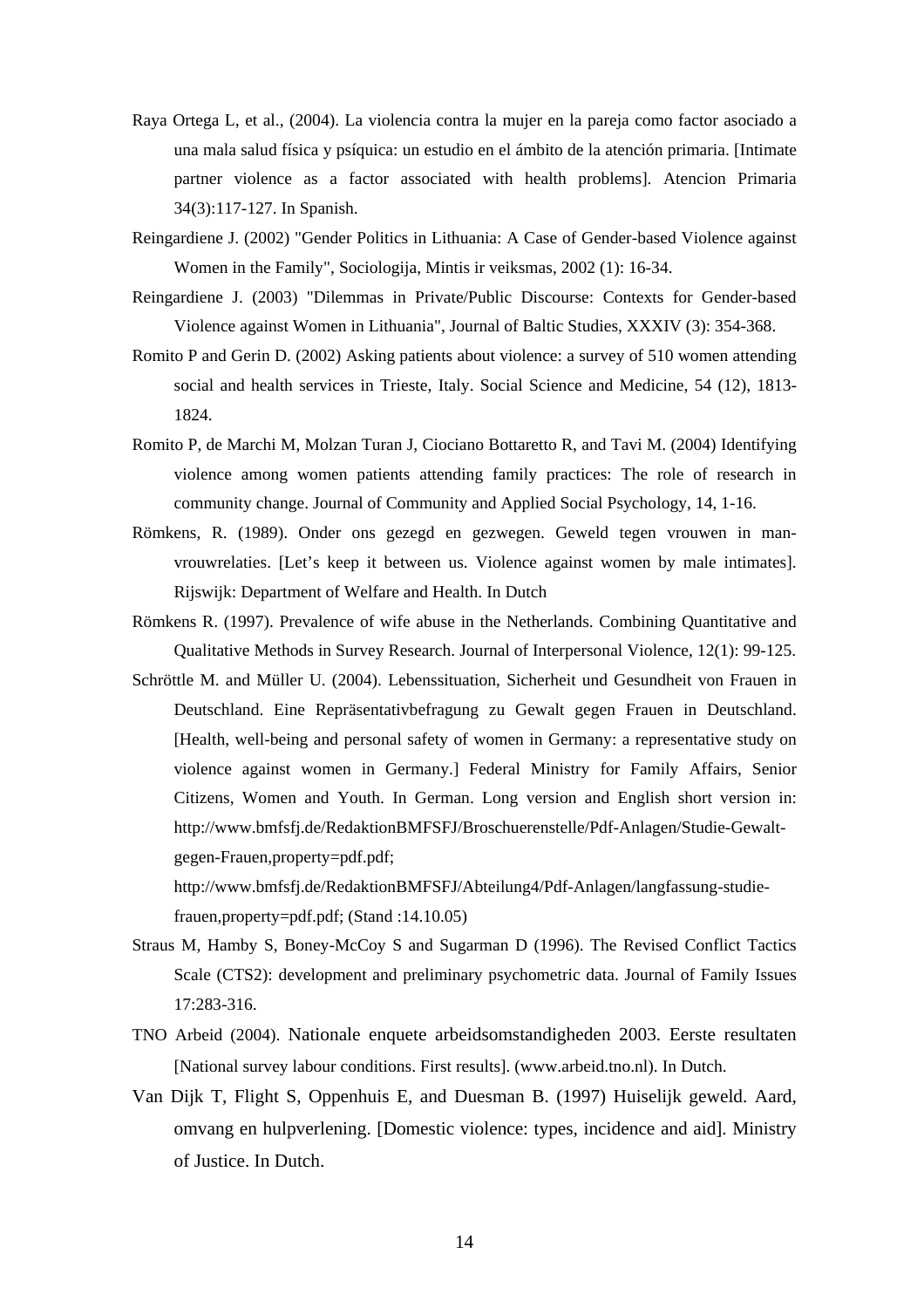- Van Dijk T and Oppenhuis E. (2002). Huiselijk geweld onder Surinamers, Antillianen en Arubanen, Marokkanen en Turken in Nederland. Aard, omvang en hulpverlening. [Domestic violence among Surinam, Antillean, Arabian, Moroccan and Turkish people in the Netherlands: types, incidence and care]. Hilversum: Intomart Beleidsonderzoek. In Dutch.
- Walby S and Myhill A. (2001). Comparing the methodology of the new national surveys of violence against women. British Journal of Criminology, 41, 3, 502-522.
- Walby S and Allen J. (2004). Domestic Violence, sexual assault and stalking. Findings from the British Crime Survey. Home Office Research Study 276. Home Office Research, Development and Statistics Directorate. London. www.leeds.ac.uk/sociology/people/sw.htm
- Wetzels P and Pfeifer C. (1995). Sexuelle Gewalt gegen Frauen imöffentlichen und im privaten Raum. Ergebnisse der KFN-Opferbefragung. [Sexual Violence against women in the public and private sphere. Results of the KFN-Victimisation-Survey 1992]. Kriminologisches Forschungsinstitut Niedersachsen. [Criminological Research Institute Niedersachsen]. KFN-Forschungsberichte Nr. 37. Hannover: Selbstverlag. In German.
- Wetzels P, Olhemacher T and Pfeiffer C (1994). Victimization surveys: recent developments and perspectives. European Journal of Criminal Policy and Research, 2:14-35.
- Wetzels P, Greve W, Mecklenburg E, Bilky W and Pfeiffer Ch. (1995). Kriminalität im Leben alter Menschen. Eine altersvergleichende Untersuchung von Opfererfahrungen, persönlichem Sicherheitsgefühl und Kriminalitätsfurcht. [Crime victimization of elder people. An age-comparing study of victimization, feelings of personal safety and fear of crime victimization]. Hg. Vom Bundesministerium für Familie, Senioren, Frauen und Jugend. Schriftenreihe Bd. 105, Bonn. In German.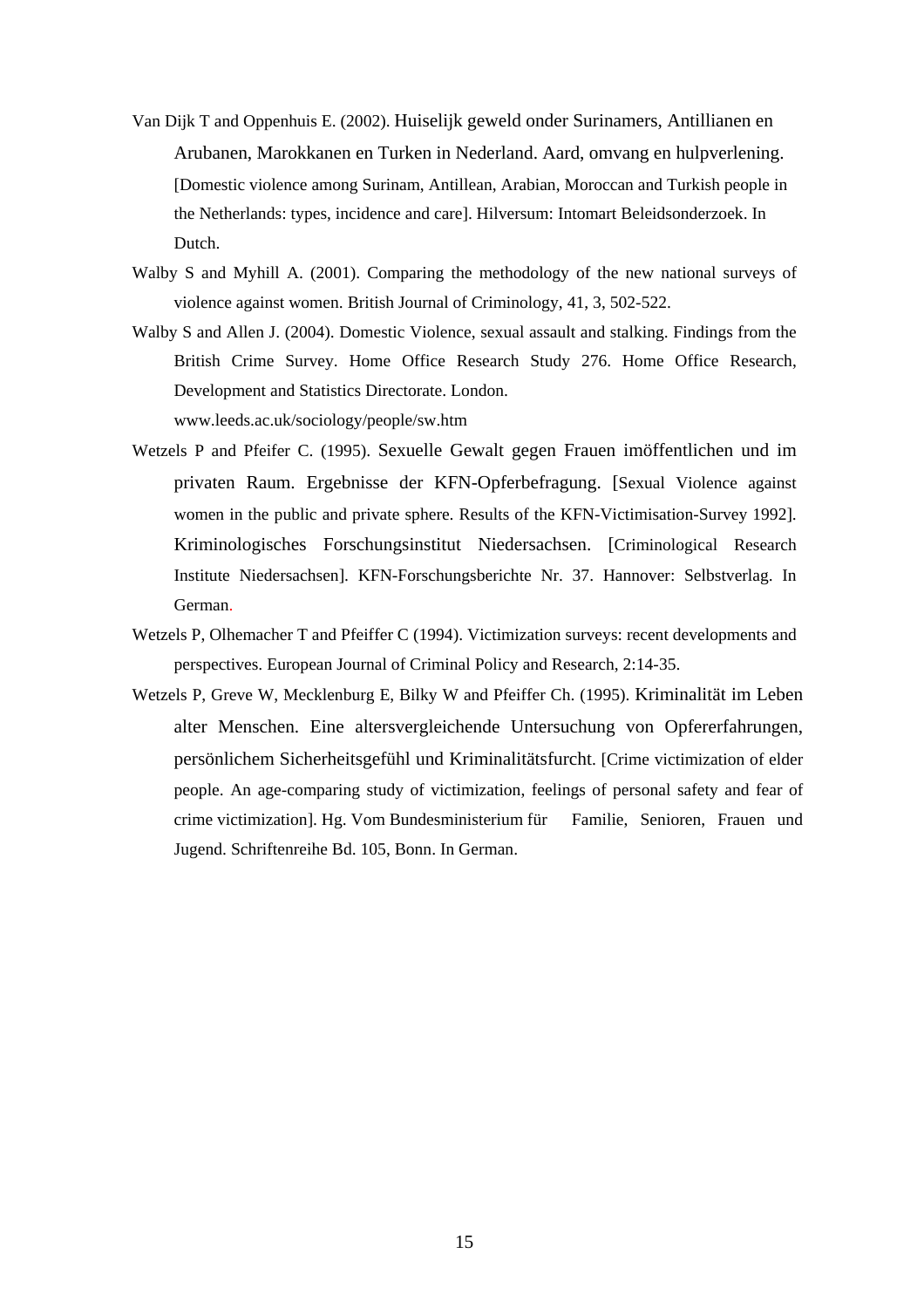## **1.2.-VIOLENCE AGAINST IMMIGRANT, MIGRANT AND ETHNIC MINORITY WOMEN**

In contrast to the other population groups identified for detailed investigation (elderly, children, homosexuals etc.) the boundaries of groups referred to as "immigrants" vary considerably throughout Europe and terms such as "immigrant", "migrant" and "ethnic minority" have no clearly defined common transnational meaning. This is because the historical context of immigration and minority politics in each European state shapes the way in which migrants – foreign or not- and their descendants are designated in statistical classifications and in civil society. As a result the sub-groups defined in national prevalence surveys on interpersonal violence will vary from one state to another.

In a fuller report in preparation, we stress a number of crucial issues to be considered when comparing databases of previously conducted surveys:

- large-scale studies measuring violence against women, and distinguishing immigrant or ethnic minority populations, are limited in number in Europe;
- existing national surveys have dealt with immigration and ethnicity differently;
- existing smaller scale studies present a diversity of approaches and themes.

## **Approaches to analyzing violence experienced by foreign or immigrant respondents from the results of national prevalence surveys on violence against women**

Examples from the main prevalence studies will be presented here to highlight the possibilities and limitations of the sources.

## The Swedish survey on violence against women (Lundgren et al., 2001).

The Swedish survey interviewed immigrant women within a representative population sample. The migrant population constituting a much smaller proportion of the national population than in states such as France or Britain, numbers are much smaller. Thus the authors refrained from conducting detailed analyses because the "groups of women born abroad are small and the percentage of responses from them was low. It is hard therefore to draw reliable conclusions from the responses of these groups" (Lundgren et al., 2002, p.70). In their analysis of "myths about violence" the authors explore the commonly accepted image of the 'violent "male immigrant" '. They asked women about their current or former partner's country of birth, his parents' country of birth, education level and alcohol habits.

Generally, as the authors stress, groups were too small to enable sound conclusions. Where comparisons were possible, the differences were found to be slight. The exceptions were women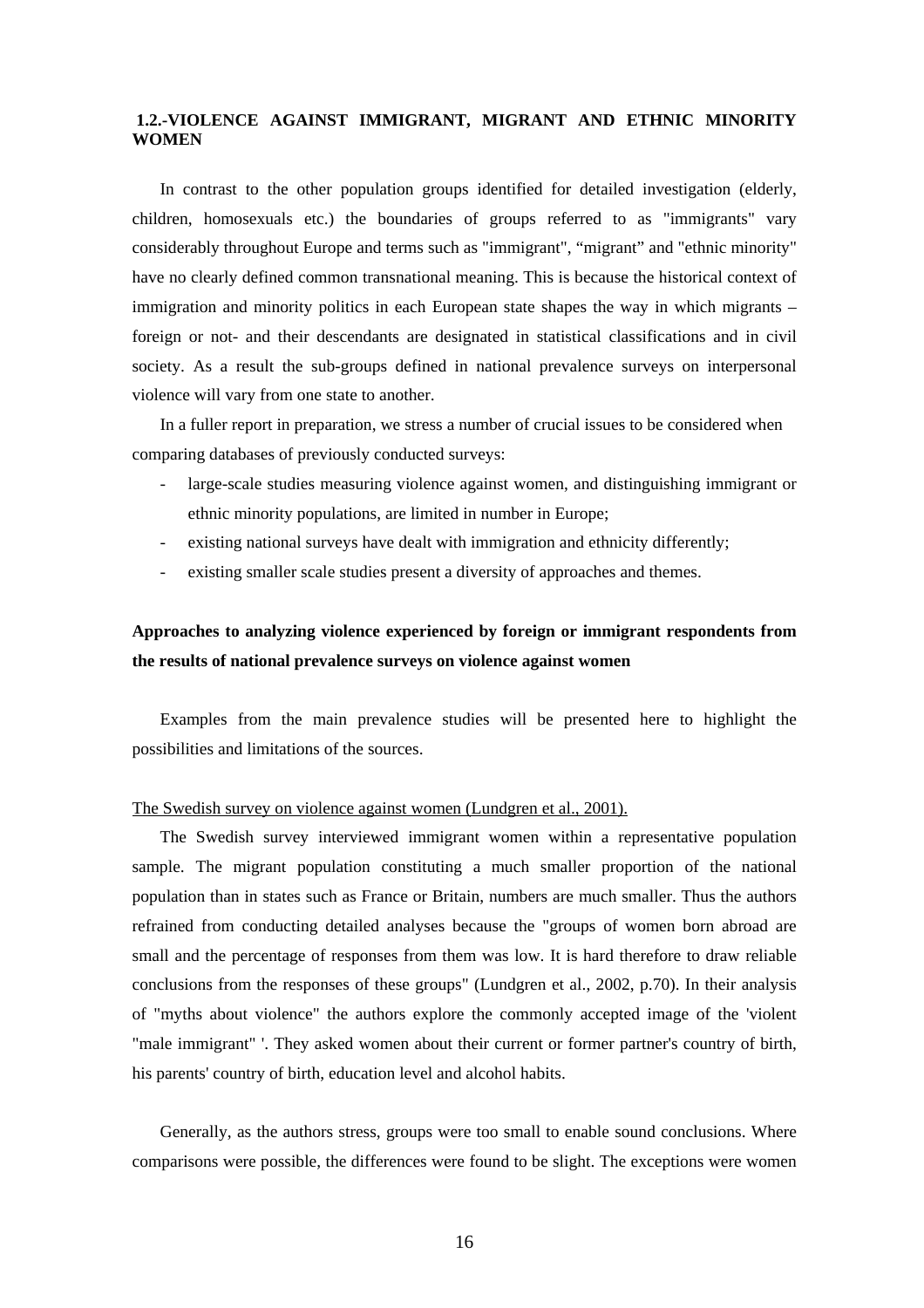whose present husband/cohabiting partner was born in Nordic countries (excluding Sweden) or Asia. These respondents report a higher level of violent experiences at the hands of their partner.

#### The French Survey (Jaspard et al., 2003)

The French survey, conducted in 2000, reached 6970 women aged 20-59 years. It included questions on nationality of origin and country of birth of respondents and also of their parents. The Enveff sample, in effect, represented the principal immigrant groups in France. The foreignborn were 1515 in number, to which were added 39 women from the French overseas territories. However, the report notes that many of the most socially isolated and possibly most vulnerable women would not have been reached by the survey. The method used, based on a telephone survey, implied not only residence in an ordinary household enabling access to a fixed telephone but sufficient command of the French language.

During the analysis of the Enveff survey an effort was made to broaden the scope beyond the major groups resulting from the post-colonial labour migrations and to attempt to take into account the experiences of other migrant women. Given the relatively small numbers representing some migrant populations it was necessary to regroup subpopulations in order to conduct statistical analysis. Diversity within each subgroup resulting from different periods of immigration, age and family status at the time of immigration, education, social background, area of residence, household circumstances was highlighted (Jaspard et al., 2003, pp.181-187). In each of the life contexts studied in the survey—work, public space, couple and family—these characteristics play a role in the risk of experiencing violence.

#### German survey on violence against women (Schröttle and Müller, 2004)

In the German study migrant women's experiences were addressed in three ways. First, migrant women were included in the main representative survey. Second, two target groups women of Turkish origin and women from Eastern Europe or the former Soviet Union—were interviewed (250 in each group). They were selected by nationality or country of birth of both parents, and interviews were conducted in the preferred language. Third, using translators, 65 interviews were conducted with asylum seekers from a wide range of countries. They were selected via housing or other social agencies in five areas of Germany. The interviews with women of Turkish and East European or ex-Soviet Union origin –147 and 612 women, respectively – were combined with the interviews with women from the two target groups (each 250 interviewees) resulting in a sample base of 397 and 862 interviews. The data gathered from asylum seekers, focusing only on violence experienced in Germany, were analysed separately.

The methods for interviewing Turkish and Eastern European migrant women were the same as in the main study, whereas the interviews with asylum seekers were slightly modified. The latter could lead to different reporting rates and the different samples size could have influences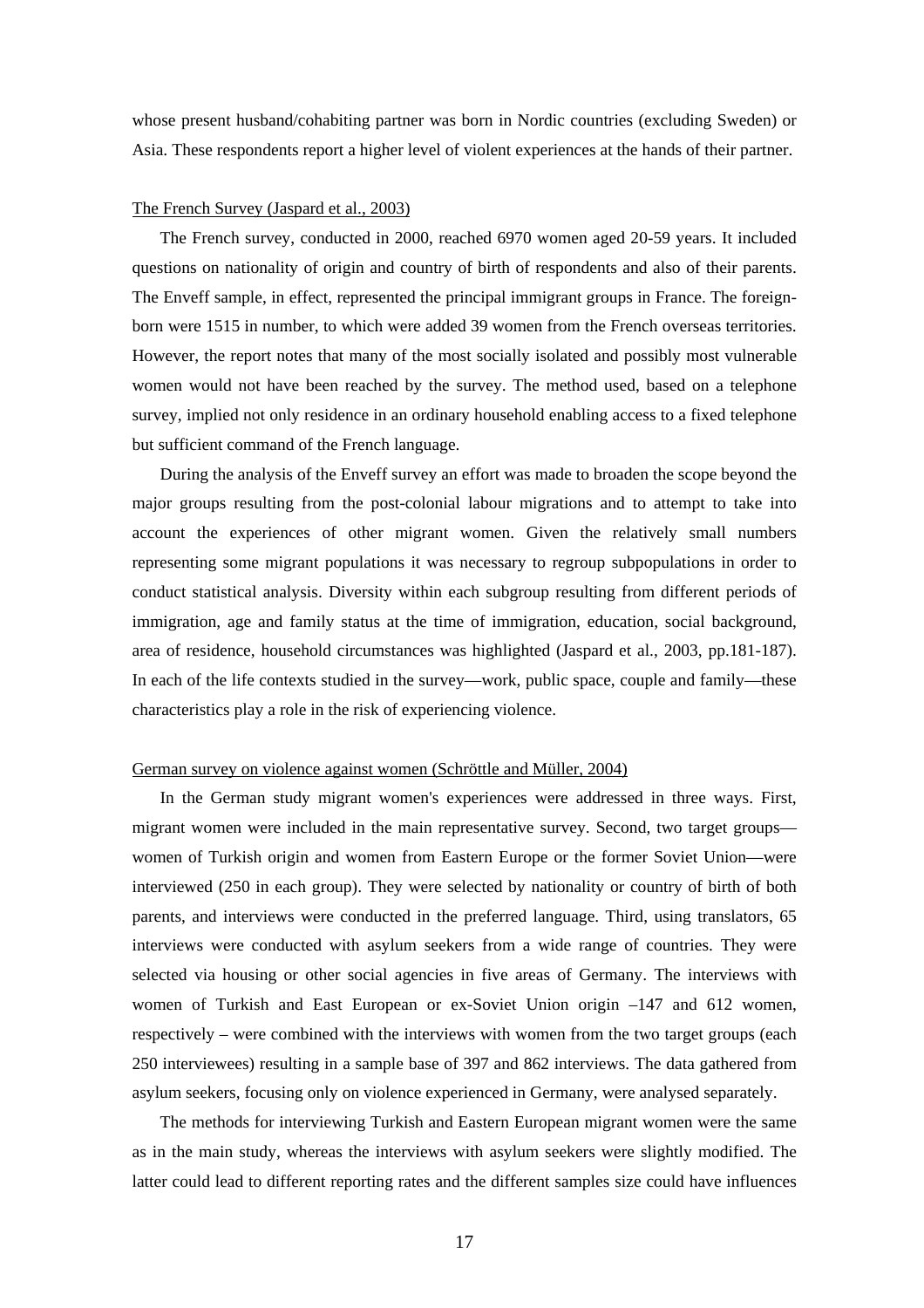on the results. Therefore, the results of the interviews with Turkish and eastern European migrant women are more comparable with the main study than the results of the interviews with refugee women.

Results of the survey showed Turkish women reporting sexual violence slightly less often than women from Eastern Europe and violence by intimate partners more often than the other population groups, especially related to the rate of violence by current partners. The authors suggest that possible 'cultural differences' in the readiness to reveal or name sexual violence and/or intimate partner violence could have influenced the results.

The high rates of violence experienced by refugee women, even if in part due to methodological differences not directly comparable with the results of the other population groups, indicate that this is a vulnerable population group at high risk for psychological, physical and sexual violence in different life contexts.

## British Crime Survey analysis (Walby and Allen, 2004).

The results of analysis of the survey data by ethnic group figure in the section "Risk factors". Since the findings did not reveal any great difference between the summary ethnic categories used, the analysis presented is brief. The report stated that "there is little variation in interpersonal violence by ethnicity. This is an interesting finding because, since ethnicity is associated with variations in economic resources, it might have been expected to show parallel variations" (Walby and Allen, 2004, p.79). Future multivariate analysis, taking into account marital status, age, area of residence, may reveal some differences.

## Swiss survey on violence against women in couples (Gillioz et al., 1997)

The Swiss survey was conducted within a representative sample of 1500 women aged 20-60 years and living as a couple at the time of the survey or during the previous 12 months. Amongst the characteristics of women figures the variable "nationality".

Analysis of results revealed that couples in which one or both partners were foreign experienced slightly more physical violence: 8.3 and 9.0%, respectively as compared with 5.4% of Swiss couples; couples in which both partners were foreign experienced more psychological violence: 27% as compared with 22% for Swiss or bi-national couples (Gillioz et al., 1997, pp.85 and 248). However, the differences were not statistically significant. The result thus would tend to contradict public opinion views that foreigners are more violent than Swiss men.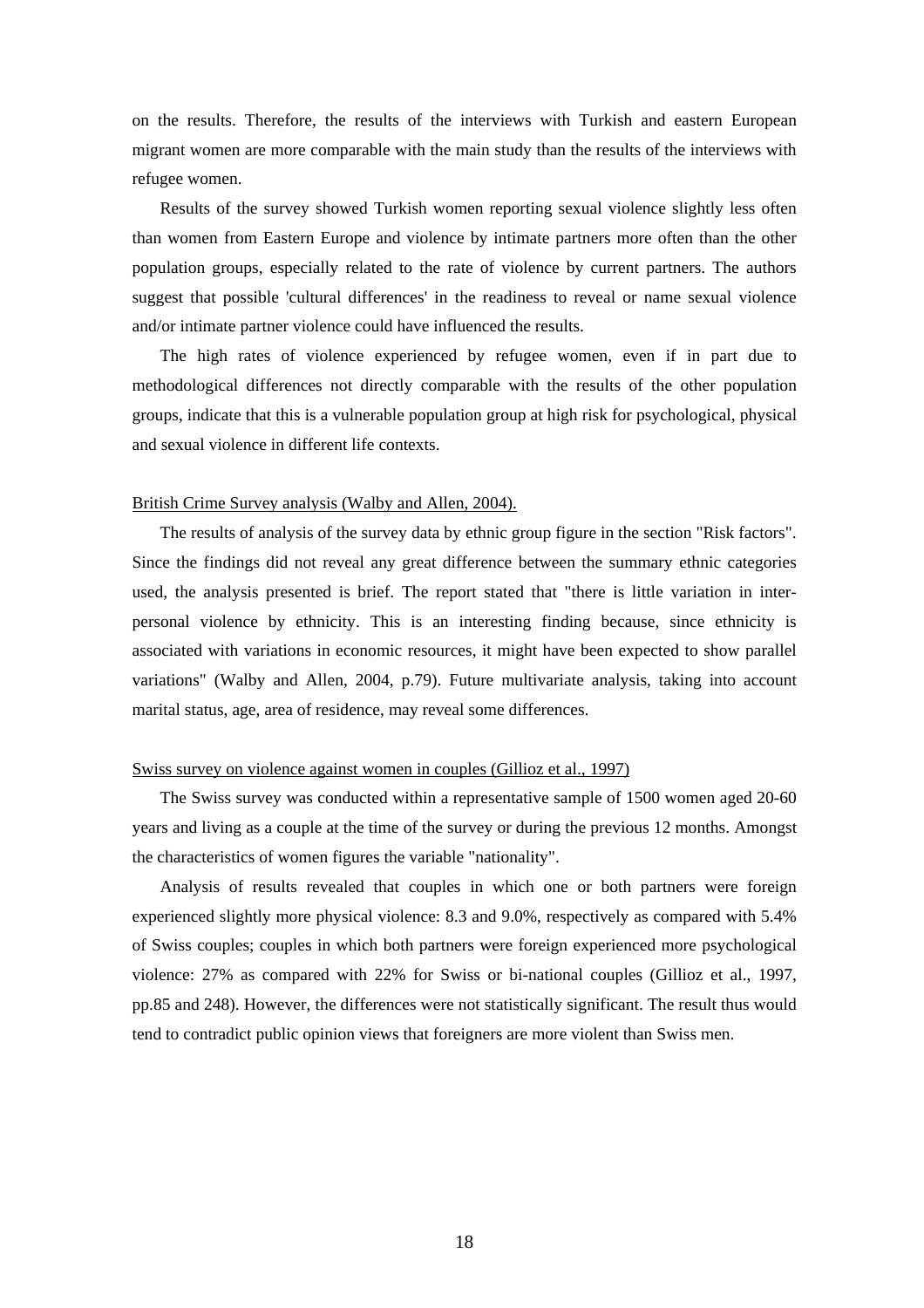### **References**

- Gillioz L, De Puy J and Ducret V. (1997). Domination et violence envers la femme dans le couple. [Domination and violence towards women within the couple]. Lausanne: Editions Payot. In French.
- Jaspard M, Brown E, Condon S, Fougeyrollas-Schwebel D, Houel A, Lhomond B, Maillochon F, Saurel-Cubizolles M and Schiltz M. (2003). Les violences envers les femmes en France: une enquête nationale. [Violence against women in France: a national survey]. Paris, La Documentation Française, 309 p. plus annexes et biblio. de 57 pages. In French.
- Lundgren E, Heimer G, Westerstrand J and Kalliokoski AM. (2002). Captured queen. Men's violence against women in "equal" Sweden : a prevalence study. Univ. Uppsala.
- Schröttle M and Müller U. (2004). Lebenssituation, Sicherheit und Gesundheit von Frauen in Deutschland. Eine repräsentative Untersuchung zu Gewalt gegen Frauen in Deutschland. [Health, well-being and personal safety of women in Germany. A representative study on violence against women in Germany]. Im Auftrag des Bundesministerium für Familie, Senioren, Frauen und Jugend (BMFSFJ), [Federal Ministry for Family Affairs, Senior Citizens, Women and Youth]. In German. Long version and English short version in: http://www.bmfsfj.de/RedaktionBMFSFJ/Broschuerenstelle/Pdf-Anlagen/Studie-Gewaltgegen-Frauen,property=pdf.pdf;

http://www.bmfsfj.de/RedaktionBMFSFJ/Abteilung4/Pdf-Anlagen/langfassung-studiefrauen,property=pdf.pdf; (Stand :14.10.05)

Walby S and Allen J. (2004). Domestic violence, sexual assault and stalking. Findings from the British Crime Survey, Home Office Research Study 276, Home Office Research, Development and Statistics Directorate.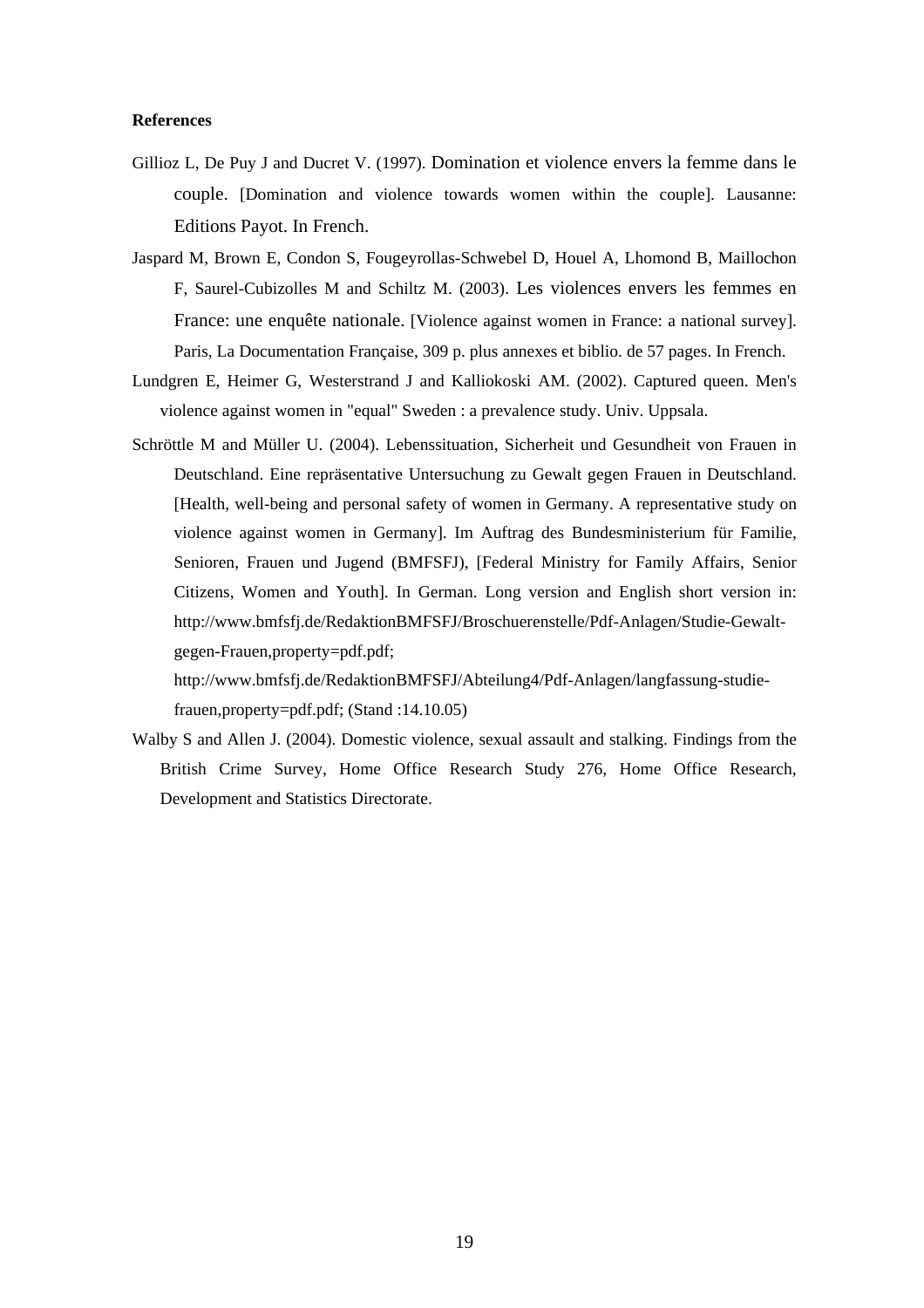## **1.3.-VIOLENCE AGAINST MEN**

Large-scale prevalence studies on violence against men are very scarce in Europe, with only few studies having been conducted in Germany (2003, Research group et al., 2004; 2003, Krahé et al., 2003). The incidence of some aspects of violence against men has been assessed within some surveys conducted with both women and men in England and Wales (1995, Mirrless-Black, 1999; 2001, Walby and Allen 2004), Estonia (2001, Proos and Pettai 2001), Germany (1992, Wetzels et al., 1995), Holland (1997, Van Dijt et al., 1997; 2002, Van Dijt and Oppenhuis 2002; 2003, Beke and Rottenberg 2003; 2004, TNO Arbeid 2004), and Iceland (1996, Girlason 1997). In the early nineties, Lenz (1993, 1996) took up the topic of violence against men with a qualitative focus, which is outside the scope of this report.

#### **Methodology**

Besides the fact that there are few studies carried out on men, they differ in the objectives and methodology. The studies of Krahé et al., (2003) were focused on sexual violence perpetrated by women against men. The pilot study carried out in Germany (Research group et al., 2004) assessed how violence against men is perceived and how it can be investigated. The pilot study offered the first prevalence figures of any type of violence perpetrated in any context. To achieve this, the current state of research and knowledge, along with different research methods, were described and evaluated. Qualitative interviews were used to develop and test an instrument comprising different questionnaire sections that could be used in a representative study on the extent and relevance of violence against men. Due to the restricted scope of the project, the background and consequences of violence against men were investigated only as a secondary consideration. Following this, guided interviews lasting several hours were carried out with 32 men. Half of this group was selected randomly; the other half was a convenience sample. The process culminated in a survey of 266 largely standardized interviews that included qualitative components. The quantitative survey was carried out face-to-face and over the phone. An additional written questionnaire, filled out by 190 respondents, specifically investigated domestic violence (see Table 2 in appendix).

In those studies that estimated the prevalence of violence against men along with the prevalence of violence against women similar methodological problems exist for both estimates (see previous chapter). Different studies have assessed the prevalence of physical, sexual and psychological violence in different contexts (e.g., intimate partner, domestic, work, and all contexts).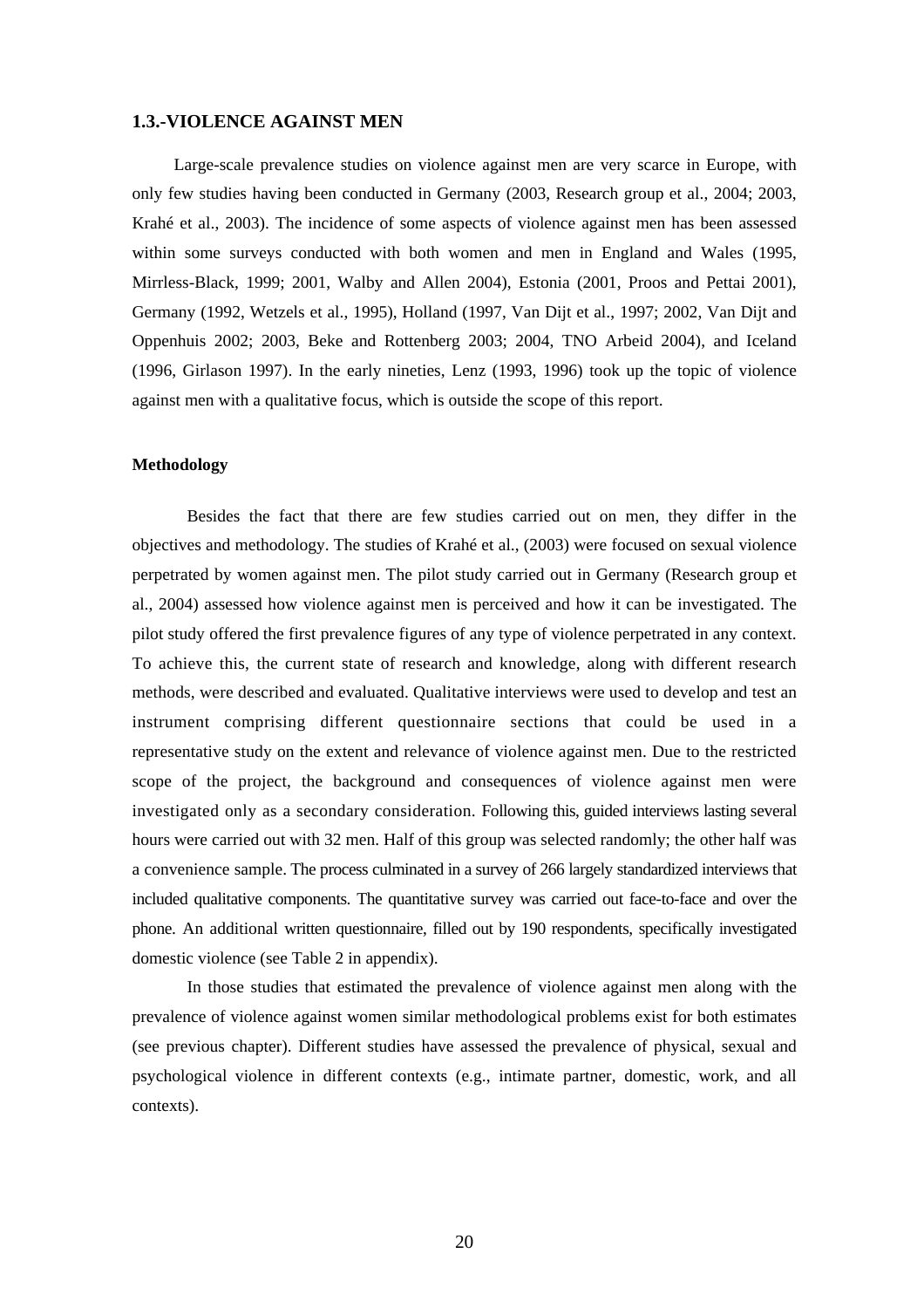## **Commentary on the results**

An overall finding of the study carried out in Germany by Research group et al. (2004) is that men are violated within long-term relationships, in the public sphere, during leisure time, at work, and in special institutions (homes, asylums, and hospitals). Up to two-thirds of physical violence reported in adult life and approximately one fifth of all psychological violence experienced takes place in the public sphere or during leisure time. In contrast, in the work environment it is psychological violence that is predominant: one fifth of incidents of physical violence and over half of the incidents of psychological violence reported took place at work. The extent of violence in long-term relationships is of a similar order of magnitude compared to other areas of life, although the weighting between the different forms of violence differs. Every forth of about 200 interviewed men suffered an act of physical violence by their most recent partner at least once or in some cases several times. Every fifth man said that his partner is jealous and prevents him from having contact with other people (see Table 3 in appendix).

An important feature is that not all violent acts are perceived and talked about to the same extent. Certain forms of violence are normal in men's lives but are not perceived as violence and, therefore, men have only a limited memory of them. Experiences that go unnoticed in male normality include acts of physical violence in public that are perceived as normal disputes. Other forms of violence are so tabooed that they are either not accessible to memory or those men who suffered them do not talk about them. Examples of tabooed "unmanly" experiences of violence are to be found particularly in sexualized violence. Thus, violent actions in these areas are probably underreported in the study. The type of violence that is more easily perceived is that which falls into a range that goes beyond "the normal limits" but that has not yet become "unmanly".

In the other two studies carried out in Germany by Krahé et al. (2003) 25.1% and 30.1% of men (first and second study, respectively) reported at least one incident of nonconsensual sex with a woman, while 23.9% and 23.5%, respectively, reported attempts by women to make them engage in nonconsensual sex. In both studies, exploiting a man's inability to offer resistance was the most often reported aggressive strategy. Kissing and petting were the most frequently reported unwanted sexual activity, followed by sexual intercourse and oral sex. Prevalence rates were higher for nonconsensual sex with an (ex-) partner or friend than with an unknown woman.

 The study carried out in Estonia (Proos and Pettai, 2001), in which the incidence of violence had been assessed in all contexts during the previous year, indicates that physical and psychological violence against men more frequently occurs in public places (82%) than at home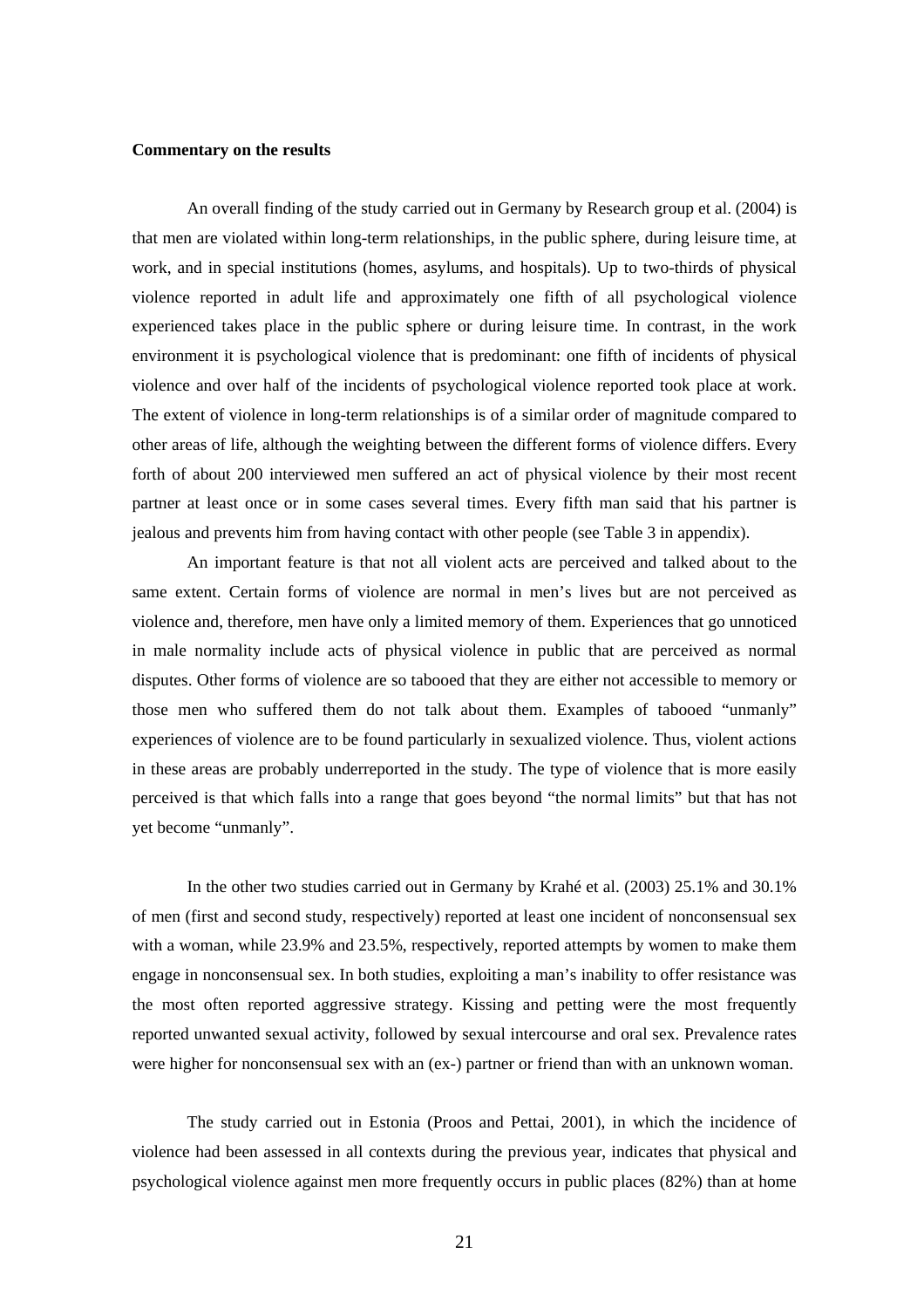or at work. The studies carried out in England and Wales (Mirrless-Black 1999, Walby and Allen 2004) provide a good example of the differences in rates when the incidence refers to the last year or to the life span (first study: 15% versus 4%,; second study: 10% versus 2.5%, respectively).

### **References**

Beke BMWA and Rottenberg M. (2003). The many faces of domestic violence. In Dutch.

- Girlason, IA (1997). Violence against women in Iceland: Unpublished manuscript presented at a Dublin workshop July 1997.
- Krahé B, Scheinberger R and Bieneck S (2003). Men's reports of non-consensual sexual interactions with women: prevalence and impact. Archives of Sexual Behavior 32(2):165- 175.
- Lenz HJ (1993). Täter sind Männer und Frauen Psycho-sexuelle Gewalt gegenüber Jungen und ihre späten Folgen [Perpetrators are men and women, psycho-sexual violence against boys and its late consequences]. In: Haydar Karatepe, Christian Stahl (Hrsg.): Männersexualität. Reinbek. [Men's sexuality]. 1993, p. 183-196: Rowohlt (rororo mann 8281). In German.
- Lenz HJ (1996). Spirale der Gewalt Jungen und Männer als Opfer von Gewalt**.**

[Spiral of violence - boys and men as victims]. Berlin: Morgenbuch-Verlag. In German.

- Mirrlees-Black C. (1999). Domestic violence: Findings from a new British Crime Survey self completion questionnaire. London: Home Office Research Study 191.
- Proos I and Pettai I. (2001). Violence against women in Estonia. According to data from a sociological research. Estonian Open Society Institute, Tallinn.
- Research group et al., (2004). Gewalt gegen Männer in Deutschland. Personale Gewaltwiderfahrnisse von Männern in Deutschland. Ergebnisse der Pilotstudie.[Violence against men. Men's experiences of interpersonal violence in Germany. Results of the pilot study.] Bundesministerium für Frauen, Familie, Senioren und Jugend. [Federal Ministry for Family Affairs, Senior Citizens, Women and Youth.] http://www.bmfsfj.de/Kategorien/Forschungsnetz/forschungsberichte,did=20558.ht ml
- TNO Arbeid (2004). Nationale enquete arbeidsomstandigheden 2003. Eerste resultaten [National survey labour conditions. First results]. (www.arbeid.tno.nl). In Dutch.
- Van Dijk T, Flight S, Oppenhuis E, and Duesman B. (1997) Huiselijk geweld. Aard, omvang en hulpverlening. [Domestic violence: types, incidence and aid]. Ministry of Justice. In Dutch.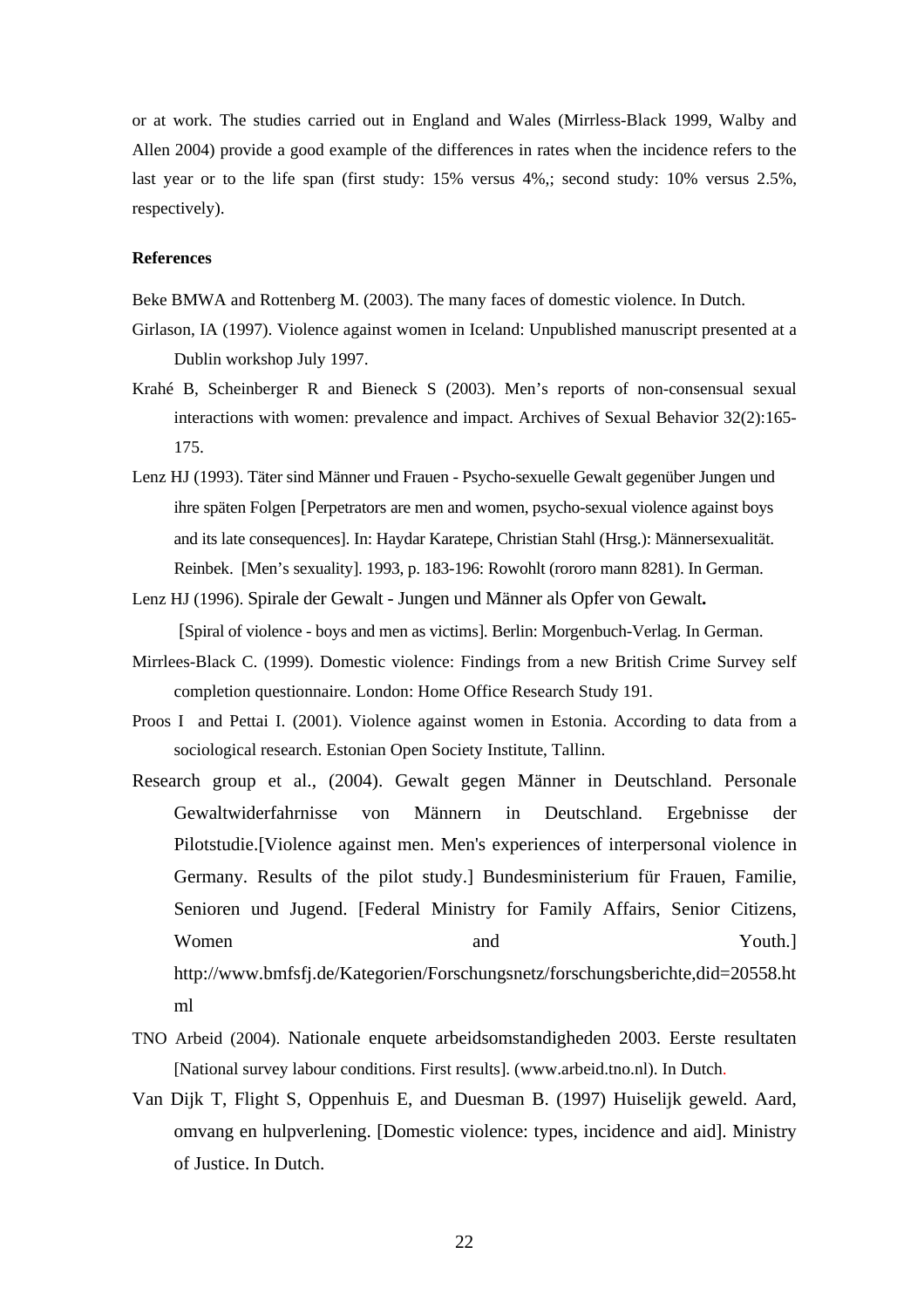- Van Dijk T and Oppenhuis E. (2002). Huiselijk geweld onder Surinamers, Antillianen en Arubanen, Marokkanen en Turken in Nederland. Aard, omvang en hulpverlening. [Domestic violence among Surinam, Antillean, Arabian, Moroccan and Turkish people in the Netherlands: types, incidence and care]. Hilversum: Intomart Beleidsonderzoek. In Dutch.
- Walby S and Allen J. (2004). Domestic Violence, sexual assault and stalking. Findings from the British Crime Survey. Home Office Research Study 276. Home Office Research, Development and Statistics Directorate. London. www.leeds.ac.uk/sociology/people/sw.htm
- Wetzels P, Greve W, Mecklenburg E, Bilky W and Pfeiffer Ch. (1995). Kriminalität im Leben alter Menschen. Eine altersvergleichende Untersuchung von Opfererfahrungen, persönlichem Sicherheitsgefühl und Kriminalitätsfurcht. [Crime victimization of elder people. An age-comparing study of victimization, feelings of personal safety and fear of crime victimization]. Hg. Vom Bundesministerium für Familie, Senioren, Frauen und Jugend. Schriftenreihe Bd. 105, Bonn. In German.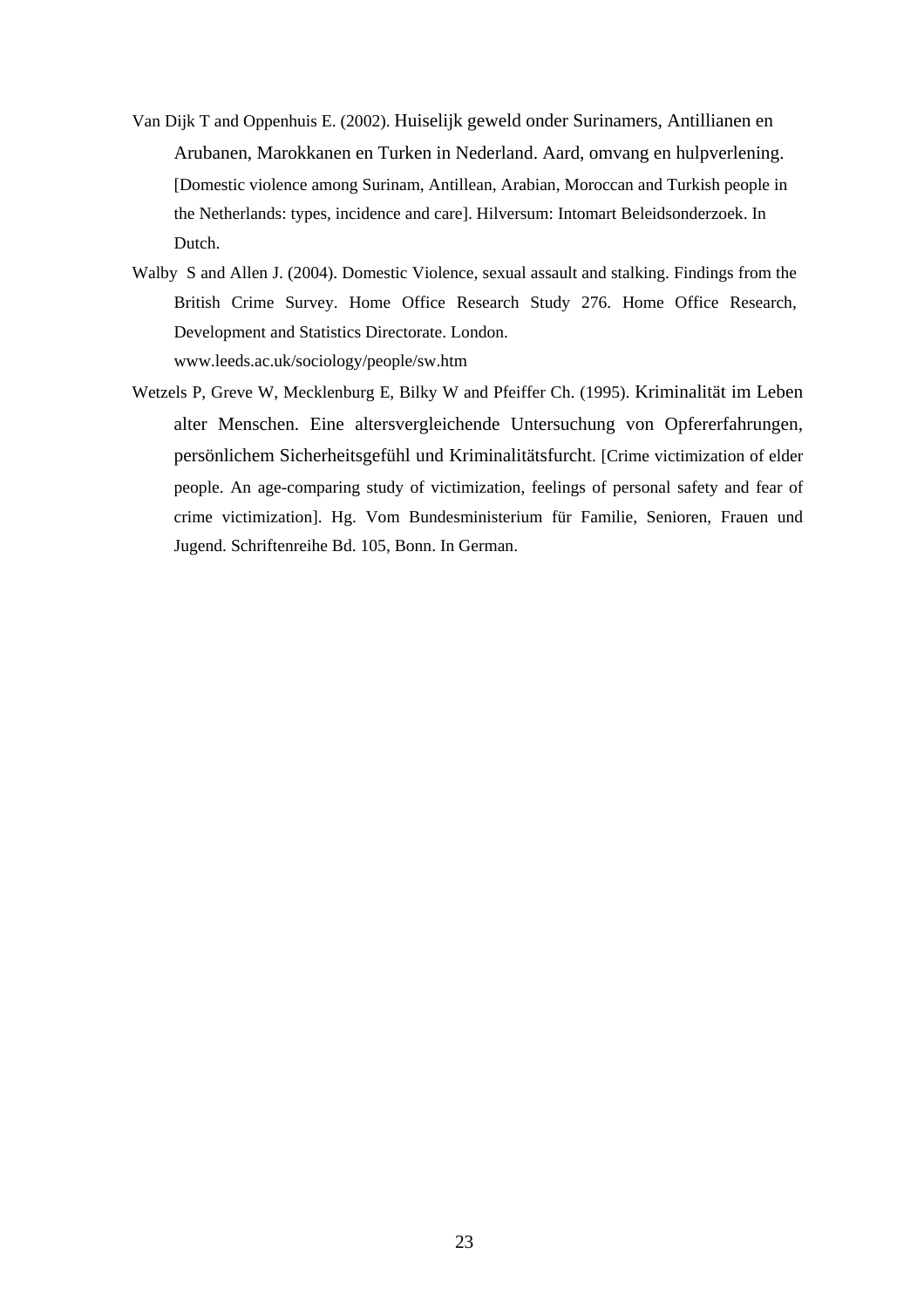## **1.4.-VIOLENCE AGAINST CHILDREN AND YOUTH**

#### **Prevalence studies in Europe**

A considerable number of prevalence studies on violence against children and youth have been conducted in Europe since the 1990s. They have mainly focused on sexual abuse, sexual harassment, parental violence and school bullying. Most of the studies have been carried out separately in only one country. Those that have assessed sexual abuse have been conducted in Austria (1993, Kinz and Biebl 1993), Finland (1994-6, Sariola and Uutela 1994), France (1989, Lazartigues et al., 1989; Choquet et al., 1997), Germany (1992, Bange 1992; Wetzels 1997; 1993, Raupp and Eggers 1993; 1994, Ritcher-Appelt 1994; 1996, Bange and Deegener 1997), Holland (1988, Draijer 1988; 1998-9, Timmerman 2003), Norway (1994, Bendixen et al., 1994), Poland (1999, Izdebski 2000), Romania (1999, Roth and Bumbulut 2003), Spain (1995, Lopez et al., 1995), Sweden (1990, Edgarth and Ormstad 2000), Switzerland (1994-5, Halperin et al., 1996), and in the UK (1985, Baker and Dunkan 1985; 1990, Kelly et al., 1991; 1998-9, Cawson et al., 2000).

The few studies that have specifically assessed the prevalence of sexual harassment, mainly in school settings, have been conducted in Finland (1998, Honkatukia 2000a, b), Holland (1998-9, Timmerman 2002, 2003; 2003, De Bruin and Burrie 2004), and in the UK (1998-9, Cawson et al., 2000). The prevalence of physical violence, mainly parental, has been assessed in Finland (1992, Sariola and Uutela 1992), Germany (1995-6, Bussman 2002; 1998, Pfeiffer et al., 1999; 1992, Wetzels 1997), Sweden (1994, Edfeldt 1996), and the UK (1998-9, Cawson et al., 2000). Few studies have assessed the prevalence of psychological violence (in the UK: 1998-9, Cawson et al., 2000; and in Croatia, 2003, Puhovski et al., 2004) and neglect/omission (in Denmark, 1999, Christensen 1999; and in the UK, 1998-9, Cawson et al., 2000).

Studies on the prevalence of school bullying have been conducted separately in Finland (1997, Kaltiala-Heino et al., 1999), and Italy (1993, Genta et al., 1996; 1999, Baldry and Farrington 1999). A study was carried out simultaneously in England and Germany for data comparison (2001, Wolke et al., 2001) and a large-scale study was performed in 31 European countries (Austria, Belgium, Croatia, Czech Republic, Denmark, England, Estonia, Finland, France, Germany, Greece, Greenland, Holland, Hungary, Ireland, Italy, Latvia, Lithuania, Malta, Norway, Poland, Portugal, Russia, Scotland, Slovenia, Spain, Sweden, Switzerland, TFYR Macedonia, Ukrania, and Wales) following the same methodology (2001-2, Currie et al., 2004). One prevalence study included school bullying as part of the overall assessment of violence (1998-9, Cawson et al., 2000). Other separate studies carried out in Ireland (O'Moore and Hillery 1989), Norway (Olweus 1991), Scotland (Mellor 1990), and Spain (Ruiz 1992) are not reported here as no detailed information has been obtained.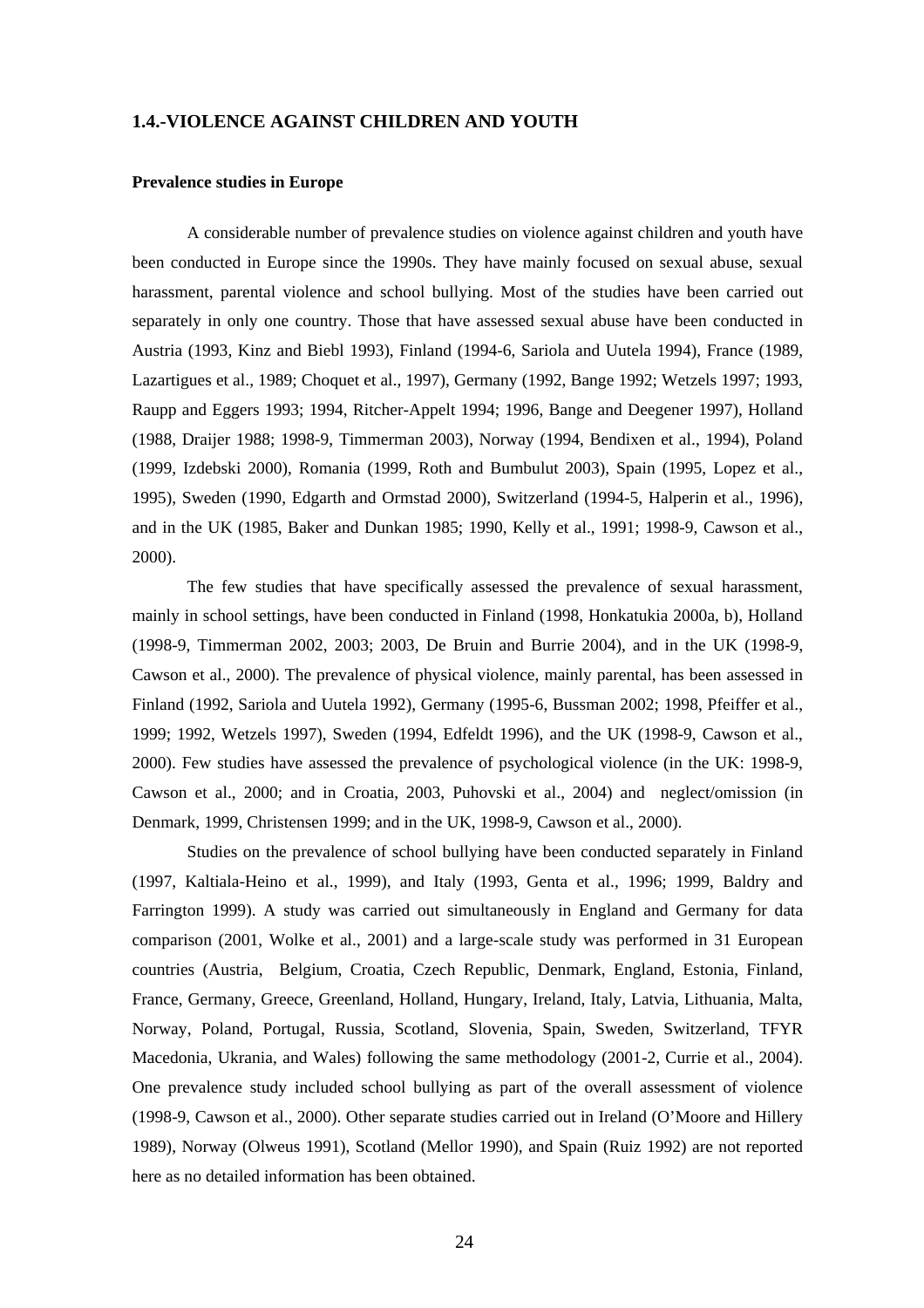Additionally, some prevalence studies on violence against women and men have asked some questions about the incidence of childhood victimization (retrospective information), but this information is not presented here as secondary analyses of the data are necessary.

#### **Methodology**

The existing studies differ in many aspects of the methodology, such as: a) the period considered as childhood; b) the research design (method of recruiting the sample and collecting information); c) the types and definitions of violence assessed, and d) the setting in which violence and abuse has taken place (see Table 4 in appendix).

**Childhood period** The period considered as childhood ranges in studies from up to 12 to up to 19 years old. This is very important as adolescence is a period of life when children can be exposed to many more types of violence as they start becoming independent.

**Methods of recruiting the sample and collecting information** The form of sampling most likely to give reliable prevalence levels in the general population is random probability sampling with a sufficiently large sample size to allow for sub-group (gender, ethnicity, region, social class) variation and analysis.

A very important difference between studies is the sample from which information has been collected. Thus, studies can be classified into two categories: a) those in which children are asked about the incidence of violence in domestic (i.e. parental violence), specific (e.g. school, etc.) or in all contexts, and b) retrospective studies in which adults are asked about the incidence of abuse during their childhood. When children and youth are asked, they are in most cases recruited in schools and the interview or collection of information takes places in this setting (e.g., Honkatukia, 2000a,b; Timmerman, 2003). In this case, anonymity of the child is obtained by sealing their questionnaire in an anonymous envelope. In some of the studies carried out on adults, the sample is recruited from education colleges (e.g., Kelly et al., 1991; Edgardh and Ormstad, 2000; Halperin et al., 1996).

In the 1970's and 80's prevalence research carried out on children was characterized by small-scale clinical or college based samples that were not representative of the general population. In general, with the exception of two studies conducted in Germany (Pfeifer et al., 1999; Wetzels, 1997), and two in Finland (Sariola and Uutela, 1992, 1994), in which a large sample participated (5,500-16,000), most studies have been carried out on small samples (less than 3,000).

Few studies have recruited the sample in health centers (in Wales, Sibert et al., 2002; and in Denmark, Christensen, 1999). Some got all the information about the convicted cases of sexual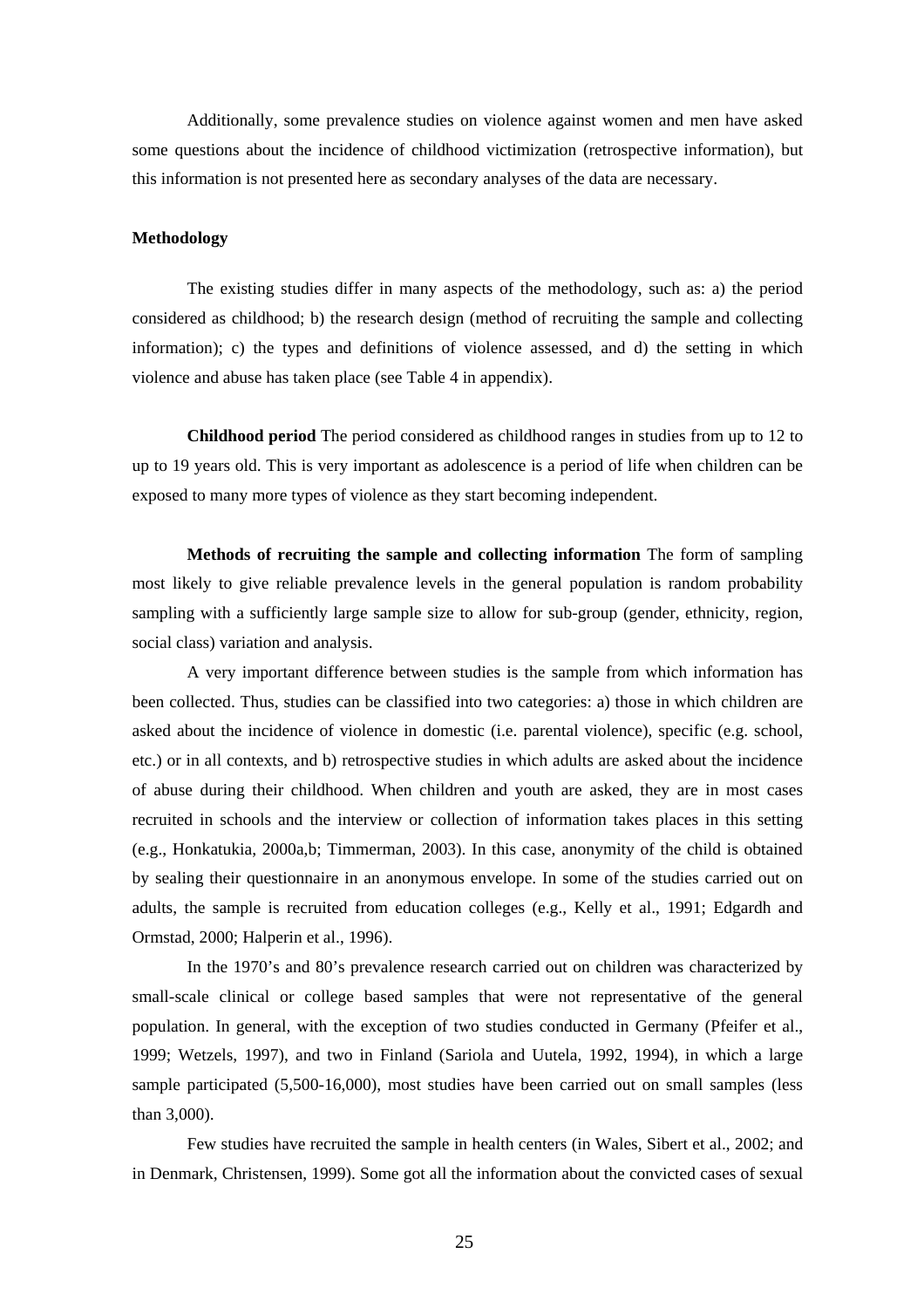child abuse in a defined population during a certain period from court reports (Carlstedt et al., 2001) and did not contact the victims directly. However, reports based on criminal statistics underestimate the phenomenon and give insufficient information on victims and perpetrators and thus are often misinterpreted.

**The types and definitions of abuse assessed** The main types of violence assessed have been sexual abuse, sexual harassment, physical parental violence or school bullying.

Studies concerning sexual abuse differ in many aspects. Some distinguish between sexual abuse with or without physical contact (e.g., Baker and Duncan, 1985; Cawson et al., 2000). In the case of physical contact (e.g. Sariola and Uutela, 1994), acts such as rape or forced masturbation are included, while in the case of no physical contact, acts such as exposure by men of penis are included (e.g., Kelly et al., 1991). For example, in the Swedish study (Edgardh and Ormstad, 2000), sexual abuse included exhibitionism, genital fondling, oral, vaginal or anal intercourse, and posing for sex photos or films, while gestures and verbal propositions and remarks were excluded. Thus, those who have analyzed the impact that these differences in the definition of abuse (broad or restrictive) have on the rate of sexual abuse obtained in the studies indicate that this feature is very important (Kelly et al., 1991). Therefore, in order to make comparisons between the rates obtained in different countries it is important to classify them by specific subtypes of sexual abuse, and to carry out a secondary analysis of the data where possible.

Most studies concerning physical abuse have assessed parental physical violence. They differ in the consideration of this type of violence. Some give specific information about the occurrence of physical abuse in corporal punishment (e.g., Cawson et al., 2000), while others do not. In some countries these two types (i.e., physical abuse as corporal punishment and physical abuse not meant to be corporal punishment) are the same but in others they are very different, so the prevalence rates cannot be reported together without differentiating the two types. Furthermore, while some studies have obtained detailed information about the frequency, duration and severity of the abuse, others have not.

**Context and perpetrators** In some studies, information is obtained about the relationship between the alleged perpetrator and the abused child, including the gender and age (e.g., Halperin et al., 1996). For example, in the studies carried out in Germany, Sweden and the UK on sexual abuse, perpetrators 5 years older than the abused child were reported (Sariola and Uutela, 1994; Raup and Eggers, 1993; Cawson et al., 2000). Information about the perpetrator, whether a relative, acquaintance or stranger, is also obtained in some studies (Baker and Duncan, 1985; Cawson et al., 2000). The settings of abuse most frequently asked about have been home and school (i.e., violence perpetrated by peers or teachers; Timmerman, 2003).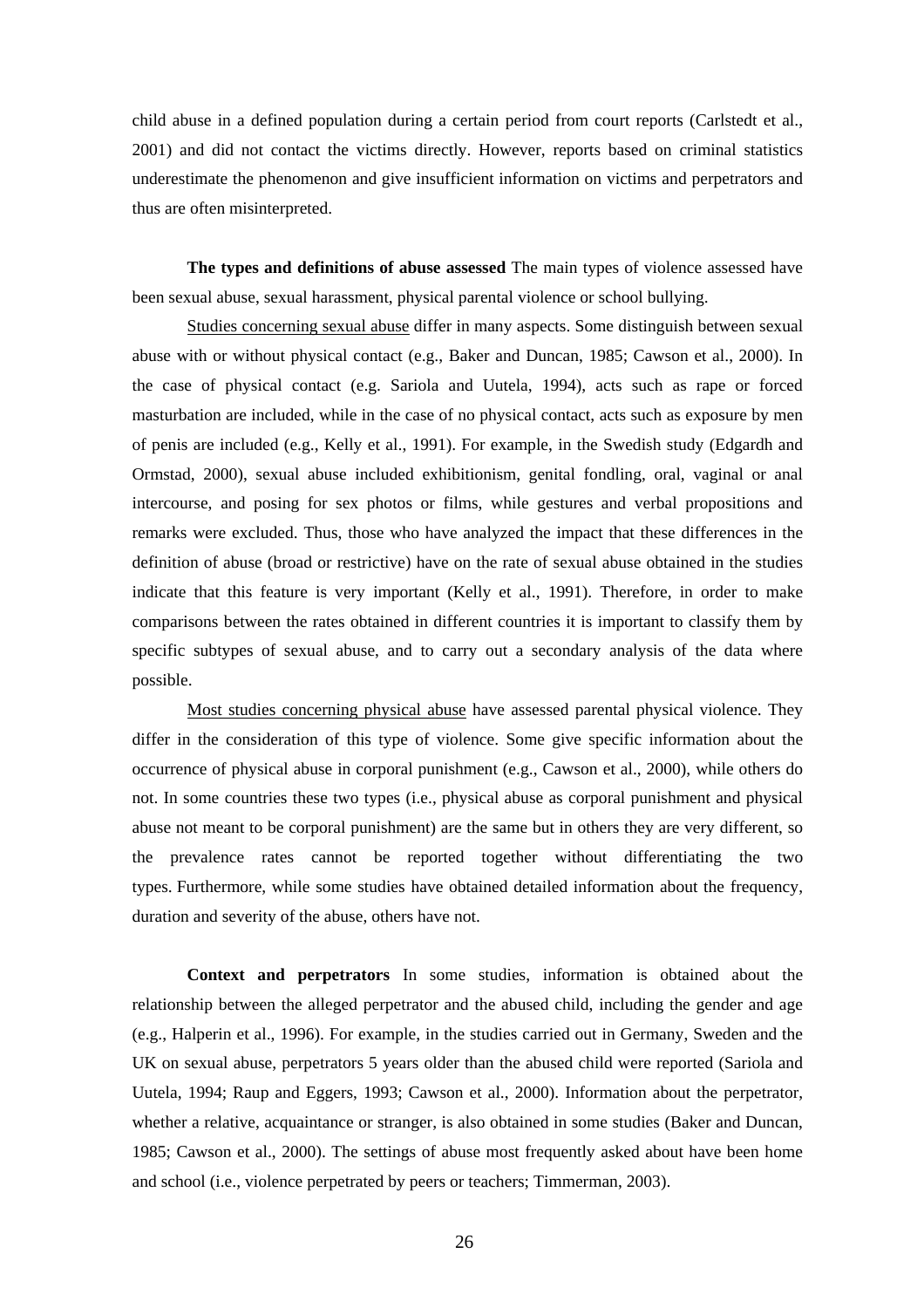**Period of time assessed**. The time period assessed varied greatly from study to study. For example, while most have asked about the incidence of a specific type of abuse before a specific age (e.g. before 14 years old) (e.g., Sariola and Uutela, 1992)), others have asked about the incidence during a recent period of time (such as the last 12 months) (e.g., Timmerman, 2003).

#### **Comments on the results**

Besides the methodological differences between studies, all of them have obtained a relatively high rate of violence against children. Another important feature is that violence is higher towards girls than towards boys in most types of abuse (see Table 5 in appendix).

#### Childhood sexual abuse

Six studies in which children are asked about the experience of sexual abuse are reported. While in the Finnish study the rate is very low (4.8% in girls and 1.6% in boys) in others it is very high, such as the one carried out in Switzerland (34% in girls and 11% in boys). These differences may be due to the different criteria of abuse used. When specific types of abuse are assessed independently, it becomes evident how much the rate varies. A good example is the study carried out in Switzerland in which the differentiation between sexual abuse a) without contact, b)- involving physical contact or c)- involving penetration gives very high differences in the rate reported: 13%, 20% and 6%, respectively, in the case of girls, and 8%, 3% and 1% in the case of boys. In the Polish study, although the reported rate is very low (3.6% in girls and 5.5% in boys), approximately 14% of Warsaw children and 24% from Glogow said they knew at least one peer who had sexual contact with an adult, so prevalence may be higher but children are reluctant to admit it. However, when adults are asked about the incidence of sexual abuse during their childhood, the rate is generally higher (from 12 to 36% of women and from 4 to 18% of men). On the other hand, when similar studies have been carried out in the same country (e.g. Germany or the UK) the rate does not seem to decrease over time. In general, there is a clear difference between the incidence of sexual abuse in girls and in boys, always being higher in girls.

#### Sexual harassment

Few studies have exclusively assessed the prevalence of sexual harassment, and most are characterized by asking children about the incidence in school settings, either perpetrated by peers (in Holland: De Bruin and Burrie, 2004) or by both peers and teachers (in Holland: Timmerman, 2003), or in any setting (in Finland, Honkatukia, 2000). The extent varies: 18% in Holland in school settings during the last year, or 41% in Finland in any setting during the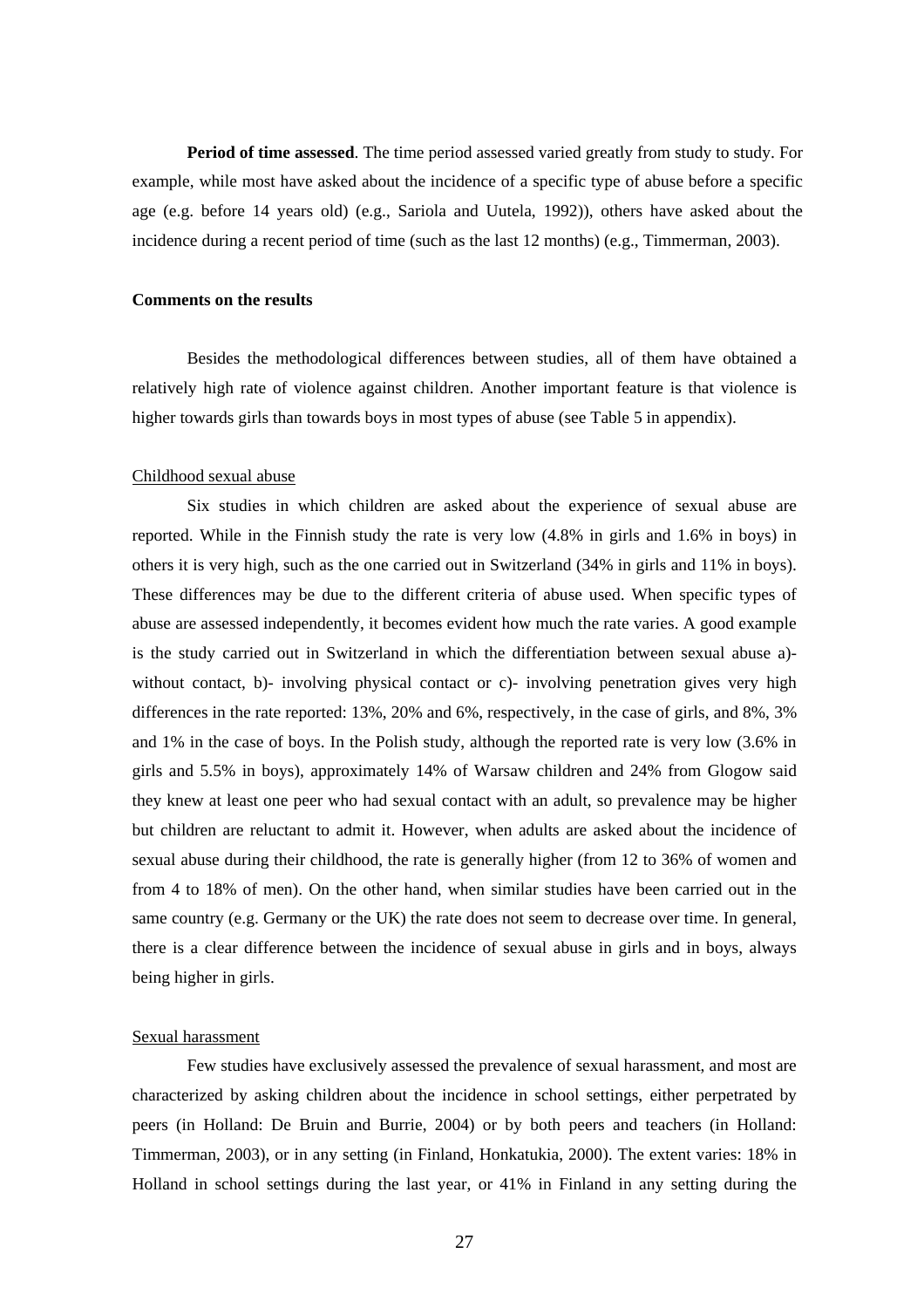lifetime. In those studies that give a separate rate for boys and girls (e.g., in Holland: Timmerman, 2002, 2003), it is higher for girls than for boys (24% and 11%, respectively).

#### Physical violence

 The rate of physical parental violence is very high. When children are asked about their experience of violence the rate ranges from 72% in Finland (Sariola and Uutela, 1992) to 81% in Germany (Bussmann, 2002). However, it seems that when the study was repeated some years later (Pfeiffer et al.,, 1999) the rate decreased to 57%. When adults were asked about the incidence of this violence during their childhood, the rate is very similar to children's answers: 72% of women and 78% of men (Germany, Wetzels, 1997). However, in Sweden (Edfeldt, 1996) a lower level was reported: 29%. An important feature that may influence some of the discrepancies is the assessment of severe or light forms of physical violence, which in most cases consist of corporal punishment as a way to change children's behavior.

#### Psychological abuse or neglect

In the two studies on the prevalence of neglect (Denmark and the UK), rates were the same (6%), despite very different methodologies. Gender was not specified in the Danish study but in the UK severe absence of physical care was experienced by 6% of girls and 7% of boys (Cawson et al., 2000).

In the two studies of the prevalence of psychological maltreatment, one was national (in the UK: Cawson et al.,, 2000) and the other regional (in Croacia: Puhovski, 2004). Prevalence in the UK was 6% (8% girls, 4% boys), and in Zagreb it was considerably higher: 31%. These very different results and the lack of studies indicate a strong need for further research in both areas.

### School bullying

In one study on bullying carried out in England and Germany simultaneously and following the same methodology, major differences were found in victimization rates with 24% of English pupils becoming victims every week compared with only 8% in Germany (Wolke et al., 2001), boys being victims more frequently than girls in both countries. In the cross-sectional study carried out in 31 countries (Currie et al., 2004), the rate of bullying varied significantly depending on country and region: 14-63% in 11-year-olds, 17-69% in 13-year-olds and 12-61% in 15-year-olds. The lowest rate for 11-year-olds was in Sweden (3% of girls and 5% of boys) and the highest was in Lithuania (21% of girls and 37% of boys). The lowest rate for 13-yearolds was in Sweden (6% of girls and 6% of boys) and the highest was in Lithuania (34% of girls and 39% of boys). The lowest rate for 15-year-olds was in Hungary (3% of girls and 2% of boys) and the highest was in Lithuania (30% of girls and 33% of boys). Thus, this transnational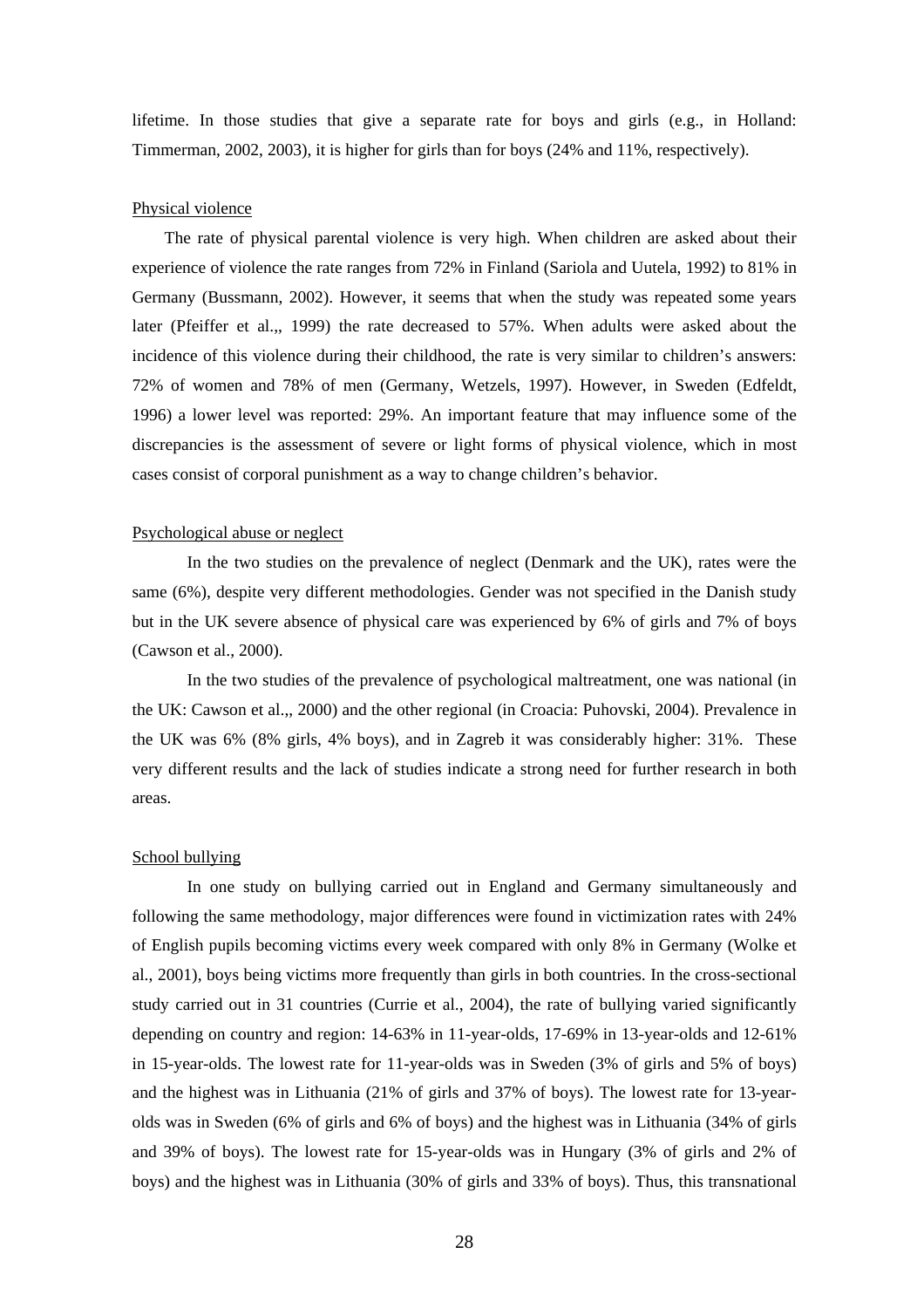study demonstrates that the rates vary significantly between countries and regions. However, in most cases the incidence of being bullied was higher in boys than in girls.

## **Conclusions**

Besides the wide differences in the definitions of the types of violence assessed and methodology used in the studies, these surveys reveal that a considerable number of children are currently experiencing violence and that adults have experienced violence during their childhood or adolescence. Another important result is that, except for bullying, girls are more exposed to violence than boys.

Due to the great variation in definitions and data-gathering techniques, more precise conclusions are currently not possible. In order to make comparisons between rates of specific types of violence in European countries a secondary analysis of the results would need to select those data that have been obtained in a similar way. Finally, the two examples of studies carried out in different European countries following the same methodology indicate that there are great differences between countries and even between different regions within the same country.

#### **References**

- Baker AW and Duncan SP (1985). Child Sexual Abuse: A Study of Prevalence in Great Britain. In: Child Abuse and Neglect, 9, 457-467.
- Baldry AC and Farrington DP (1999). Brief report: types of bullying among Italian school children. J Adolescence 22(3):423-426.
- Bange D (1992). Die dunkle Seite der Kindheit. Sexueller Mißbrauch an Mädchen und Jungen [The dark side of childhood. Sexual abuse of girls and boys]. Köln. In German.
- Bange D and Deegener G. (1997). Sexueller Missbrauch an Kindern. Ausmaß, Hintergründe, Folgen Sexual abuse of children: prevalence, background and impact. Ausmaß, Hintergründe, Folgen. Weinheim. In German.
- Bendixen M, Muus KM and Schel B. (1994). The impact of child sexual abuse: a study of a random sample of Norwegian students. Child Abuse and Neglect 18:837-847.
- Bussmann KD (2002). Studie zu den Auswirkungen des Gesetzes zur Ächtung der Gewalt in der Erziehung und der begleitenden Kampagne "Mehr Respekt vor Kindern". – Abschlussbericht. Elternstudie. [Study on the impact of the law against parental violence and the campaign "more respect for children"]. Halle-Wittenberg. In German.
- Carlstedt A, Forsman A and Soderstrom H (2001). Sexual child abuse in a defined Swedish area 1993-1997: a population-survey study. Arch Sex Behav 30(5):483-493.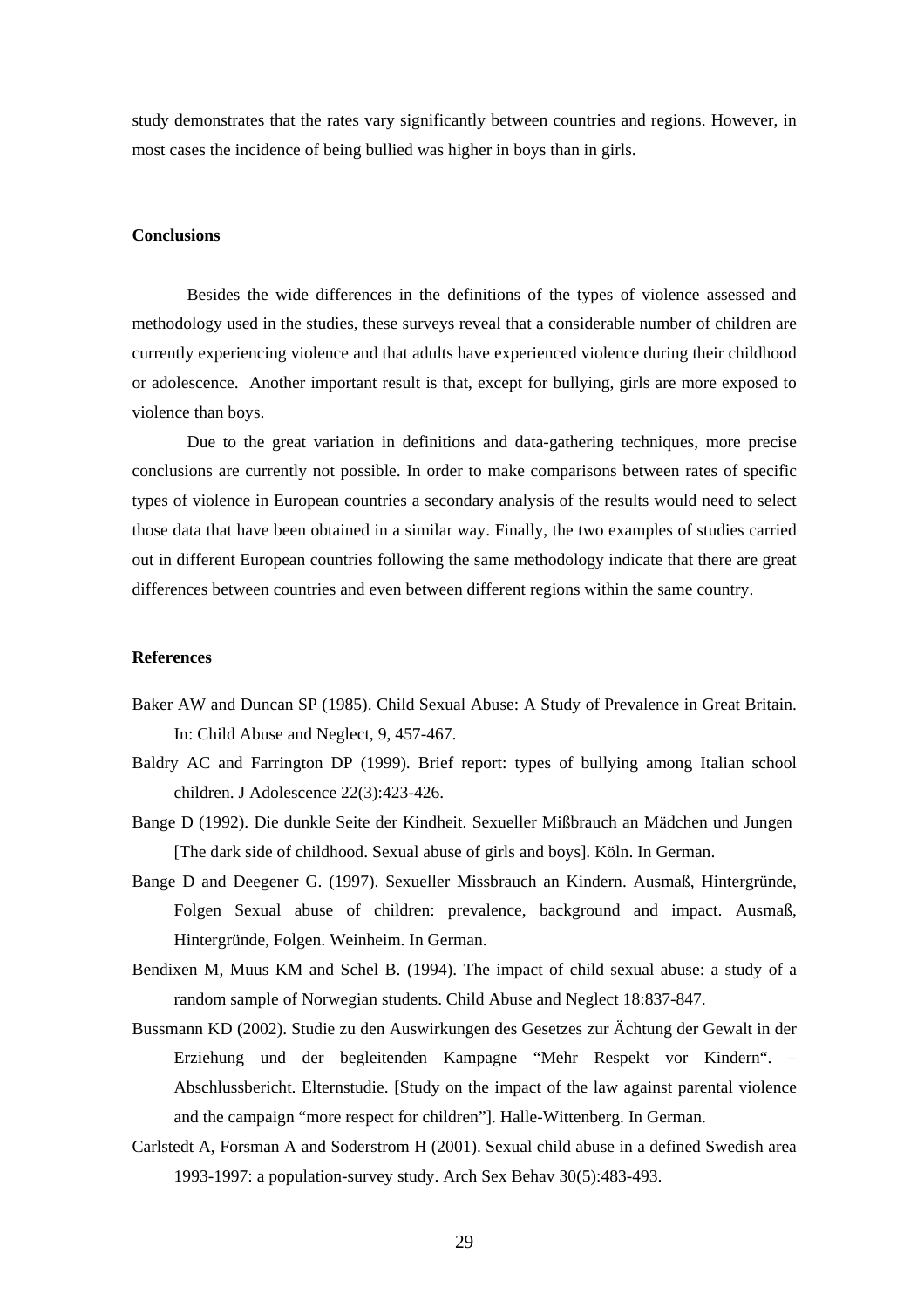- Cawson P, Wattam C, Brooker S and Kelly G (2000) Child maltreatment in the United Kingdom: A study of the prevalence of child abuse and neglect. London: NSPCC
- Currie C et al., (eds.) 2004. Young People's Health in Context: international report from the HBSC 2001/02 survey. WHO Policy Series: Health policy for children and adolescents Issue 4, WHO Regional Office for Europe, Copenhagen. http://www.euro.who.int/eprise/main/who/InformationSources/Publications/Catalogue/200 40601\_1
- Choquet M, Darves-Bornoz J-M, Ledoux S, Hassler C and Manfredi R. (1997). Self-reported health and behavioral problems among adolescent victims of rape in France: results of a cross-sectional survey. Child Abuse and Neglect; 21 (9): 823-32.
- Christensen E. (1999). The prevalence and nature of abuse and neglect in children under four: a national survey. Child Abuse review 8:109-119.
- De Bruin P and Burrie I. (2004). Een risicovolle grens. Een onderzoek naar de risicofactoren van slachtoffer- en daderschap van ongewenst seksueel gedrag. [A risky border. A study into the risk factors of becoming a victim or perpetrator of unwanted sexual behavior]. Utrecht: University of Utrecht. In Dutch
- Draijer N. (1988). Een lege plek in het geheugen. Seksueel misbruik van meisjes door verwanten [A gap in memory: The sexual abuse of girls by relatives]. Den Haag: Ministerie van Sociale Zaken en Werkgelegenheid. In Dutch
- Edfeldt AW. (1996). The Swedish Aga Ban plus fifteen. In: D. Frehsee, W. Horn, K.-D. Bussmann (Eds.). Family violence against children a challenge for society (pp. 27-37). Berlin.
- Edgardh K and Ormstad K (2000). Prevalence and characteristics of sexual abuse in a national sample of Swedish seventeen-year-old boys and girls. Acta Paediatrica 88:310-319.
- Genta ML, Menesini E, Fonzi A, Costabile A and Smith PK (1996). Bullies and victims in schools in central and southern Italy. European Journal of Psychology of Education 11:97- 110.
- Halperin DS, Bouvier P, D Jaffé P, Mounoud RL, Pawlak CH, Laederach J, Wicky HR and Astié F (1996). Prevalence of child sexual abuse among adolescents in Geneva: results of a cross sectional survey. British Medical Journal 312:1326-1329.
- Honkatukia P. (2000a). Adolescent girls' experiences on sexual harassment and violence. In "Kriminaliteten er ikke hva den var" – Avviket i historisk lys. Rapport fra NSfKs 42. forskerseminar Bergen, Norge 2000. In Finnish.
- Honkatukia P. (2000b). Lähentelijöitä riittää" Tyttöjen kokemuksia sukupuolisesta ahdistelusta*.* [There are lots of those men…- Girls' experiences of sexual harassment]. In Honkatukia, P., Niemi-Kiesiläinen, J. Ja Näre, S. Lähentelyistä raiskauksiin. Tyttöjen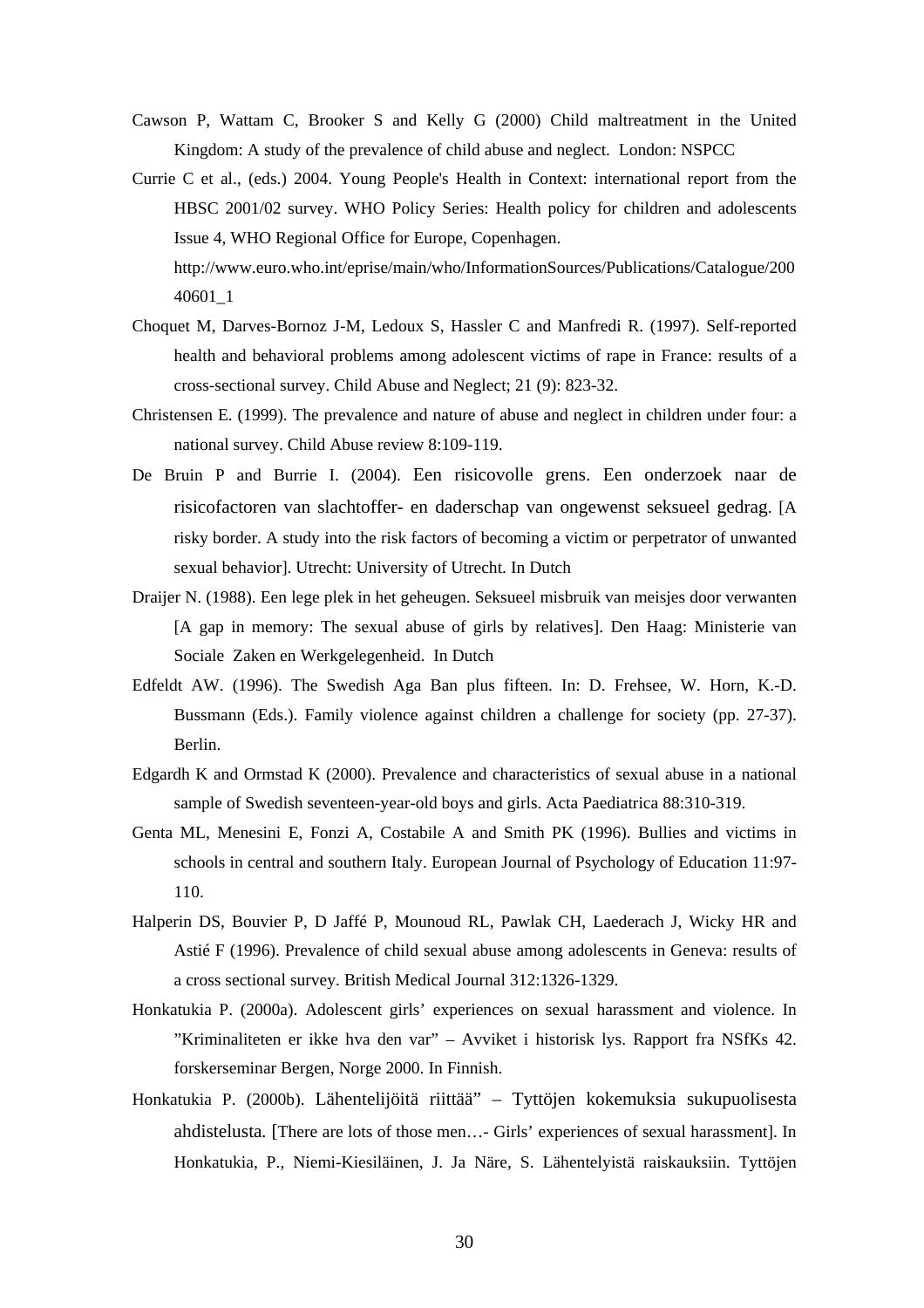kokemuksia häirinnästä ja seksuaalisesta väkivallasta. Nuorisotutkimusverkosto. Nuorisotutkimusseura. Julkaisuja 13. Helsinki. In Finnish

- Izdebski Z. (2000). Knowledge and social attitudes towards HIV. Sexual behaviours. Warsaw: PWN.
- Kaltiala-Heino R, Rimpela M, Marttunen M, Rimpela A and Rantanen P (1999). Bullying, depression, and suicidal ideation in Finnish adolescents: school survey. British Medical Journal 319:348-351.
- Kelly L, et al. (1991). An Exploratory Study of the Prevalence of Sexual Abuse in a Sample of 1,244 16-21-year-olds: Final Report to the ESRC. London, Child Abuse Studies Unit, PNL.
- Kinzl J and Bieb W. (1993). Sexueller Missbrauch in Kindheit und Jugend. [Sexual abuse in childhood and youth]. Sexualrnedizin, 16: 80-84. In German
- Lazartigues A, Perard D, Lissandre H, and Pailleux T (1989). Sexual abuse: a study of a population of 1000 students. Neuropscyhiatrie de l'enfance et the d'adolescence, 37:223- 229.
- Lopez F, Carpintero E, Hernandez A, Martin MJ and Fuertes A (1995). Prevalencia y consecuencias del abuso sexual al menor en España. [Prevalence and sequelae of childhood sexual abuse in Spain]. Child Abuse and Neglect 19(9):1039-1050. In Spanish.
- May-Chahal C and Cawson P. (2005). Measuring Child Maltreatment in the United Kingdom: a study of the prevalence of child abuse and neglect. Child Abuse and Neglect 29(9):969- 984.
- Olweus D (1991). Bully/victim problems among schoolchildren: basic facts and effects of a school-based intervention programme. In D. Pepler and K Rubin (Eds), The Development and treatment of childhood aggression pp:441-448, Hillsdale, NJ, Erlbaum.
- O'Moore AM and Hillery B (1989). Bullying in Dublin schools, Irish Journal of Psychology 10:426-441.
- Puhovski S, Karlovic A and Flander GB (2004). Validacija upitnika o emocionalnom zlostavljanju. [Validation of the questionnaire on emotional abuse]. Drustvena Istrazivanja 13 (3): 555-578. In Polish.
- Pfeiffer Ch., Wetzels P and Enzmann D. (1999). Innerfamiliäre Gewalt gegen Kinder und Jugendliche und ihre Auswirkungen. [Violence against children and youth in families and its impact]. KFN Forschungsberichte Nr. 80. Hannover. In German
- Raupp U and Eggers C (1993). Sexueller Missbrauch von Kindern: eineregionale Studie über Prävalenz und Charakteristik. [Sexual abuse of children: a regional analysis on prevalence and characteristics]. Monatsschrift Kinderheilkunde, 141, S. 316-322. In German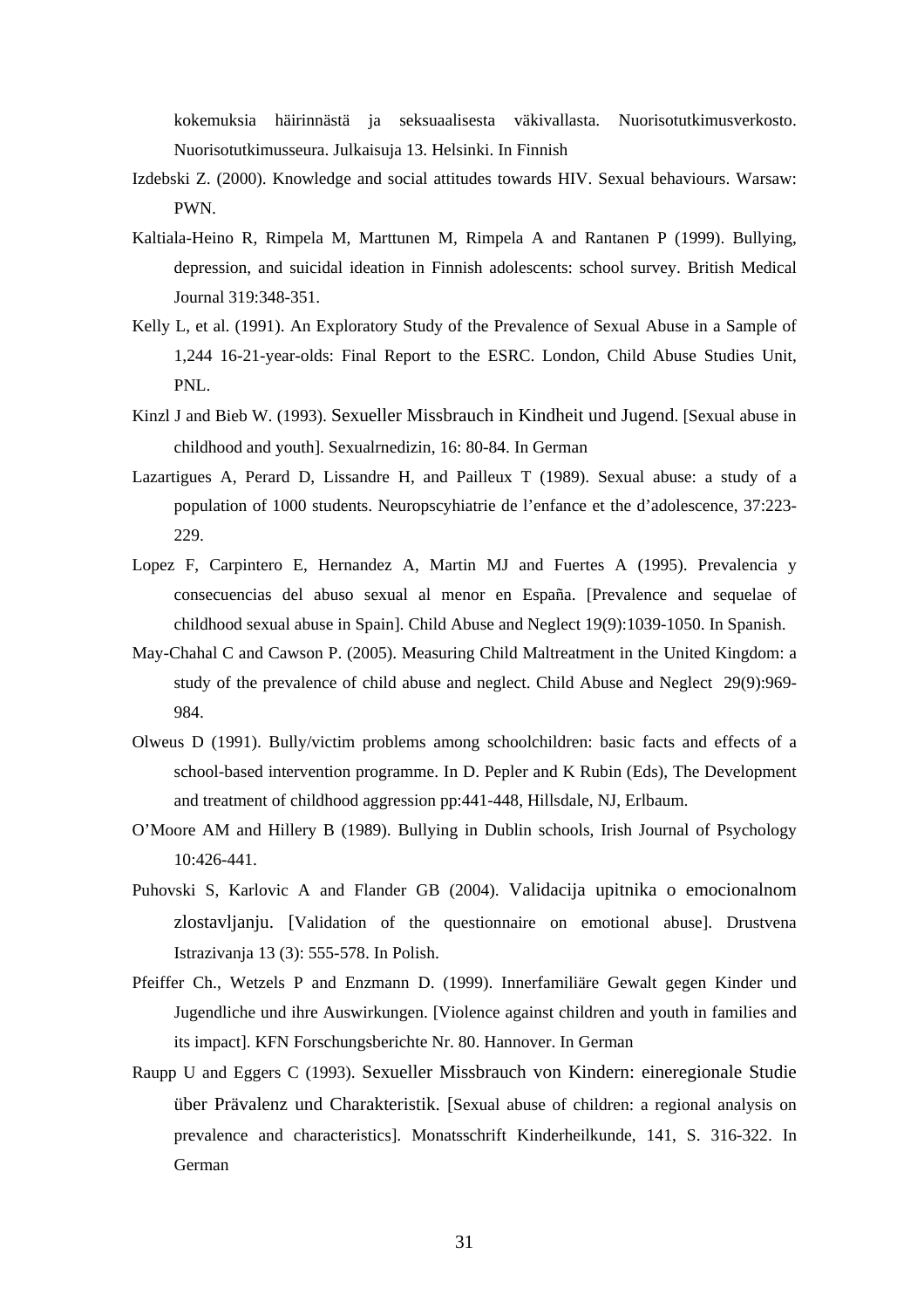- Richter-Appelt H (1994). Sexuelle Traumatisierungen und körperliche Misshandlungen. [Sexual trauma and physical abuse: a survey of male and female students]. In Rutschky, Wolff (ed.): Handbuch sexueller Mißbrauch (Handbook of sexual abuse), Klein, Hamburg, S.166-142. In German
- Roth M. and Bumbulut S. (2003). Sexually abused children in Romania, in May-Chahal, C., and Herczog, M. Child Sexual Abuse in Europe. Strasbourg: CoE
- Ruiz RO (1992). Violence in schools: problems of bullying and victimization in Spain. Paper presented at the 5<sup>th</sup> European Conference on Developmental Psychology, Seville, Spain.
- Sariola H and Uutela A (1992). The prevalence and context of family violence against children in Finland. Child Abuse and Neglect, 16: 823-832.
- Sariola H and Uutela A (1994) The prevalence of child sexual abuse in Finland. Child Abuse and Neglect, 18: 827-835.
- Sibert JR, Payne EH, Kemp AM, Barber M, Rolfe K, Morgan RJH, Lyons RA and Butler I (2002). The incidence of severe physical child abuse in Wales. Child Abuse and Neglect 26(3):267-276.
- Timmerman MC. (2002). A Comparison between unwanted sexual behavior by teachers and by peers in secondary schools. Journal of Youth and Adolescence 31, 5, 397-404.
- Timmerman MC. (2003). Sexual harassment of adolescents by teachers and by peers: an exploration of the dynamics of power, culture, and gender in secondary schools. Sex Roles, 48 (5-6): 231-244.
- Wetzels P. (1997). Gewalterfahrungen in der Kindheit. Sexueller Missbrauch, körperliche Misshandlung und deren langfristige Konsequenzen. [Violence in childhood. Sexual and physical maltreatment and long-term consequences]. Interdiziplinäre Beiträge zur kriminologischen Forschung, Band 8. Baden-Baden. In German
- Wolke D, Woods S, Stanford K and Schulz H (2001). Bullying and victimization of primary school children in England and Germany: prevalence and school factors. Bri J Psychology 92(Pt 4):673-696.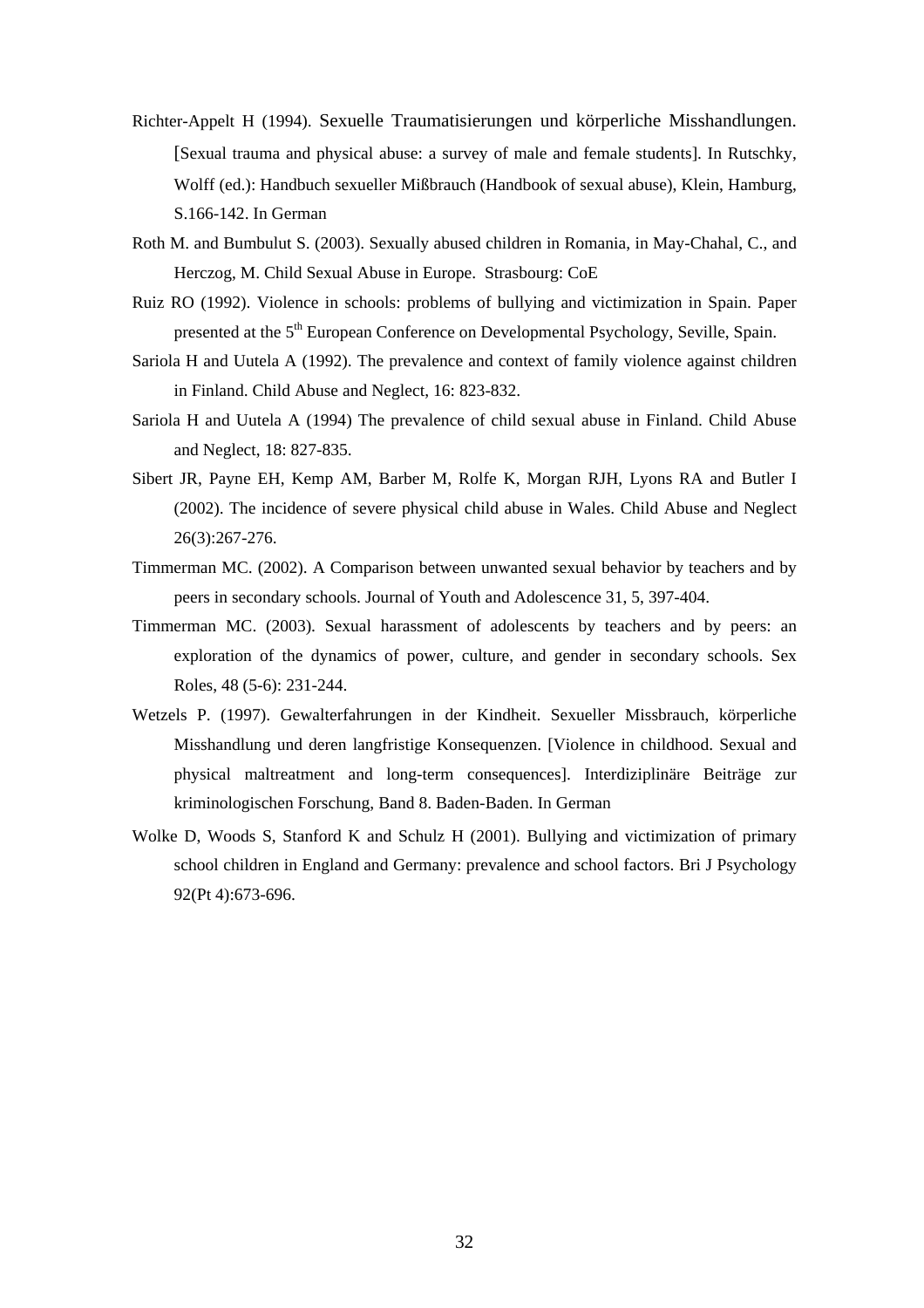## **1.5.-VIOLENCE AGAINST ELDERLY PEOPLE**

#### **Prevalence studies in Europe**

There have been very few prevalence surveys on elder abuse in Europe, most of them being carried out in the 90s. Thus, prevalence rates of this type of violence and abuse have been established in only a few countries and a few settings. They were carried out in Finland (1989, Kivelä et al., 1992), Germany (1992, Wetzels et al., 1995), Holland (1994, Comijs et al., 1998) and in the UK (1992, Ogg and Bennett 1992). Studies on specific settings have also been conducted, for example one in Spain in which elderly people were recruited during their visit to the health care system (2000, Ruiz Sanmartin et al., 2001).

Moreover, many prevalence studies on violence against women and men also contain information about violent experiences of elderly people within the last 12 months or 5 years, but this information is not presented here as secondary analyses of the data would be necessary and have not yet been conducted.

#### **Comments on methodology**

The few existing studies differ in a number of aspects concerning their methodology: a) the definition of onset of old age (60-65 years); b) the characteristics of the sample (living independently, with relatives, or in institutions); c) recruitment of the sample; d) the way of collecting information; e) types and definitions of the abuse assessed; f) period of life during which abuse is assessed; g) the setting in which abuse has taken place, and h) the relationship between the perpetrator and the abused person. Due to the differences between the studies it is not possible to fully compare the data obtained; this aspect must therefore be treated with some caution.

Sample An important aspect of sampling is that in many studies elderly persons with disabilities, particularly with cognitive impairments, were excluded from the study as they were not able to participate in the interview. This may decrease the rates of abuse obtained as a number of studies suggest that those individuals are at high risk of maltreatment (Lachs and Pillemer, 1995; Jones et al., 1997).

Types of violence Whereas all studies had assessed the prevalence of physical and psychological abuse, less information was obtained about sexual and financial abuse, and neglect.

Context and perpetrators of violence Most studies have obtained information about different forms of violence which have occurred in any context and which were perpetrated by any person. The exception to this is the British survey (Ogg and Bennett, 1992), which only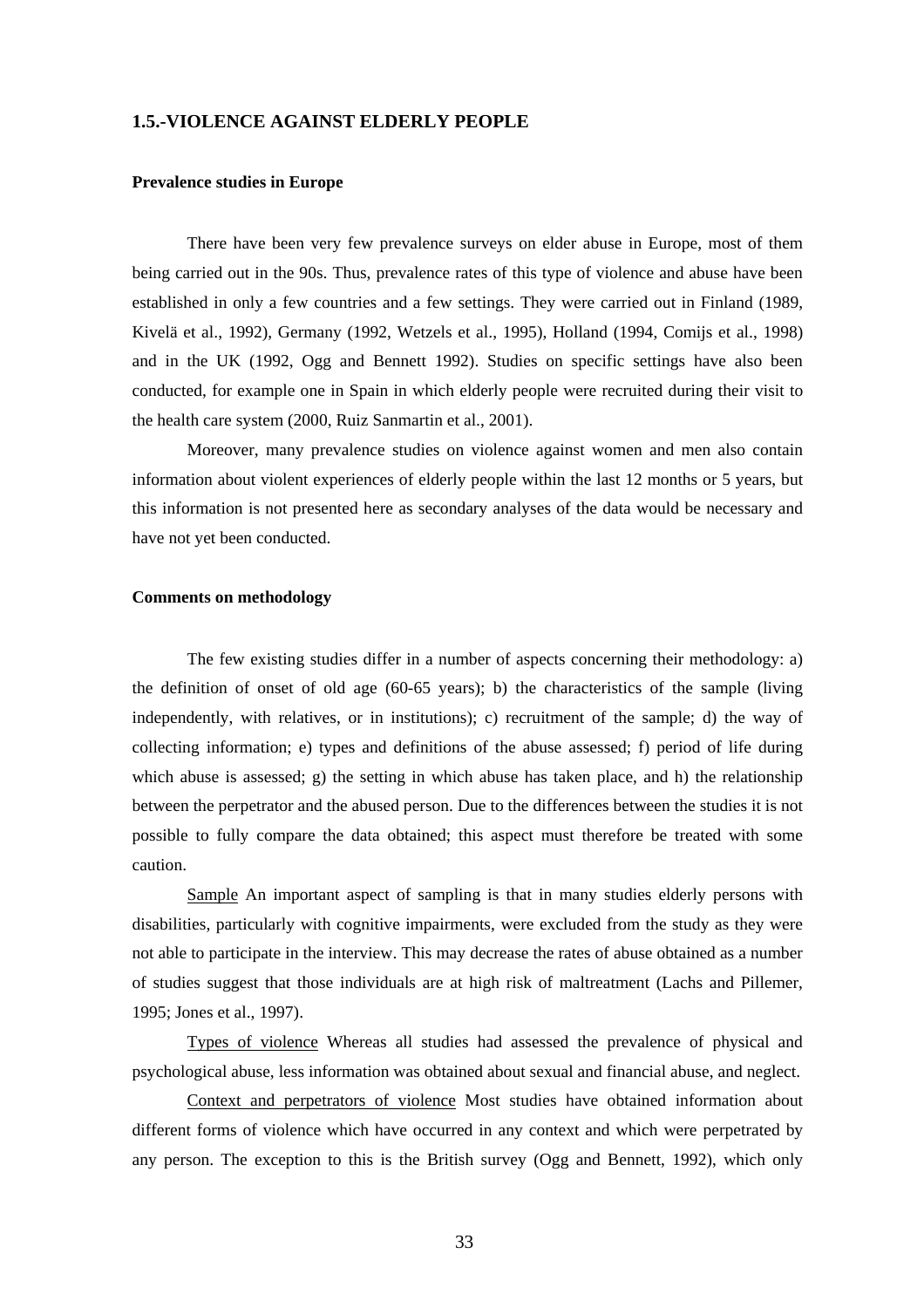assessed the incidence of physical, verbal and financial abuse in the domestic setting, perpetrated either by family members or close relatives. This reflected the particular type of study which took place at that time.

#### **Comments on the results**

Rates and types of abuse In general, the total rate of elder abuse ranges from 3 to 11%, with differences between the types of abuse, the most frequent being psychological abuse (see Table 6 in appendix).

The study carried out in Finland (Kivelä et al., 1992) showed that 3.3% of men and 8.8% of women had been abused after the age of retirement (65 years old). Psychological violence was described as the most common type of abuse in both sexes, accounting for one third of all mistreatment of men and one half of the cases involving women. The British study (Ogg and Bennett, 1992) reported that 2% of elderly persons (older than 60 years old) reported physical abuse, 5% verbal abuse, and 2% financial abuse. In the study carried out in Holland (Comijs, 1998), the total one year prevalence of elder abuse was 5.6%, the prevalence for physical abuse being 1.2%, for verbal 3.2%, for financial 1.4% and for neglect 0.2%. In the study carried out in Spain (Ruiz Sanmartin et al., 2001), in which the sample was recruited in the health care system, the results indicated that 11.9% of people older than 70 years were victims of abuse. This study found no financial abuse (0%), probably due to the low income of elderly people in Spain at the time of the research. Finally, in the study carried out in Germany in 1992 (Wetzels et al., 1995), 5-7% of elderly people (older than 60 years old) reported domestic violence during the last 5-year period, and 6-7% reported crime victimization through forms of violence. In this study, four types of victimization were distinguished, and the overall prevalence for the past 12 months was: physical violence (3.4%), neglect and abuse of medication (2.7%), chronic verbal aggression (0.8%) and economic exploitation (1.3%).

The context In the Finnish study, the most frequent setting for abuse to occur was the elderly person's own home, both among men (46%) and women (82%); another 46% of the abused men said it had happened in the streets, a shop, or an official building. In the Spanish study, most abuse also occurred in the person's home (88%). Thus, it is important to obtain information about abuse which has occurred in other contexts, as abuse and violence can take place in a range of different settings, including residential or nursing facilities for older people or those with disabilities.

The perpetrators In the study in Holland (Comijs, 1998), elder abuse appears to be more common if a wide spectrum of possible perpetrators are considered. In the study carried out in Finland (Kivelä et al.,, 1992), the abuse was perpetrated by family members, relatives and friends in 2.5% of men and 7% of women, and 5.4% for both sexes. Friends and unknown persons were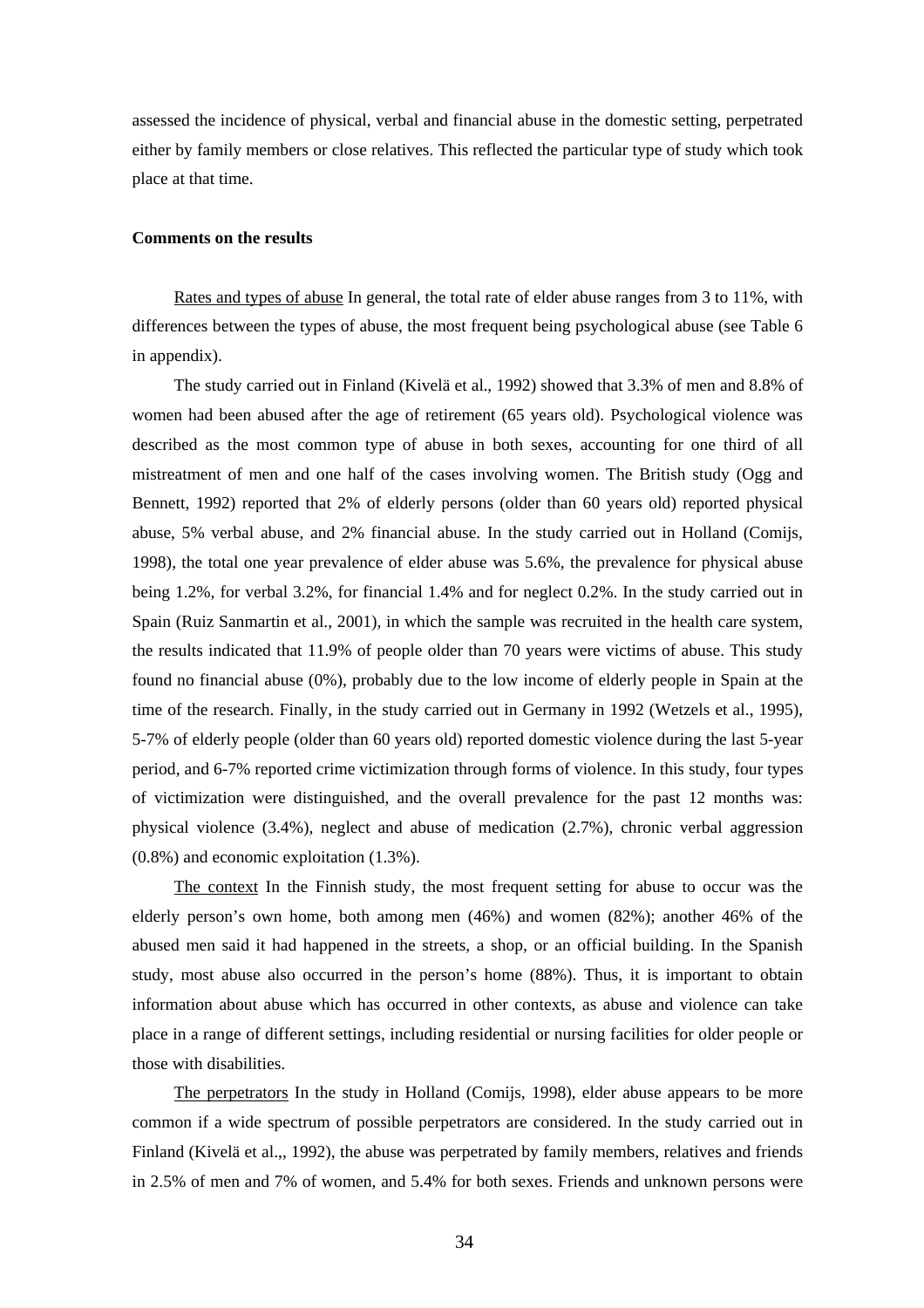more often the abusers of men (54%) but not of women (22%). In the Spanish study (Ruiz Sanmartin et al., 2001) the abusers were the children in 57% of the cases studied, the spouse in 8%, the son/daughter in law in 23%, and 12% by any person. Thus, the prevalence of elder abuse emerges more wide-spread if not only close relatives or people with whom the older person lives are considered as possible perpetrators, but other acquaintances, trusted and unknown people are taken into account.

Differences between gender and age Higher prevalence rate for women than for men have generally been obtained, with certain differences regarding the types of abuse, the contexts where it occurred, and the perpetrators. In the Finnish study (Kivelä et al., 1992), the rate of abuse was higher for women than for men in both the total sample and among those aged 65-74 years, but no gender difference was found among persons older than 75. In the British study (Ogg and Bennet, 1992), the incidence of abuse varied depending on the age and gender of the elderly person, being higher for older women and for individuals between 60-64 years old and decreasing after this age. In the study carried out in Germany (Wetzels et al., 1995), elderly men experienced more domestic violence (by partners and other family members) than elderly women. In the Spanish study (Ruis Sanmartin et al., 2001) the incidence of abuse was higher in women than men, while there were no differences depending on age. However, in the Dutch study (Comijs, 1998) there were no apparent significant differences depending on age and gender.

The way results are reported When the results are given in such a way that once the total rate of abuse has been reported, the rest of the information refers to percentages of this total, it is very difficult to fully establish the rate of specific types of abuse, the context in which it occurred, and other features. This process makes it necessary for the reader (or when comparisons between studies are being carried out) to recalculate the rates of specific types of abuse, the characteristics of the context and the perpetrators. This is not a satisfactory method to make meaningful comparisons between studies in different countries.

#### **Conclusions**

 The surveys carried out so far show that elder abuse by family members and close relatives exists but that its prevalence is low (less than 11%) in comparison with other types of victimization. However, as the definition of elder abuse is expanding—a study currently being carried out in Scandinavian countries includes abuse by medication—and is covering more contexts and all types of possible perpetrators future studies are likely to find higher victimization rates. Lack of reliable and valid data and methodological difficulties have to a large extent impeded the field of enquiry and resulted in a picture that is unclear and uncertain globally as well as within a European context.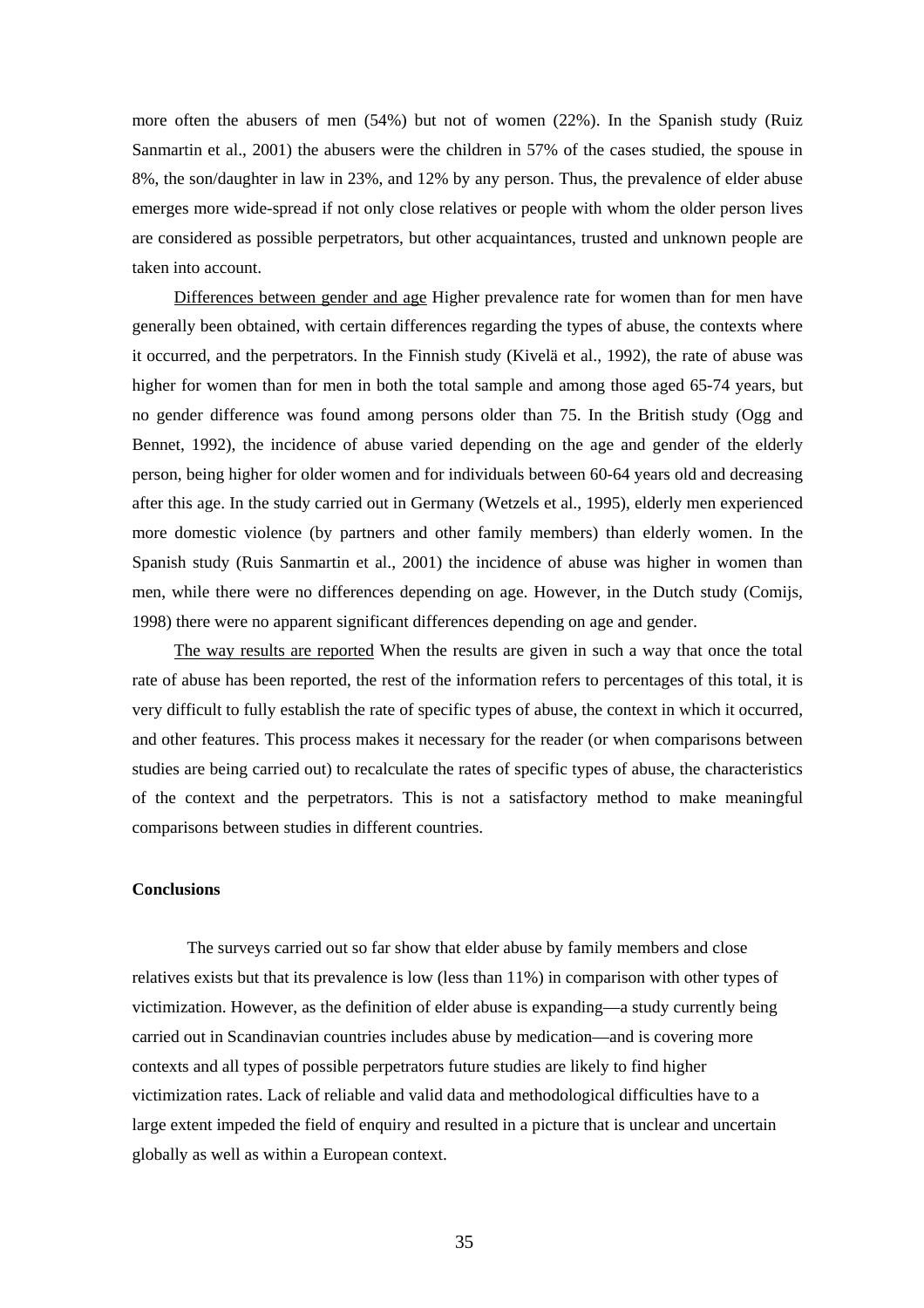In global terms, some studies have found equal rates of mistreatment between men and women, whilst others have found a greater proportion of women experiencing abuse than men. However, little is known about abuse within institutional settings, or changes in elder abuse over time within different countries and also the situation within less economically developed countries. Additionally, it is also important to acknowledge that comparatively few cases of elder abuse are reported and, additionally, the possibility for the victims of this type of abuse to receive help and to escape from the abuser is likely to be small.

Furthermore, publications which appear only in local languages prevent the dissemination of the results and satisfactory comparison between countries. For example, Kivelä et al. have participated in a recent Scandinavian study on elder abuse but, to date, the report has only been published in Scandinavian languages.

#### **References**

- Comijs HC, Pot AN, Smit JH, Bouter LM and Jonker C (1998). Elder abuse in the community: prevalence and consequences. Journal of the American Geriatrics Society 46:885-888.
- Jones JS, Holstage C, and Holstage H (1997). Elder abuse and neglect: understanding the causes and potential risk factors. Am J Emer Med 15:575-585.
- Kivelä SL, Köngäs-Saviaro P, Kesti E, Pahkala K and Ijäs ML (1992). Abuse in Old Age: Epidemiological Data From Finland. Journal of Elder Abuse and Neglect 4(3): 1-18.
- Lachs MS and Pillermer K (1995). Abuse and neglect of elderly persons. N Engl J Med 332:437- 443.
- Ogg J, and Bennett G (1992) Elder abuse in Britain. British Medical Journal 305: 998–999.
- Ruiz Sanmartin A, Altet Torner J, Porta Marti N, Duaso Izquierdo P, Coma Sole M, and Requesens Torrellas N. (2001). Violencia doméstica: prevalencia de sospecha de maltrato a ancianos. [Domestic violence: prevalence of suspected ill treatment of the elderly]. Atencion Primaria. 2001 Mar 31;27(5):331-4. In Spanish.
- Wetzels P, Greve W, Mecklenburg E, Bilky W and Pfeiffer Ch. (1995). Kriminalität im Leben alter Menschen. Eine altersvergleichende Untersuchung von Opfererfahrungen, persönlichem Sicherheitsgefühl und Kriminalitätsfurcht. [Crime victimization of elder people. An age-comparing study of victimization, feelings of personal safety and fear of crime victimization]. Hg. Vom Bundesministerium für Familie, Senioren, Frauen und Jugend. Schriftenreihe Bd. 105, Bonn. In German.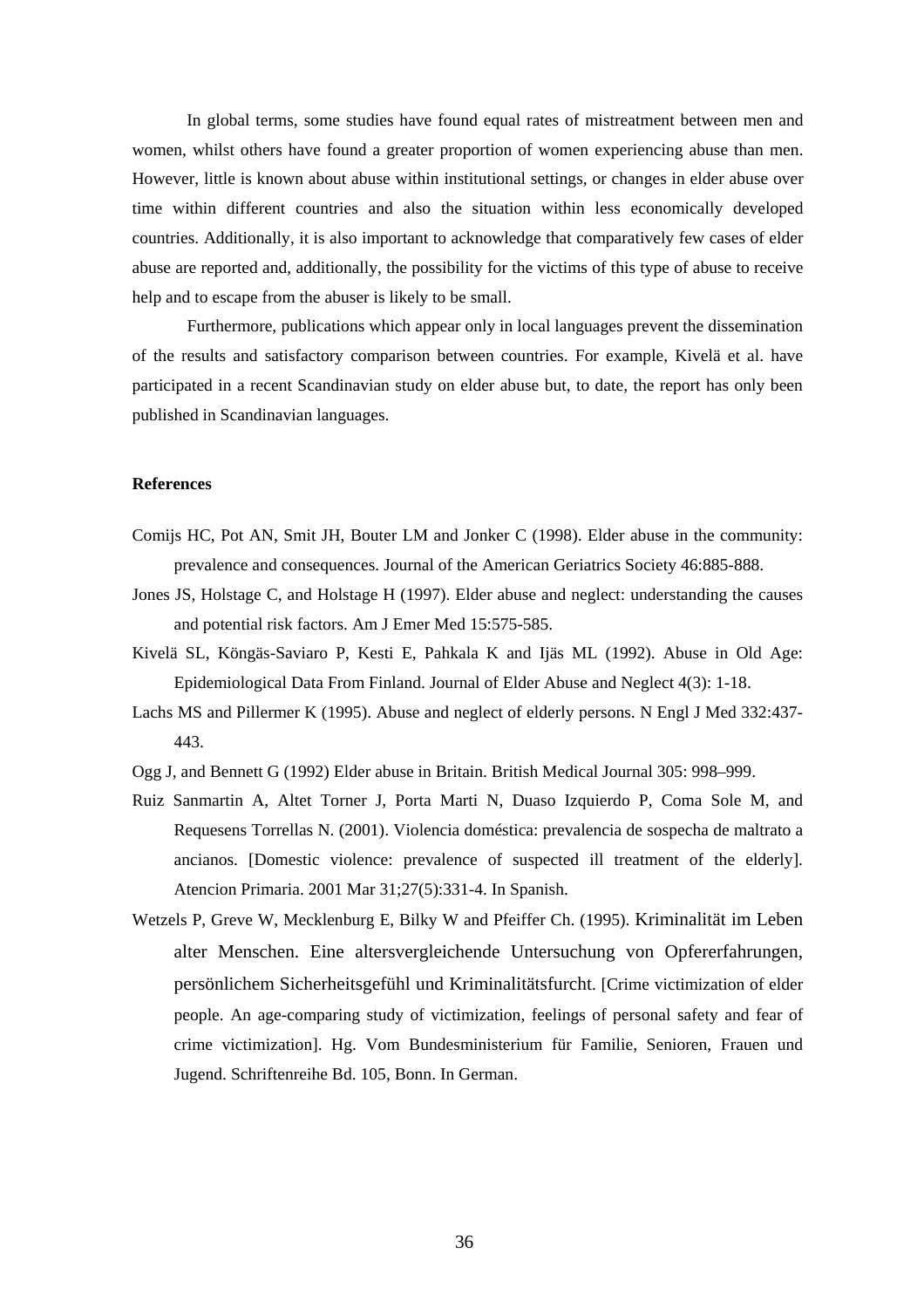## **1.6.-VIOLENCE AGAINST PEOPLE WITH DISABILITIES**

Four prevalence studies on sexual violence against disabled people have been carried out in Austria (Zemp, 2002; Zemp and Pircher, 1996, Zemp et al., 1997), Germany (Klein et al., 1999) and in the UK (Turk and Brown, 1993; Brown et al, 1995).

#### **Austrian studies**

 In the Austrian study with disabled men, of the 136 (8.8% of the sample population of 1543 men who live in an Austrian institution for disabled persons) participants 117 provided valid interviews. The age of the sample was 18-78 years, although half of the sample was between 25-34 years old. The information was obtained through a face-to-face semi-structured interview with special accommodations for disabled people. It was important for the researchers not to exclude anybody from the study due to the severity of the disability. In cases where participants were incapable of verbal communication, "yes/no-conversation" and "anatomical dolls" were used.

In this study, the incidence of sexual violence was assessed. Sexual exploitation occurs in relationships of unequal power where the more powerful party can exploit the less powerful without that person's awareness or consent. This concept contains all forms of sexual harassment, sexual violence and sexualized violence. Research on the sexual exploitation of disabled persons is severely limited and no European-wide statistics exist.

 In the Austrian study with disabled women, 130 women between age 18 and 78 participated. All received prophylactic contraception in order to avoid pregnancy due to rape. Sexual violence and sexual harassment perpetrated by a family member, an acquaintance or a stranger in any setting (home, institution, work and others) in everyday life was assessed.

The results of the Austrian studies suggest that both male and female participants had little sex education. Approximately 64% of female and 50% (58 men out of 117) of male participants indicated that they had been sexually abused (exploited sexually). Disabled room mates were the predominant group of perpetrators for the male, and the third most important group for the female participants.

Results concerning men indicate that while 29.3% experienced violence only once, the rest experienced it more than twice (20.7% twice, 39.6% three times and 10.3% four or more times). The perpetrators were in most cases residents or schoolmates, nurses, colleagues, and acquaintances. The contexts in which violence took place were home, institution or special school (50.6%), workplace (4%), public institution, park, street (10.1%), flat, hotel room (16.2%) and other not places detailed (19.2%).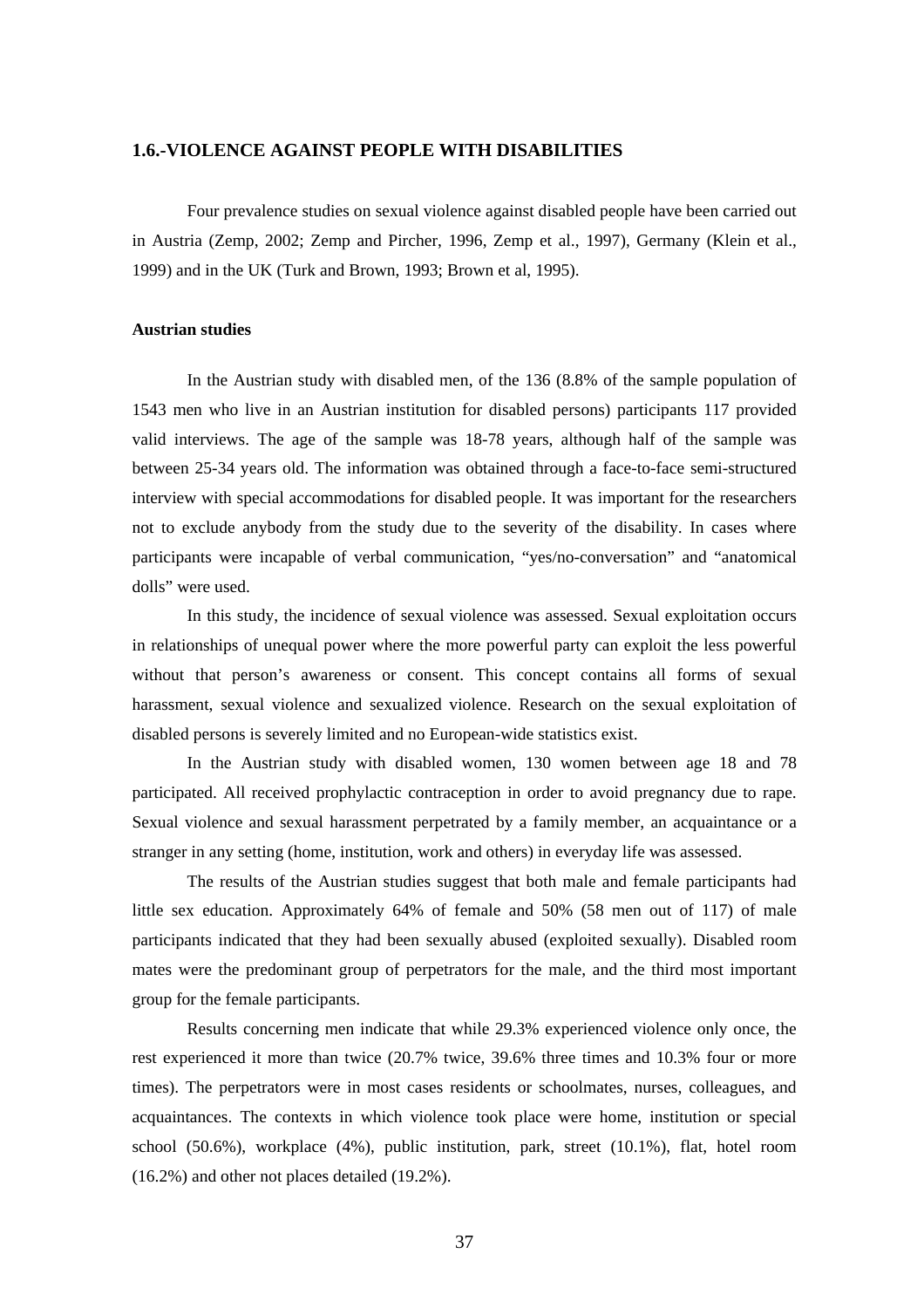The abuse is predominantly perpetrated by men but the share of women as perpetrators is high as well (22%). Most abuse is perpetrated by strangers and occurs primarily in discotheques and similar establishments as well as in street encounters. However, among the abusers are also women who drop in on the living groups and apartment-sharing communities.

## **German study**

 The German study was carried out in 367 residential institutions for disabled people, as well as 15 selected advice and consultancy facilities with, amongst others, a range of assistance on problems of sexual violence. In this study, 147 mentally disabled girls and young women (age ranges from 12-25 years old) participated. The results indicate that 32 out of the 116 girls and women had suffered sexual violence in a residential institution for mentally disabled, which represents every third to fourth resident.

#### **British study**

The British study (Turk and Brown, 1993) reported that people with learning disabilities have an increased vulnerability to sexual abuse. This was a large-scale incidence study concerning sexual abuse, carried out in the 1990s and repeated several years later (Brown, et al., 1995). The victims were usually women and the perpetrators usually men, being often known to the victim. There was a consistent estimate that around 1500 people with learning disabilities could be identified as having been sexually abused each year in the UK. These studies relied on reported cases; in view of the multiple barriers concerning the recognition of the abuse of people with disabilities this is highly likely to be a conservative estimate.

Abuse by other individuals with disabilities would appear to account for around half of the incidents reported (Brown et al, 1995). People with disabilities when interviewed also report abuse by family members. Other identified perpetrators include care workers, transport staff, volunteers, neighbors, family friends and tradesmen. Other forms of abuse have not been researched as systematically for a number of reasons, including for example the lack of agreement concerning the definition of physical abuse. When logged with reports of other forms of abuse, however, physical abuse would appear to be the most common form of abuse against adults with learning disabilities (Brown and Stein, 1998).

#### **Conclusion**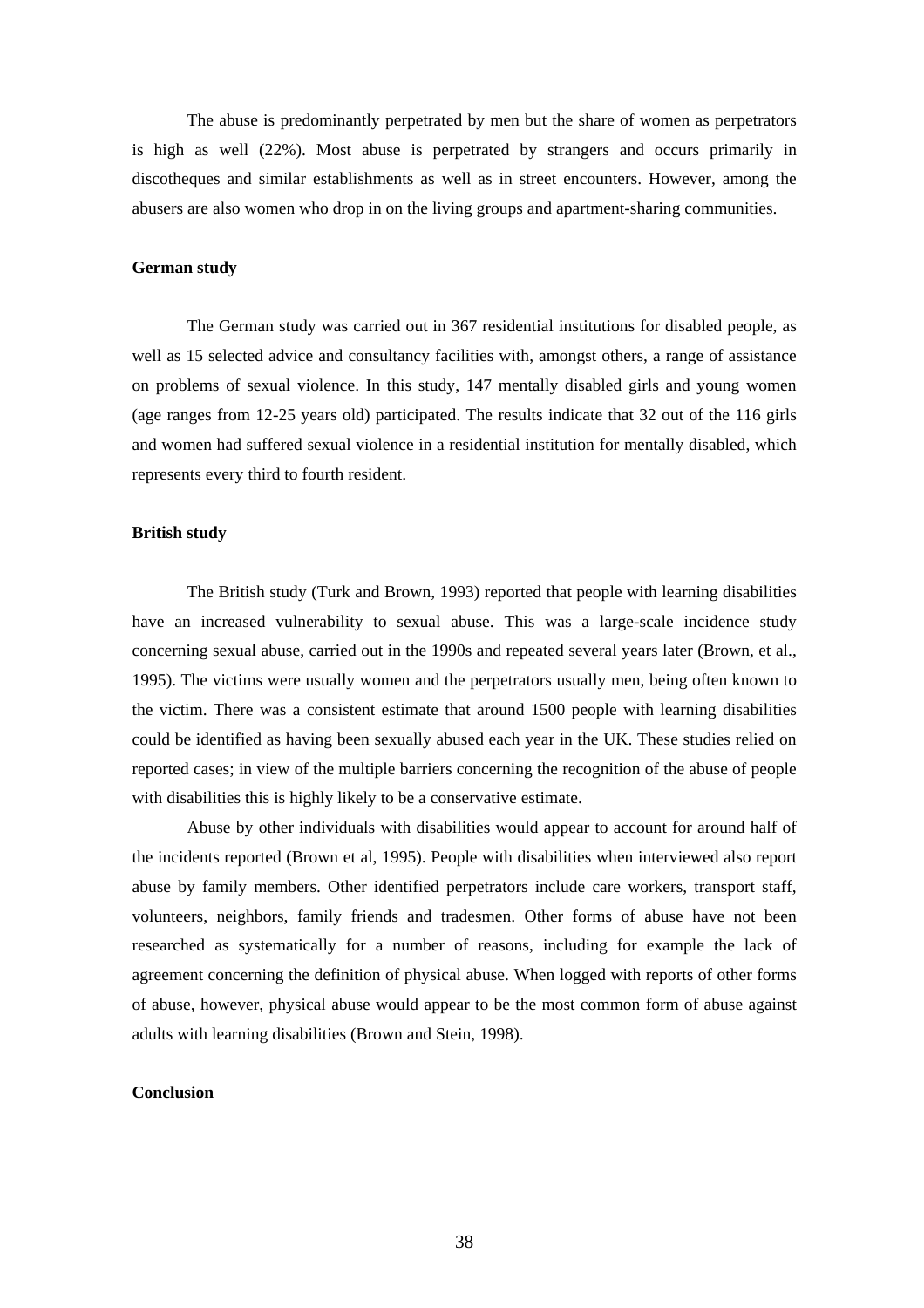More studies on violence against disabled persons are needed in Europe as very few concerning the prevalence of sexual violence have been carried out so far. Publication restricted to local languages impedes diffusion and dissemination among European countries.

## **References**

- Brown H, Stein J and Turk V. (1995). The sexual abuse of adults with learning disabilities: report of a second two-year incidence survey. Mental Handicap Research, 8:3-24.
- Brown H and Stein J. (1998) Implementing adult Protection Procedures in Kent and East Sussex, Journal of Social Policy, 27:371-396
- Klein S, Wawrok S and Fegert JM (1999). Sexuelle Gewalt in der Lebenswirklichkeit von Frauen und Mädchen mit einer geistigen Behinderung. [Sexual violence in the reality of life in mentally handicapped young girls and women: results of a research project]. Prax Kinderpsychol Kinderpsychiatr 48(7):497-513. In German
- Turk V and Brown H (1993). Sexual abuse of adults with learning disabilities: results of a twoyear incidence survey. Mental Handicap Research 6:193-216.
- Zemp A and Pircher E. (1996). Weil das alles weh tut mit Gewalt". Sexuelle Ausbeutung von Mädchen und Frauen mit Behinderung [Because everything concerning violence hurts – Sexual exploitation of girls and women with disabilities]. Schriftenreihe der Frauenministerin, Bd. 10. [Series of texts by the Ministry of the Women Affairs]. Vienna In German.
- Zemp A, Pircher E and Schoibl H. (1997). ): Sexualisierte Gewalt im behinderten Alltag. Jungen und Männer mit Behinderung als Opfer und Täter [Sexualized violence in the daily life of people with disabilities. Boys and men with disabilities as victim and perpetrator] . Projektbericht. Wien: Frauenministerium [On behalf of the bureau of Austrian Ministery of Women Affairs]. In German
- Zemp A (2002). Sexualisierte Gewalt gegen Menschen mit Behinderung in Institutionen. [Sexual violence against people with handicaps in institutions.] Prax Kinderpsychol Kinderpsychiatr 51(8):610-625. In German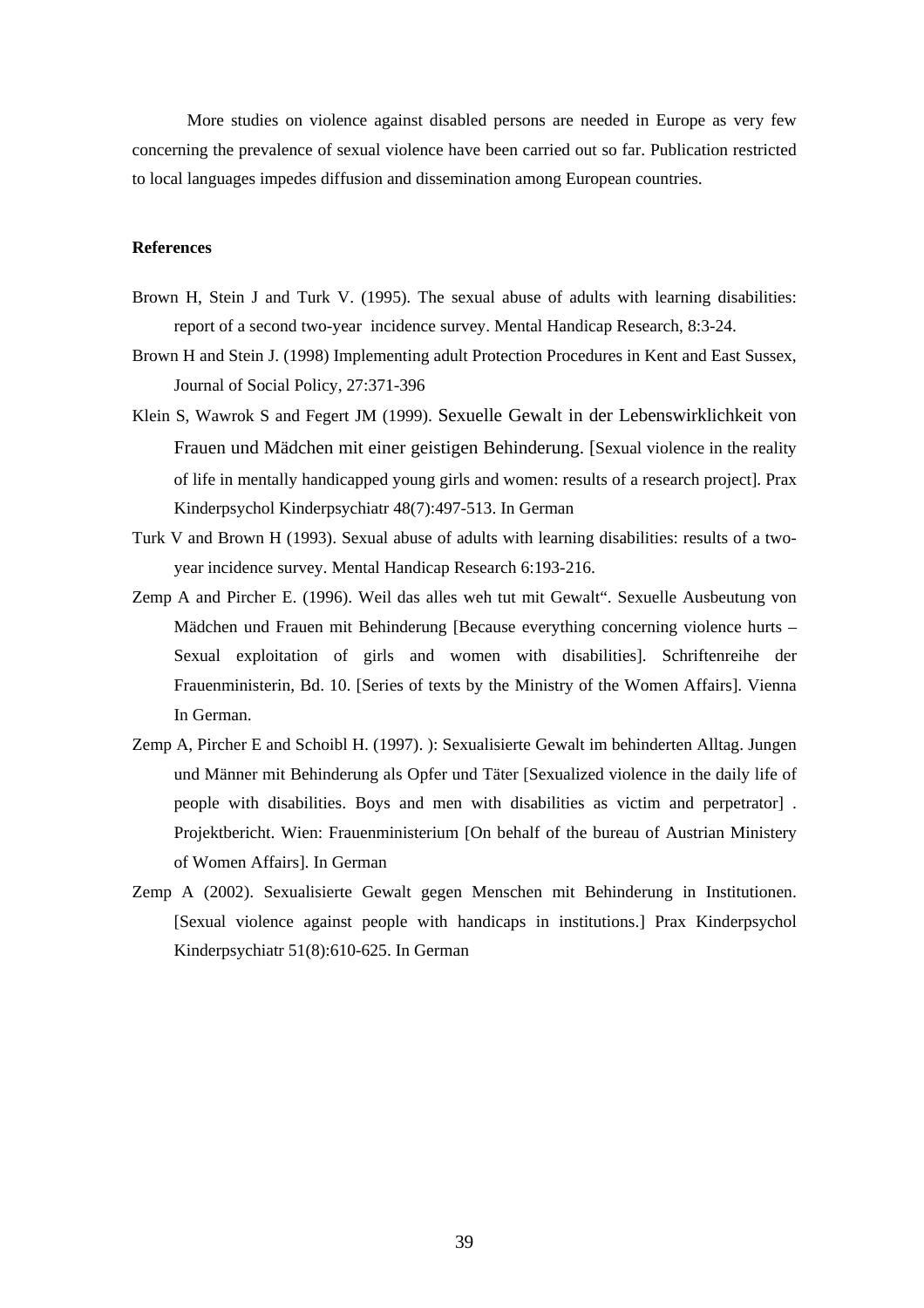## **1.7.-VIOLENCE AGAINST HOMOSEXUALS AND BISEXUALS**

Few studies have been carried out on violence against homosexuals and bisexuals, and those that have come to our attention were conducted in Germany (Stein-Hilbers et al., 1999; Krahé et al., 2000), the three Baltic States (Open Society Institute and Kimeta Society, 2002) and Sweden (Tiby, 1997; 2001). However, there is considerable anecdotal evidence about domestic violence against homosexual men (Finke, 2000).

#### **The studies in Germany**

The study carried out in Germany on violence against lesbian women is the largest lesbian study (Stein-Hilbers et al., 1999). It obtained both quantitative and qualitative information from participants. The results indicate that violence experienced in the family, the public sphere, in school and at work are common occurrences in the daily life of lesbian women. Violence includes different devaluations, dismissals, and belittlement of sexuality, and ranged from limited injuries up to drastic violations and physical attacks. Most forms of violence experienced were verbal (98% of all questioned women), although 43% had experienced both verbal and physical violations, and 24% had experienced physical violations and threats. When asked about their fears of violence, 90% of lesbian women said that they were afraid of attacks or other forms of abuse.

Another prevalence study carried out in Germany assessed the incidence of sexual violence (unwanted sexual contacts) experienced by homosexual men (Krahé et al., 2000). In this study, 310 14 to 35 year old males participated who were recruited in Berlin in a variety of places frequented by homosexual men including social clubs, different gay events, and youth centers. Because participants were recruited from one urban area only the sample may not be representative of the population of gay men in the country. Information was collected with a modified version of the Sexual Experiences Survey that was completed anonymously. The types of violence assessed were sexual assaults and sexual harassment, perpetrated either by acquaintances or strangers in settings other than home, work or street. Three different means of coercion were assessed: the use (or threat) of physical force, the exploitation of the victim's inability to resist unwanted sexual advances because of being in an incapacitated state, and the use of verbal pressure. Each of the three forms of coercive means is combined with four types of sexual acts: a) touching, b) masturbation, c) oral sex, and d) anal sex. The relationship between the victim and the perpetrator was also obtained.

The results indicate that of the 310 respondents, about 15% reported sexual victimization through the use or threat of force, 20% through exploitation of their inability to offer resistance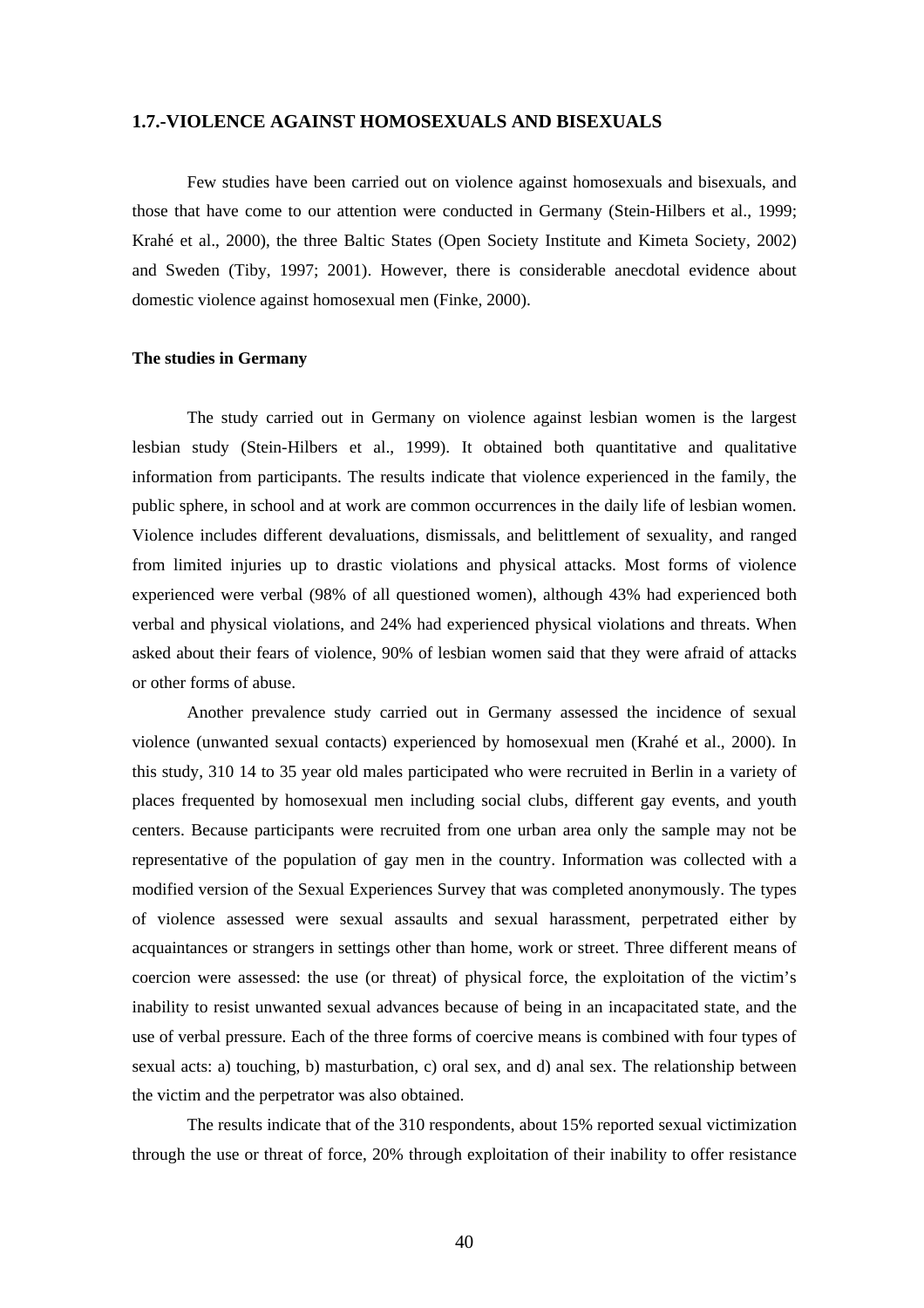|                    | Coercive strategy |                                               |                    |       |  |  |  |  |  |
|--------------------|-------------------|-----------------------------------------------|--------------------|-------|--|--|--|--|--|
|                    | Physical<br>force | <b>Exploitation</b> of<br>incapacitated state | Verbal<br>pressure | Total |  |  |  |  |  |
| Type of sexual act |                   |                                               |                    |       |  |  |  |  |  |
| Sexual touch       | 12.6              | 15.1                                          | 7.1                | 24.2  |  |  |  |  |  |
| Masturbation       | 6.8               | 11.3                                          | 5.8                | 17.1  |  |  |  |  |  |
| Oral sex           | 7.1               | 11.3                                          | 6.8                | 17.4  |  |  |  |  |  |
| Anal sex           | 5.5               | 9.0                                           | 3.9                | 13.5  |  |  |  |  |  |
| Total              | 15.2              | 20.0                                          | 10.3               |       |  |  |  |  |  |

 (Ex)-partner 3.5 6.1 4.2 11.0 Friend/acquaintance 6.8 9.0 2.6 14.2<br>
Unknown man 10.6 8.7 3.9 16.5

\_\_\_\_\_\_\_\_\_\_\_\_\_\_\_\_\_\_\_\_\_\_\_\_\_\_\_\_\_\_\_\_\_\_\_\_\_\_\_\_\_\_\_\_\_\_\_\_\_\_\_\_\_\_\_\_\_\_\_\_\_\_\_\_\_\_\_\_\_\_\_\_\_\_\_\_\_

Unknown man 10.6 8.7 3.9

when in an incapacitated state, and 10% through verbal coercion. These data show that sexual violence is a serious problem among homosexual men and requires further exploration:

## **The study in the Baltic countries**

Victim-perpetrator relationship

This survey was carried out in all ten countries that which joined the EU in 2004 (Open Society Institute and Kimeta Society, 2002). It used a standard questionnaire drafted by the International Lesbian and Gay Association–Europe (ILGA) that was sent to Lesbian, Gay and Bisexual organizations (LGB) working in ten countries which are members of ILGA–Europe. Highlights from the findings are reported here for the Baltic States<sup>4</sup>. Participants were homosexual or bisexual men and women:

| Lithuania<br>(% ) | Latvia<br>(% ) | Estonia<br>(% ) |
|-------------------|----------------|-----------------|
| 27                | 19             | 12              |
| 52                | 40             | 28              |
| 31                | 17             | 14              |
|                   |                |                 |

#### In Lithuania

 $\overline{a}$ 

 In this study, 185 homosexuals and bisexuals participated (56 women, and 129 men). More than fifty percent (52%) of respondents had experienced some form of violence or harassment because of their sexual orientation, and 31% had suffered harassment in the workplace. Twenty-seven percent of respondents had been a victim of at least one violent attack

<sup>4</sup> Full report available at http://www.ilga-europe.org/docs/reports/accession/PolicyPaper\_accession\_6.pdf.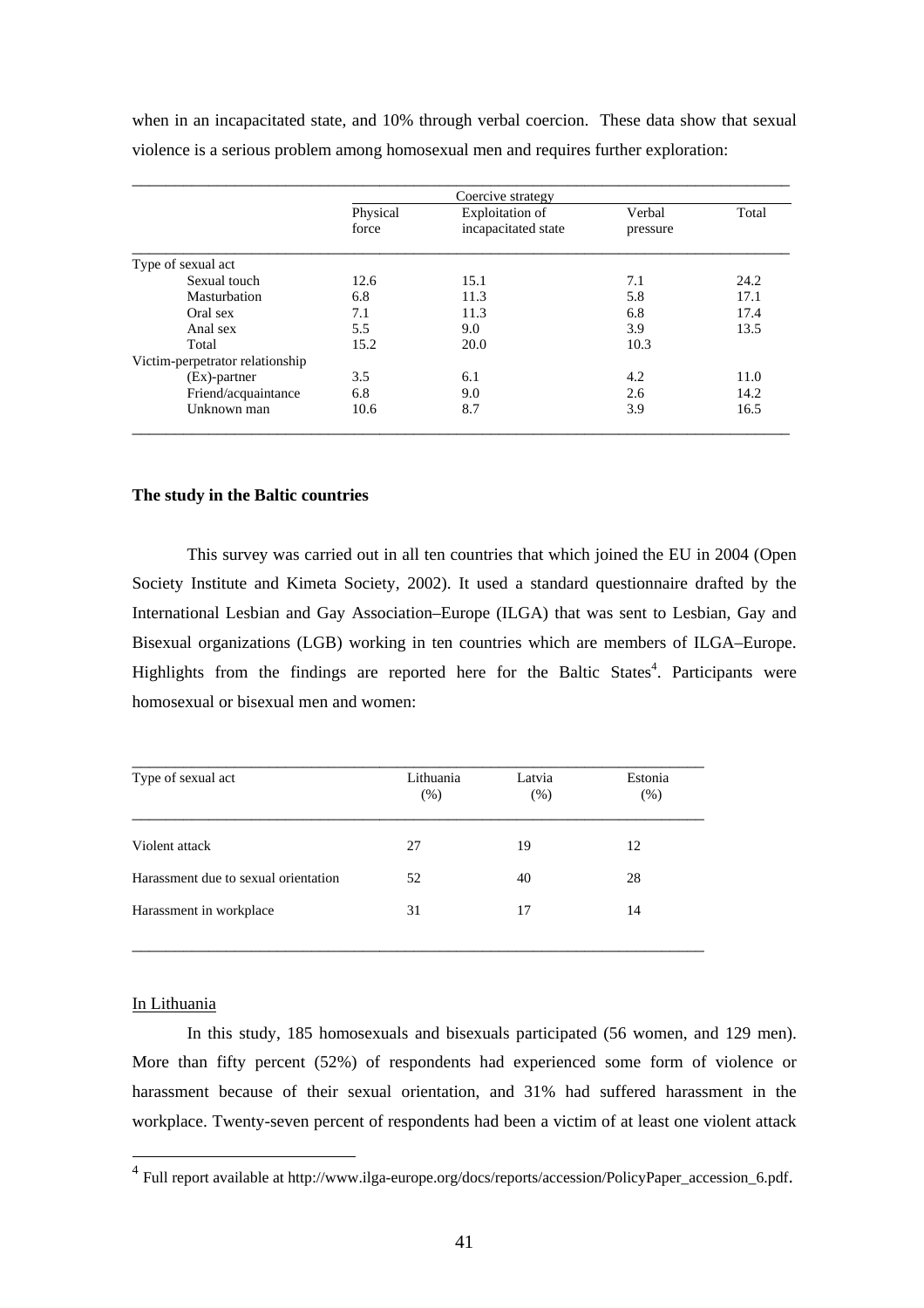due to sexual orientation. The victims of serious violent attacks or harassment were afraid to disclose their orientation to the police because of possible discrimination. Only 15% of harassed respondents reported the incidents to police officers. This fact illustrates the prevailing mistrust of the police by sexual minorities and strongly suggests the need for institutions that are more sensitive toward the protection of human rights.

#### In Latvia

 In this study, 194 homosexual and bisexual people took part in the survey (46 women and 148 men). The main results are the following: 19% had been victims of a violent attack one or more times because of their sexual orientation, 40.2% had experienced harassment, and 17% had experienced sexual harassment at work.

#### In Estonia

 In this study, 437 homosexuals and bisexuals took part in the survey: 295 (68%) were men and 142 (32%) women; 38% of female respondents and 28% of male respondents were bisexuals. The results indicate that 12% of the respondents had become victims of violent attacks because of their sexual orientation. The number of women assaulted was considerably lower: only 8% of all female respondents. It is also remarkable that male and female bisexuals were not as often attacked as gays and lesbians. Among women, only 9% of those assaulted were bisexuals although they made up 38% for all female respondents. While 91% of women attacked were under the age of 18, the majority of men were attacked at a somewhat older age. A vast majority (78%) of violent attacks remained unreported and it is quite characteristic that at least one third of the respondents were afraid to reveal their sexual orientation to the police. The prevalence of harassment was also very high: 65% of lesbian and 35% of bisexual women, and 83% of gays and 17% of bisexual men.

#### **The studies in Sweden**

 In Sweden three prevalence studies on violence against homosexuals and bisexuals have been conducted in 1981, 1996, and 2004. The two most recent studies are discussed here.

Study in 1996 In the study carried out in 1996, 25% of the 2000 participants stated that they had been a victim of different types of hate crimes due to sexual orientation. Men (28%) were more often victims compared to women (20%). From those victimized 20% had also been exposed to harassment in the work place.

Study in 2004 In the new study carried out in 2004, with 2000 participants, the rate of victimization was 52%. The situation has changed in relation to the study of 1996. The number of male victims is 51% and of females 53%. Young persons were most often victims of this type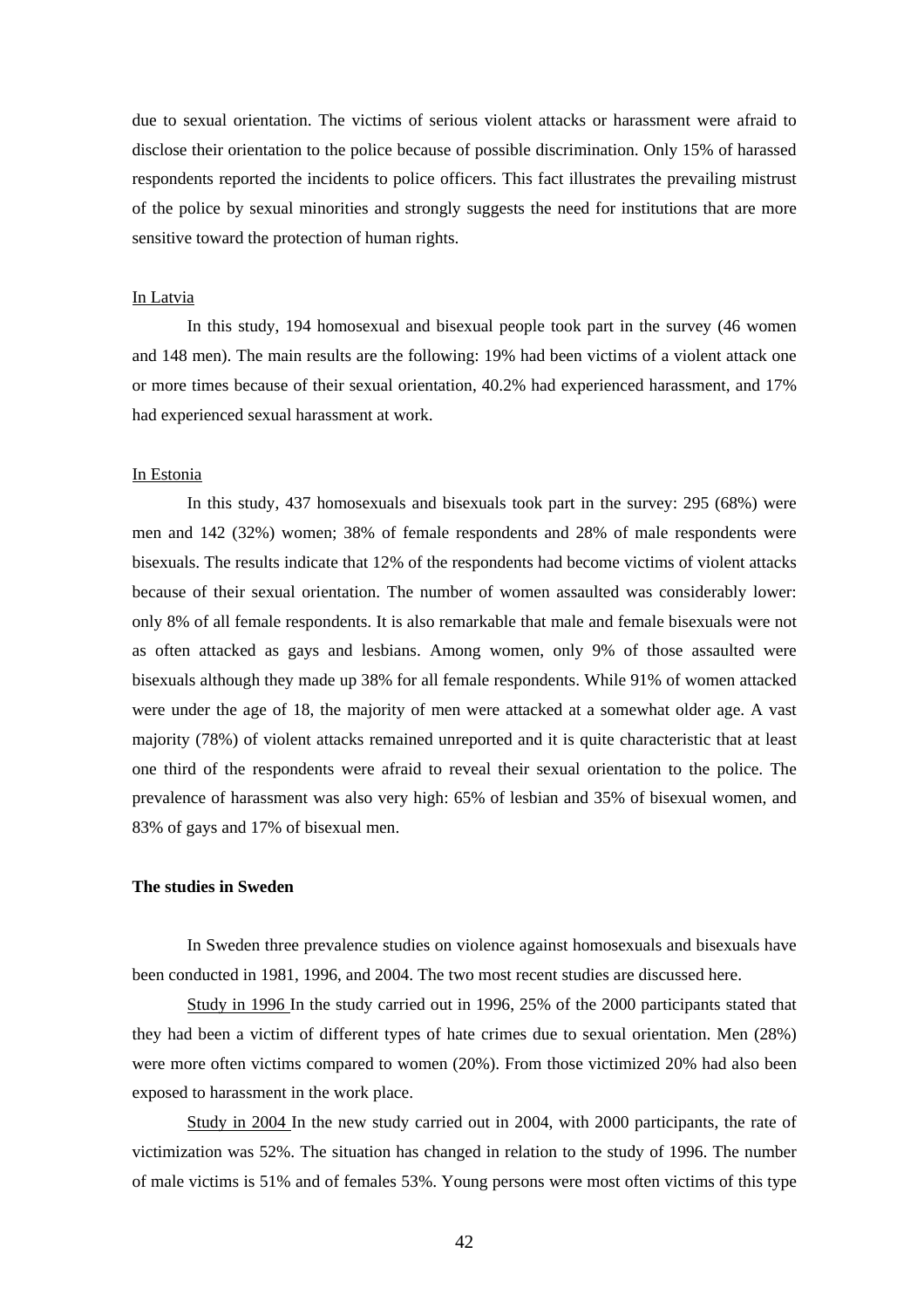of crime. Seventy-seven percent of lesbian, gay, bisexual, and transgender persons (LGBT) under 20 years of age stated that they had been victims of some sort of hate crime. Of participants between 20 and 30 years of age, 64% said so; of middle aged persons 40-50%; and of 60 to 70 year old participants about 10%. Twelve percent claimed they had been victims of crimes of violence, and 11% of sex crimes. Perpetrators were relatives, neighbors, pupils, students, craftsmen, storekeepers, colleagues and authorities. Slander, insult and verbal harassment are the most common types of offences. Thus, hate crimes against LGBT persons in Sweden have doubled since 1996. This is the conclusion of the new study by criminologist Eva Tiby at Stockholm University.

#### **Conclusion**

In conclusion, sexual and other types of violence against homosexuals and bisexuals are a serious problem which requires further exploration. More studies are needed that follow the same methodology in different European countries.

#### **References**

- Finke B. (2000). Schwule als Opfer von "häuslicher Gewalt". [Homosexuals as victims of domestic violence.] In: Lenz, H-J (ed.): Männliche Opfererfahrung. Problemlagen und Hilfesansätze in der Männerberatung. Weinheim 2000, p. 135-148 (Reihe: Geschlechterforschung), Juventa. In German.
- Krahé B, Schütze S, Fritsche I and Waizenhöfer E (2000). The prevalence of sexual aggression and victimization among homosexual men. The Journal of Sex Research 37(2):142-150
- Open Society Institute and Kimeta Society (2002). Sexual orientation discrimination in Lithuania, Latvia and Estonia. (2002). Report (http://www.gay.lt/lgl/sod.pdf) http://www.ilga-europe.org/docs/reports/accession/PolicyPaper\_accession\_6.pdf
- Stein-Hilbers M et al., (1999), Violence against lesbian women: experiences of discrimination and violence. Report on research project Bielefeld University, IFF. Düsseldorf. In German.
- Tiby E. (1997). Det andra offret: en undersökning om hatbrott mot lesbiska och bögar i Stockholm. [The second victim: a study of hate-crimes against lesbians and gay men in Stockholm]. Lambda Nordic, 3:10-24. In Swedish.
- Tiby E. (2001). Victimization and fear among lesbians and gay men in Stockholm. International Review of Victimology, 8:217-243.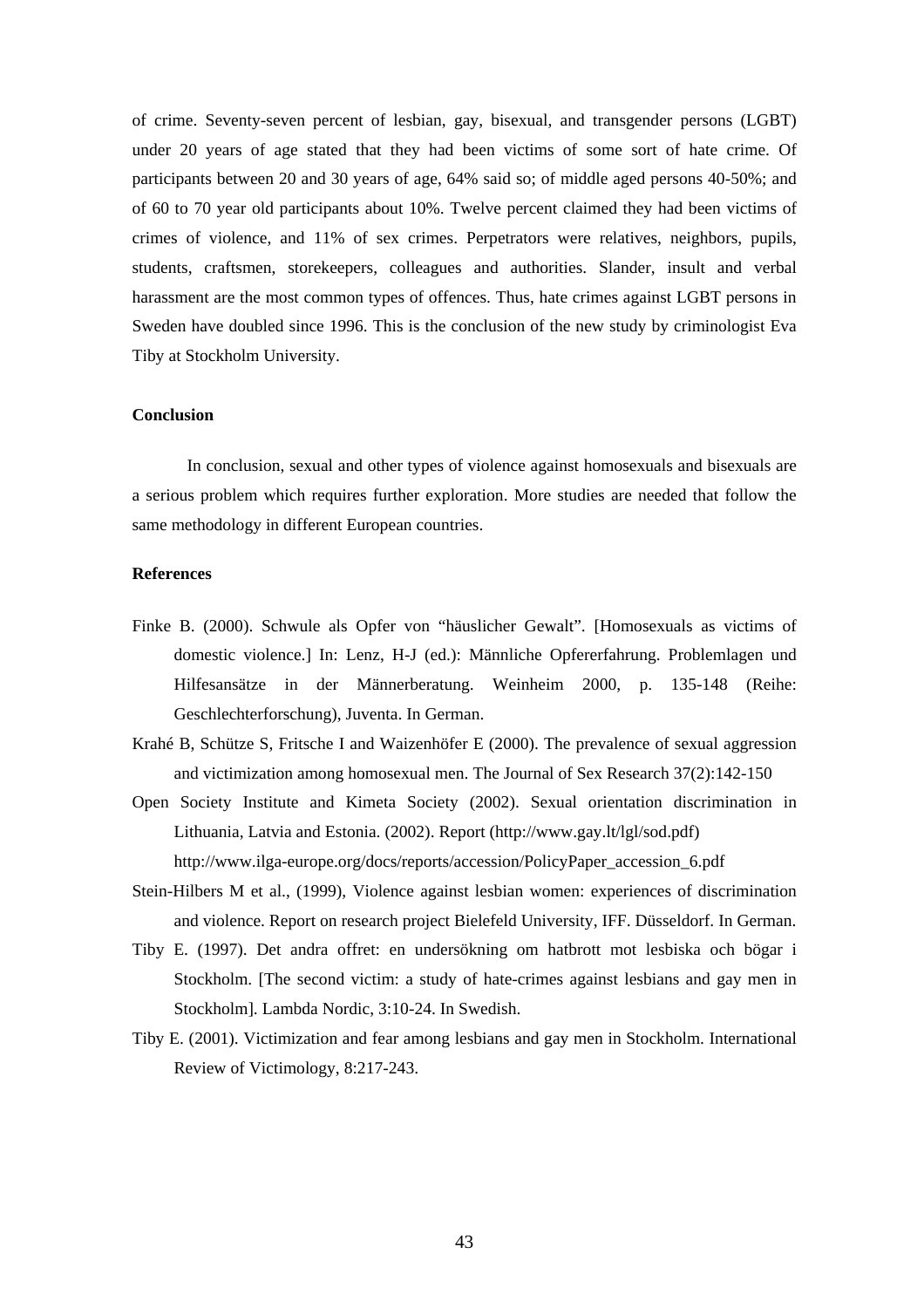## **1.8.-VIOLENCE AGAINST PROSTITUTES**

While there are studies related to trafficking in women, very few studies have assessed the prevalence of violence against prostitutes. In 2001 one large research project addressed trafficking in women and prostitution in the Baltic region (research of different target groups, including experts, women in prostitution, general public, etc.), which mainly discussed different legal and social aspects of trafficking in women and prostitution. Assessing the prevalence of violence against prostitutes was not among the main goals of this study, although it did obtain some pertinent information. Other studies on violence against prostitutes have been conducted in Britain (Church, 2001; Day et al., 2001; Phoenix, 2000) and Germany (Leopold et al., 1997; Schröttle, and Müller, 2004; Zumbeck, 2001). The German studies described below, as well as most other studies on the topic, have concentrated of female prostitutes. There is a lack of studies on male and transgender prostitutes.

 The study in Germany by Leopold et al. (1997) obtained information about violence against prostitutes within a survey on their life situation. Two hundred and fifty women participated in written interviews and 40 in face-to-face interviews. The results indicate that half of the prostitutes (54%) had experienced physical or sexual violence within their working situation at least once, of these, 50% had suffered sexual violence when under the age of 18.

 The German study by Schröttle and Müller (2004) assessed the prevalence of physical, sexual and psychological violence, and of sexual harassment against female prostitutes in various life contexts (with special questions on violence at work and in partnerships). One hundred and ten female prostitutes older than 16 years participated in face-to-face interviews. The results obtained indicate that female prostitutes were exposed to all types of violence: 82% to physical violence, 57% to sexual violence, 89% to psychological violence, and 92% to sexual harassment. Forty-seven percent of the participants were exposed to physical or sexual violence by their current partner, and 41% suffered violence in the context of prostitution.

 In part of an international comparative study on prostitution and health impact (Zumbeck, 2001), the results in Germany were that 70% of female prostitutes experienced physical violence, and 68% experienced rape (61% violence during sex-work).

 In the study carried out in Britain (Church 2001), among the 240 female prostitutes interviewed more than 50% had experienced violence perpetrated by their clients, 50% of those working outdoors, and over 25% working indoors in the past six months.

## **Conclusions**

Rates of violence against female prostitutes are extremely high. More research is needed on the victimization experiences of male and transgender prostitutes, and on forced prostitution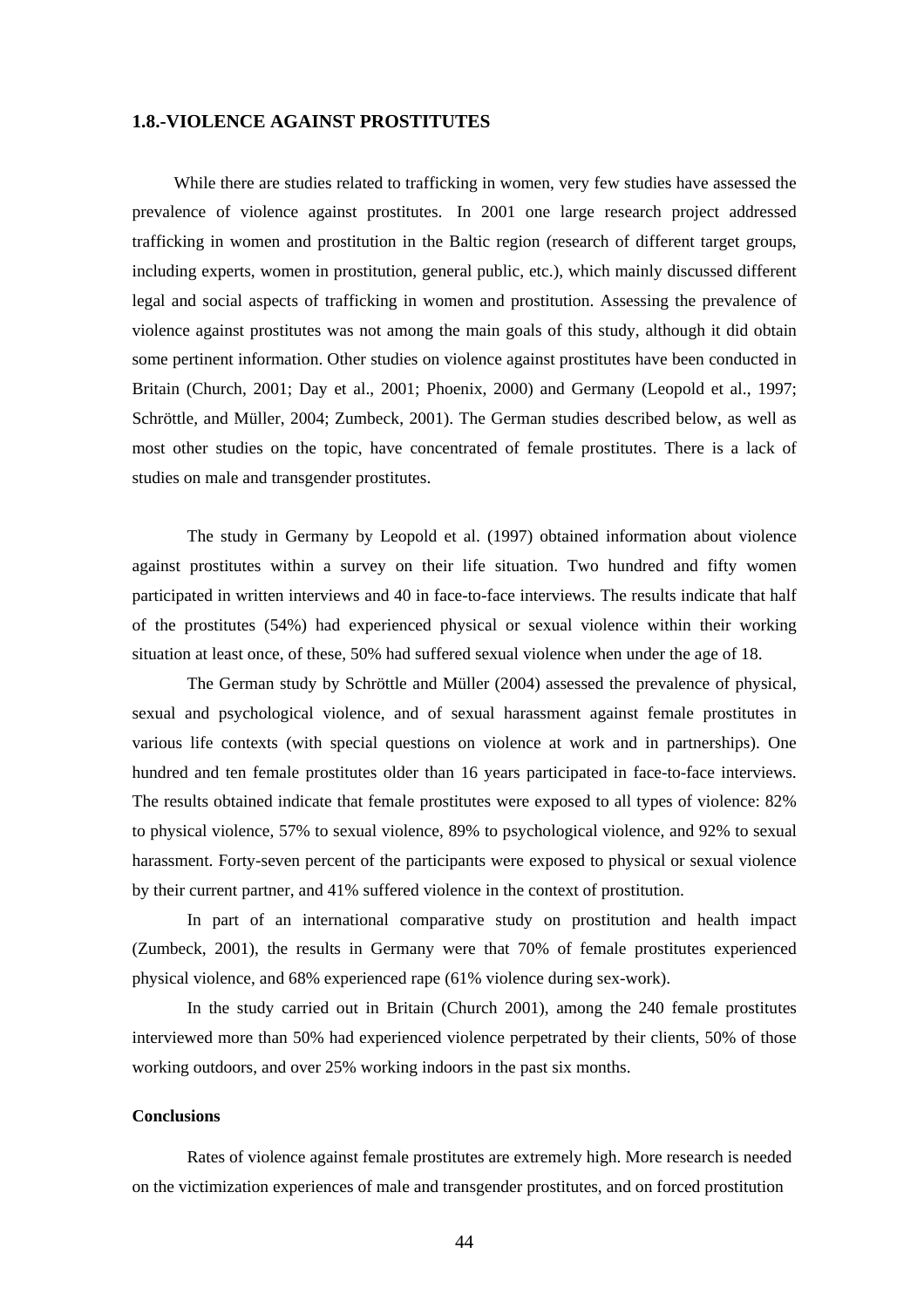in the context of trafficking of women. Such research is difficult to realize, though, because most studies do not get access to forced prostitutes.

## **References**

- Church S, Henderson M, Barnard M, Hart G. (2001). Violence by clients towards female prostitutes in different work settings: questionnaire survey. British Medical Journal, 322: 524-525.
- Day S, Ward H, Boynton PM. (2001). Violence towards female prostitutes. British Medical Journal, 323(7306), 230.
- International Organization of Migration (2001) "Trafficking in women and prostitution in the Baltic States: Social and Legal Aspects",

(http://www.iom.fi/publications/Books/Trafficking%20Book.pdf).

- Leopold B, Steffan E and Pant A. (1997). Evaluierung unterstützender Maßnahmen beim Ausstieg aus der Prostitution (EVA-Projekt). [Evaluation of supporting measures whilst exit from prostitution. Eve-project]. Berlin: SPI – Forschung gGmbH. In German.
- Phoenix, J. (2000). Prostitute Identities Men, Money and Violence. British Journal of Criminology, 40, 37–55.
- Schröttle M and Müller U. (2004). Lebenssituation, Sicherheit und Gesundheit von Frauen in Deutschland. Teiplopulationen-Erhebung bei: Flüchtlingsfrauen, inhaftierten Frauen, und Prostituierten. [Health, Well-Being and Personal Safety of Women in Germany. Supplemental sub-group-surveys with Asylum-Seekers, imprisoned women and prostitutes]. www.bmfsfj.de. In German. Long version and English short version in: http://www.bmfsfj.de/RedaktionBMFSFJ/Broschuerenstelle/Pdf-Anlagen/Studie-Gewaltgegen-Frauen,property=pdf.pdf;

http://www.bmfsfj.de/RedaktionBMFSFJ/Abteilung4/Pdf-Anlagen/langfassung-studiefrauen,property=pdf.pdf; (Stand :14.10.05)

Zumbeck S. (2001). Die Prävalenz traumatischer Erfahrungen, Posttraumatischer Belastungsstörungen und Dissoziation bei Prostituierten – Eine explorative Studie. [Prevalence of traumatic experiences, PTDS and dissociation in prostitutes. An explorative study.] Hamburg. In German.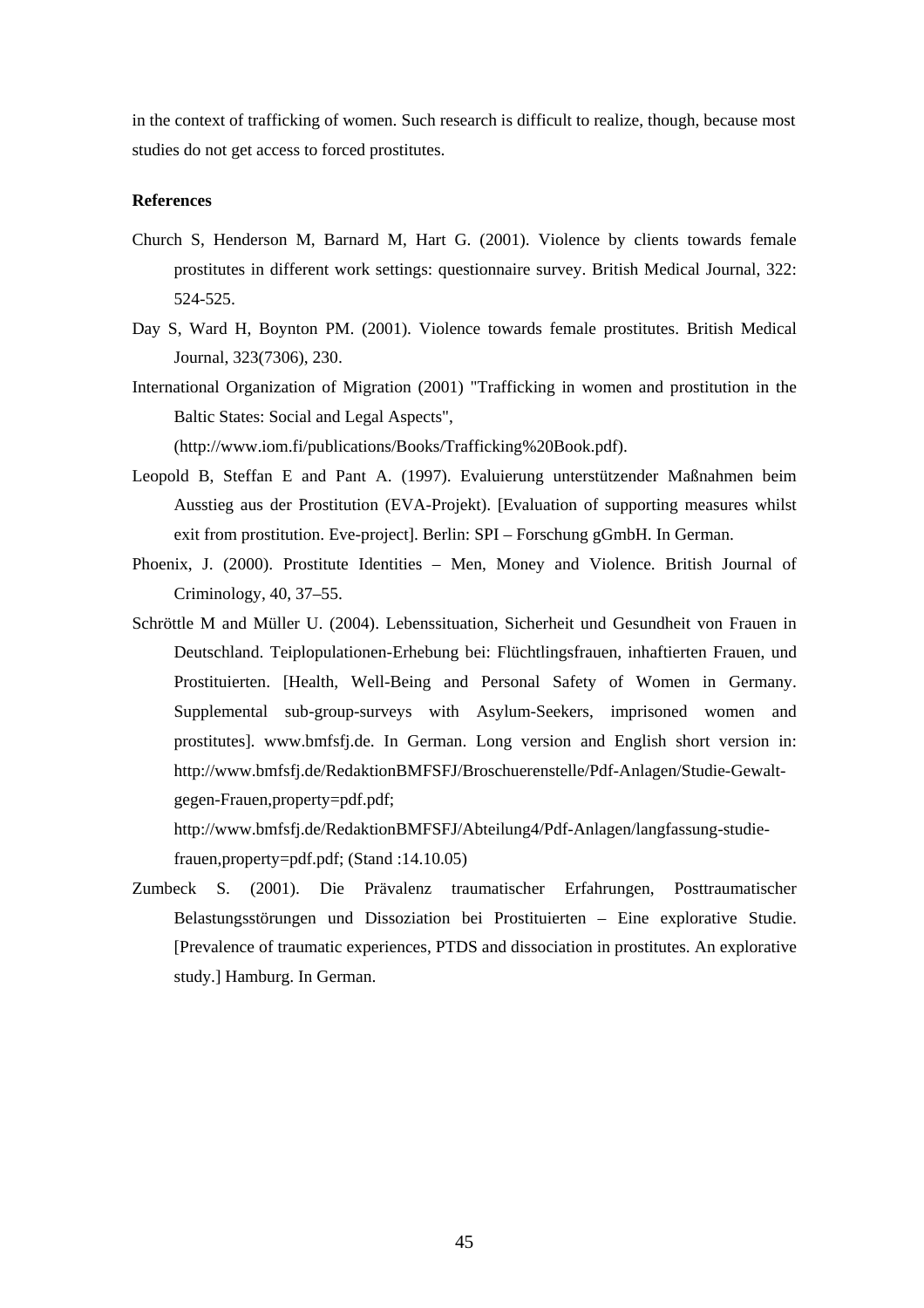## **1.9.-ISSUES REQUIRING FURTHER EXPLORATION**

The main aim of the present report has been to review as many prevalence studies on interpersonal violence as possible that have been carried out in Europe to date. However, due to a variety of difficulties such as the impossibility of obtaining detailed information about some studies (mainly due to the language in which they were published) or the lack of pertinent expertise within the Co-ordination Action this review is not complete. There are specific topics of interpersonal violence, such as trafficking, for which the network was not able to collect adequate information on the current state of the research. There are other European-funded projects specifically dealing with this issue.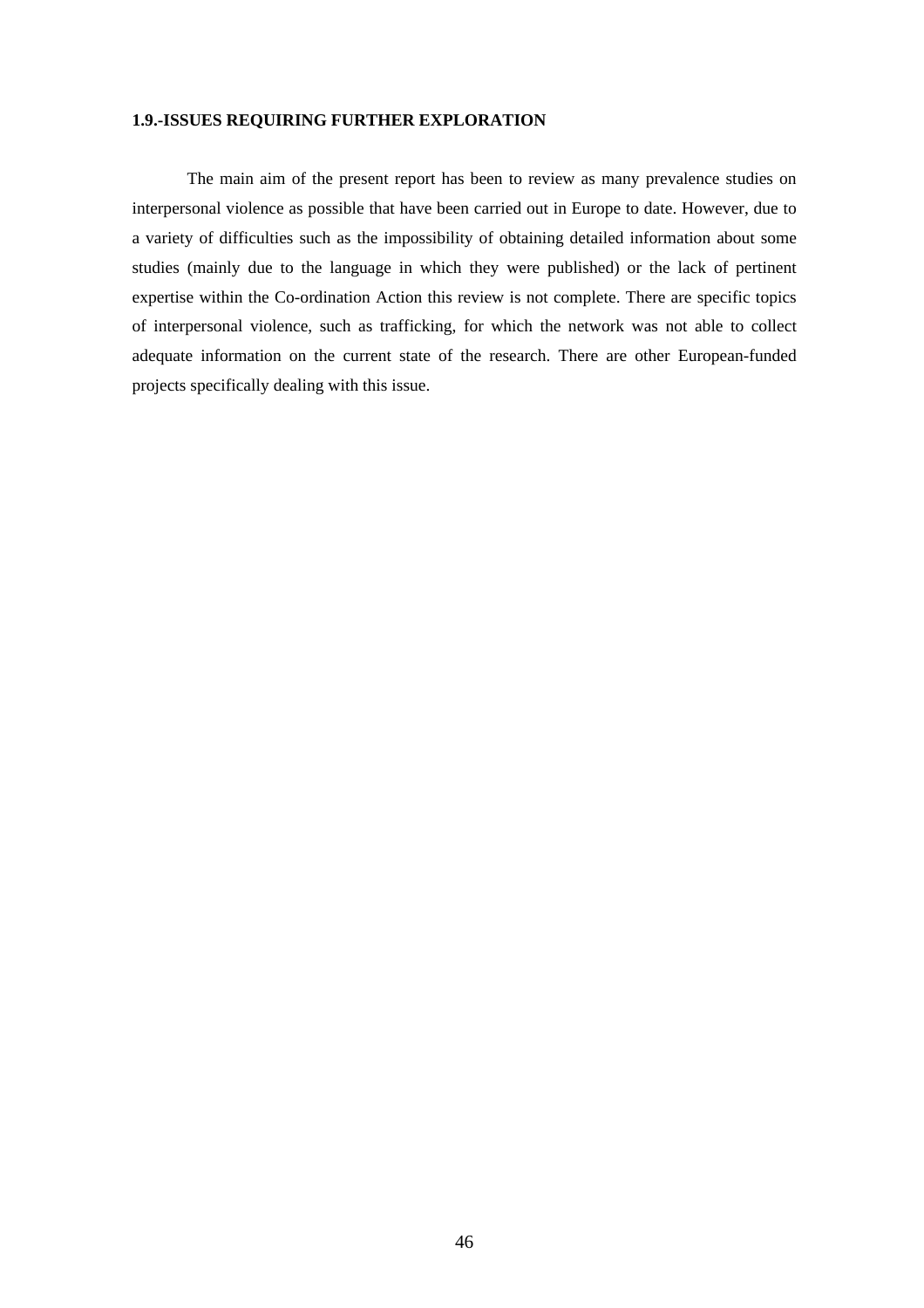## **2-ASSESSMENT OF THE IMPACT OF INTERPERSONAL VIOLENCE ON VICTIM'S HEALTH**

A very important consequence of interpersonal violence is its impact on the health status of the victims. There is extensive literature on the tremendous impact that violence has on all levels of health, from death and disability to mental, physical and social health impairment (e.g., Arias, 2004; Campbell, 2002; Farley and Patsalides, 2001; Hawker and Boulton, 2000; Helweg-Larsen and Kruse, 2003; Kendall-Tackett, 2002; Krug et al, 2002; Martinez et al, 2004; Resnick et al, 1997; Romito et al, 2005; and Weaver and Clum, 1995). For this reason many prevalence studies on interpersonal violence have included questions in relation to the health status of the victims.

#### **Prevalence studies that have assessed the health status of victims**

 The prevalence surveys that have obtained information on health status include several studies on violence against women (Gorchkova and Shurygina, 2004; Institute or Women's Affairs, Spain 1999, 2002: Jaspard et al, 2003; Lundgren et al, 2002; Proos and Pettai, 2001; Reingardiene, 2002; Schröttle and Müller, 2004; Walby and Allen, 2004; Heiskanen and Piispa, 1998); violence against men (Krahé et al, 2003; Lenz, 1996; Proos and Pettai, 2001; Walby and Allen, 2004); violence against children (Edgarth and Ormstad, 2000; Honkatukia, 2000a,b; Kaltiala-Heino et al, 1999; Lopez et al, 1995; Timmerman, 2002, 2003); and violence against elderly people (Comijs et al, 1998; and Kivelä et al, 1992). A few studies have addressed violence against people with disabilities (Zemp and Pircher, 1996; Zemp 2002; Zemp et al, 1997).

Besides the large-scale, representative surveys on violence against women that have assessed the health impact, a number of studies conducted in clinical settings in Austria (Achs et al, 2005), Finland (Ministry of Social Affairs and Health 2005), Germany (Brzank et al. 2005), Italy (Romito and Gerin, 2002; Romito et al, 2004), Spain (Raya Ortega et al. 2004) and Switzerland (Gloor and Meier, 2004) have also obtained very valuable information on the impact violence has on victims.

## **Methodology**

Those prevalence studies that have included questions about the health status of the victim have mainly focused on the self-perceived general state of health, the immediate physical consequences of violence (e.g., injuries), and the direct impact on physical and mental health, on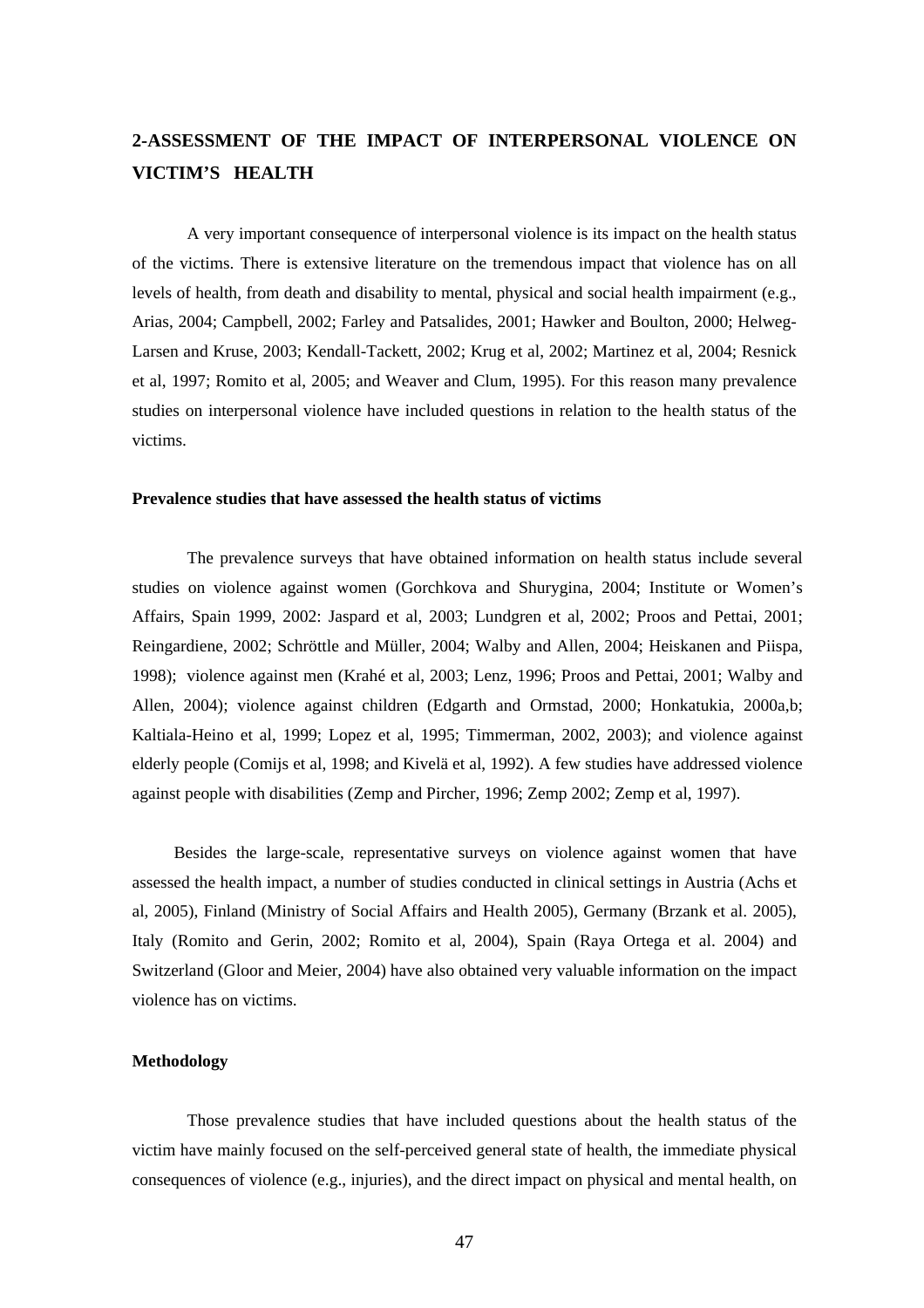life and work, and on the use of the health system. In a few studies, information about the impact of violence on the working and social life of the victims has been obtained. Table 7 presents a summary of the studies that have assessed the health of the victims and the specific type of information that was obtained.

 Victims' self-report on health status Obtaining reports about health directly from the victim limits the type of information obtained because many victims are not familiar with medical terminology, which makes it difficult to obtain more accurate data about specific diagnoses or treatments. Comprehensive country databases about the health of the population would make it possible to complete and compare such information with that reported by the victim. However, this approach may raise ethical problems if the anonymity of the participants in the survey could not be maintained. Furthermore, limited time available for interviewing or other data collection aspects restricts the amount of information that can be gathered. Studies carried out in clinical settings have a certain advantage in this respect because they can collect more complete and accurate information about the impact of violence on victims' health.

Instruments used to assess the general health status. Although different instruments exist in order to assess the health status (e.g., the General Health Questionnaire), they are not commonly used in prevalence studies due to the above mentioned limitations on time (they were used, however, in the studies carried out in France, Jaspard et al, 2003; and in Germany, e.g. Schröttle and Müller, 2004). Thus, most studies asked victims more generally how they felt about their health status providing a response range from excellent to very good, good, fairly good, poor, or very poor.

Immediate impact on physical and mental health. It is common to ask about the immediate consequences of violence. When this is done, the most frequent question usually asks about the incidence of injuries as a consequence of violence (e.g. Müller and Schröttle, 2004; Walby and Allen 2004). Some studies on violence against women (e.g. Lundgren et al, 2002; Reingardiene, 2002; Schröttle and Müller, 2004) and only one study carried out on men who were exposed to sexual violence perpetrated by women (Krahé, 2003) obtained information about the emotional impact.

Impact on physical health complaints. For the assessment of the direct impact of victimization most studies reviewed here incorporated a list of symptoms, which in most cases included recurrent pain in different parts of the body (e.g. belly, stomach, pain in the lower abdomen). The incidence of these symptoms was assessed in reference to a specific period of time (such as last year; e.g., Lundgren et al, 2002; Schröttle and Müller, 2004).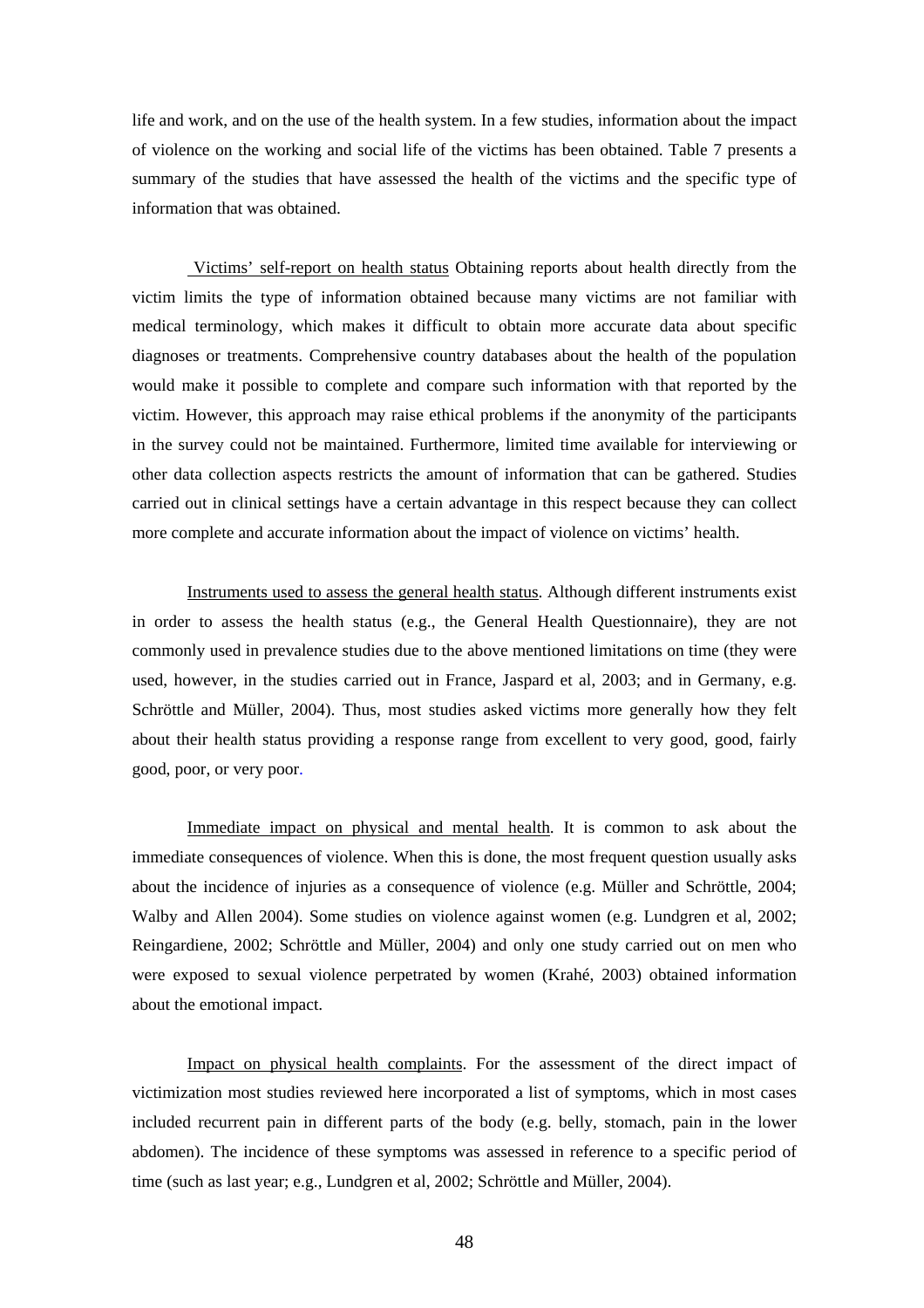Impact on mental health. A few studies obtained information about the incidence of psychological or mental disorders such as depression and anxiety, but also about other mental alterations or sequelae such as insomnia, over-exertion, impaired memory or concentration, phobias and fears, nightmares, helplessness, feelings of low self-esteem, shame and guilt, nervousness or tension, irritability, the feeling that 'everything is getting too much', suicidal thoughts and suicide attempts, and the subjective sense of threat or danger (e.g. Heiskanen and Piispa 1998; Lundgren et al, 2002; Schröttle and Müller, 2004). Other behavioral problems such as self-aggressive behavior (e.g., self-mutilation), the use of alcohol or drugs, and eating disorders are also reported, although less frequently, and usually only in a few, but not all, prevalence studies.

Functional disorder/disability. It is even less common to obtain information about the incidence of functional disorders, chronic illnesses or disabilities that (in comparison with non victims) may impair victims' activities at home, work or school. Also rare is information on how often a physician attested to illness-based inability to work in the past year (but see, for example, Schröttle and Müller, 2004).

Utilization of the health services A number of studies assessed visits to emergency departments, primary care services, and specialized medical services (e.g., psychological and psychiatric treatments) as a direct consequence of violence. Some studies asked the victims if they attended the health system after injuries caused by violence (e.g. Heiskanen and Piispa 1998; Reingardiene, 2002; Schröttle and Müller, 2004). It is rare, however, for prevalence studies to ask about the use of the health care system beyond the immediate incident. Such information is more likely to come from studies carried out in the health care context.

Use of medication and drugs of abuse. In some studies participants were asked whether they consumed psychotropic drugs in order to sleep, calm their nerves or relieve depression and pain (e.g. Lundgren et al, 2002; Schröttle and Müller, 2004). Some studies also asked about the use of drugs (Schröttle and Müller, 2004).

Professional life Although professional life is a very important part of people's lives and may be greatly affected by victimization, it is very rare that studies obtain pertinent information such as communicative and professional efficacy, insecurity in the work-place and about the future, fear of losing employment, low professional efficacy, lack of initiative and determination, relocation, and resigning from one's job (e.g., Schröttle and Müller, 2004; Proos and Pettai, 2001).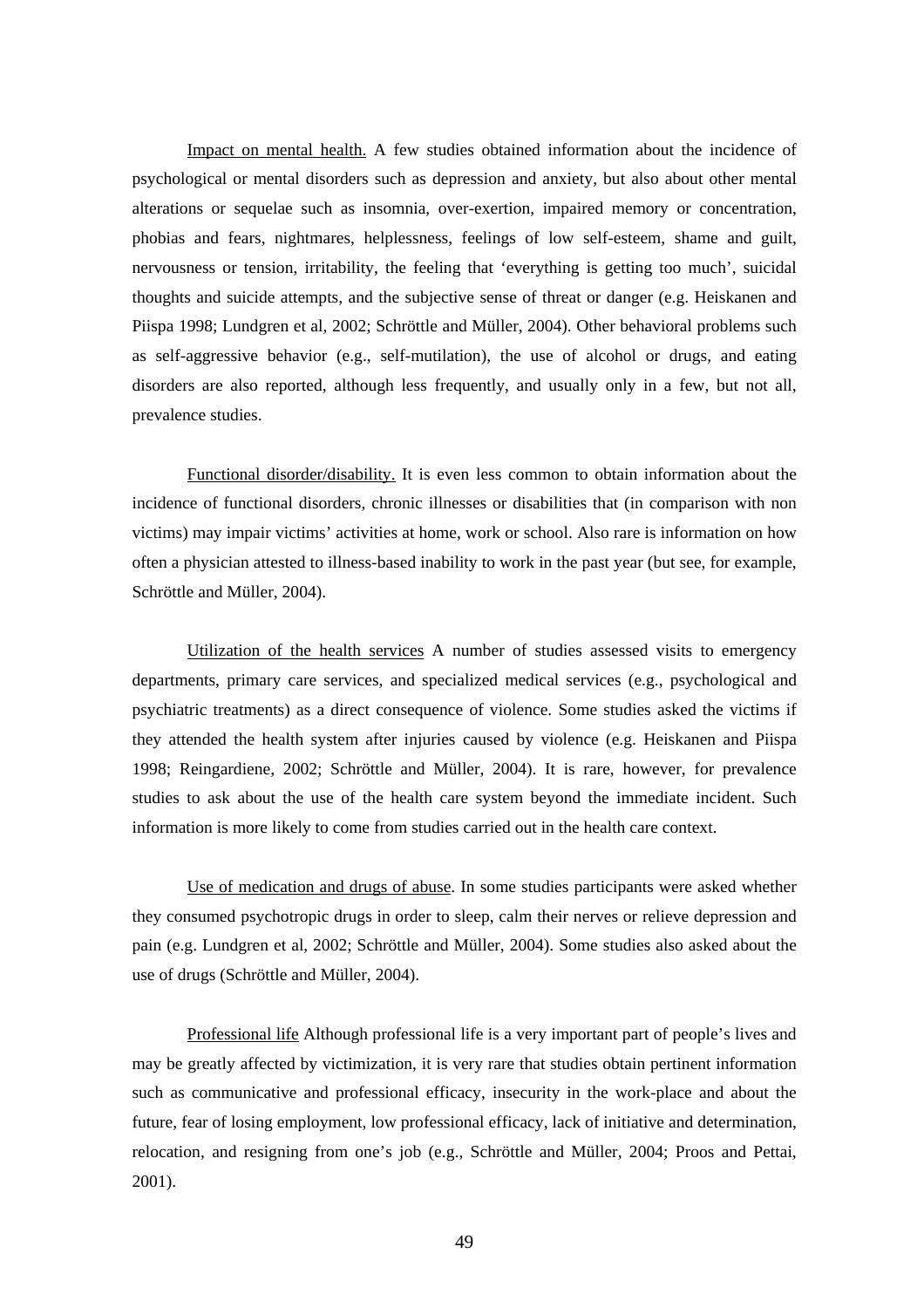Social relationships Similarly, information about the social life of victims appears to be rarely obtained (e.g., Proos and Pettai 2001; Schröttle and Müller, 2004).

## **Comments on the results**

 All studies reviewed agree that victims of violence have a lower general health status, more physical and psychological or mental problems, and more difficulties in having a satisfactory family, social and professional life.

Gender differences In the study carried out in England and Wales (Walby and Allen, 2004) women who reported being in poor health had suffered more than twice the rate of domestic violence and of stalking than those who reported being in good health. However, for men there was no apparent association between health status and domestic violence. In another study from Holland, experiences with unwanted sexual behavior were related to psychosomatic health problems independent of gender (Timmerman, 2004). More research is needed to explore these gender differences both in relation to specific types of violence and other related factors (age of the victim, perpetrator, context, and so forth).

Seeking medical assistance In the study carried out in England and Wales (Walby and Allen, 2004) those victims who sustained injuries in their worst incident of domestic violence were asked if they had used medical services on that occasion: 30% of women and 14% of men reported that they had used them. The figures for seeking medical health in the last year were 27% of women and 14% of men. However, a number of injuries were light and did not necessitate medical care. Of those who did seek medical help during the last year due to domestic violence, the service most frequently used by women was the General Practice (GP) (65% of those who sought medical help), followed by the accident and emergency department in a hospital. In the study carried out in Lithuania (Reingardiene, 2002) 27% of women injured by their intimate male partners sought medical attention. This clearly indicates that even if universal screening is accepted within the health systems, many victims may not be reached.

The German study found that the medical system is the most important institution for female victims of violence. One in three women who have experienced physical or sexual violence with injuries since the age of 16 had sought medical care as a consequence of victimization. After the most serious situation of violence 20% of the women who were injured sought medical care; 4% had to stay in hospital. Fifty-eight percent of women with injuries said they did not need medical care because of rather light injuries. Fourteen percent did not seek medical care though it would have been necessary (27% after situations of sexual violence) (Schröttle and Müller 2004).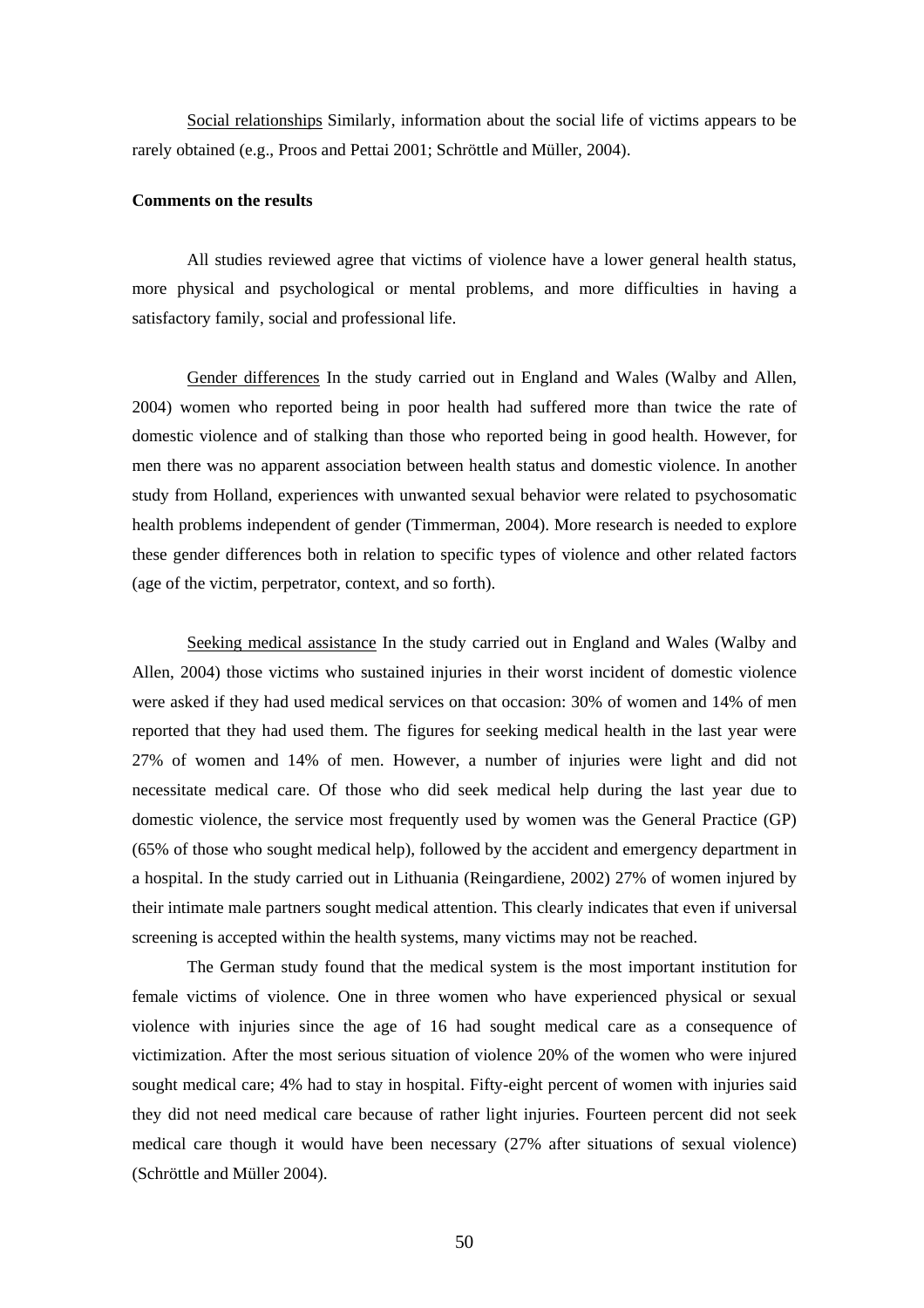Disclosure to health personnel about the violence. In the study carried out in England and Wales (Walby and Allen, 2004) almost all women (94% ) who received medical help from their GP and/or the emergency departments for injuries were asked about the cause of these injuries. The majority of victims (74%) reported that they disclosed the cause of injury to their doctor or at the hospital. Similarly, in the German study 81% of the medical personnel asked about the cause of the injuries, and 67% of women reported that they disclosed the cause (Schröttle and Müller 2004). This indicates that victims are ready to disclose their victimization if health personnel are interested in knowing about it. Studies carried out in clinical settings have shown that a high percentage of women (about 80% in the study carried out in an emergency department in Germany) are in favour that a routine inquiry for domestic violence be included as part of the medical history assessment (Brzank et al.,, 2005 ; Gloor and Meier, 2004; Romito et al., 2004).

Thus, the role of health personnel is crucial in the identification of and assistance to victims of violence. For example, the 2005 Finnish study of maternity and child welfare clinics found that 18% of the women had experienced physical, sexual or psychological violence in their current relationship, and 40% had experienced such violence in their life-time. In the German study of emergency departments 52% of women reported at least one episode of physical, sexual or psychological intimate partner violence in their life (Brzank et al., 2005). The study carried out in an obstetrics and gynecological hospital in Switzerland found that every tenth woman had experienced physical and/or sexual domestic violence in the last 12 months, and every forth had experienced it to a serious degree during her lifetime (Gloor and Meier, 2004). In the Spanish study concerning GP care, 31.5% of women interviewed reported that they were victims of intimate partner violence. Finally, in a study carried out in Italy, 10.2% of women had experienced physical or sexual violence in the last 12 months, irrespective of the type of perpetrator involved (Romito and Gerin, 2002).

## **Conclusion**

Studies concerning the impact of victimization on health have demonstrated the great influence that it has on all aspects of victims' health, from mental health to the functioning of the physiological systems such as the endocrine and immune systems. This is corroborated by prevalence studies and by studies carried out in clinical settings that have obtained information about the health status of the victims. Thus, future prevalence studies should take advantage of a representative sample of the population to obtain information on the actual impact of interpersonal violence on the health status of people.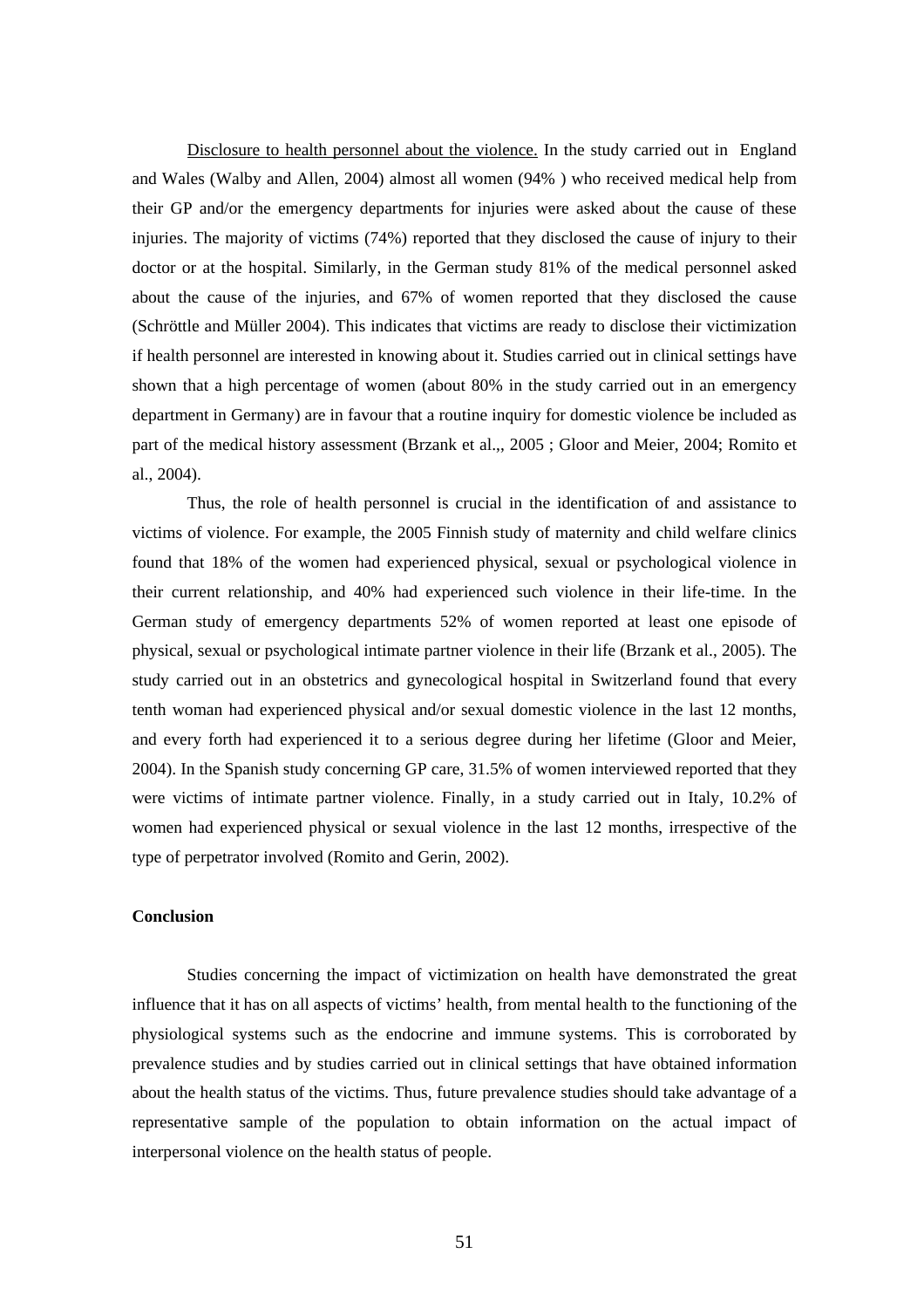#### **References**

- Achs U, Hofer E, Ponocny-Seliger E, Joura E, and Springer-Kremser M. Mental health consequences of women victims of violence: prevalence in a psychosomaticgynaecological outpatient clinic. Submitted
- Arias I (2004). The legacy of child maltreatment: long-term health consequences for women. J Women's Health; 13:468-473
- Brzank P, Hellbernd H, Maschewsky-Schneider U, and Kallischnigg G (2005). Häusliche Gewalt gegen Frauen: Gesundheitsfolgen und Versorgungsbedarf – Ergebnisse einer Befragung von Erste-Hilfe-Patientinnen [Domestic violence against women and health care demands: results of a female emergency department patient survey]. Bundesgesundheitsblatt Gesundheitsforschung Gesundheitsschutz. 48(3):337-45. In German.
- Campbell JC (2002). Health consequences of intimate partner violence. Lancet, 359:1331-1336.
- Comijs HC, Pot AN, Smit JH, Bouter LM and Jonker C (1998). Elder abuse in the community: prevalence and consequences. Journal of the American Geriatrics Society 46:885-888.
- Edgardh K and Ormstad K (2000). Prevalence and characteristics of sexual abuse in a national sample of Swedish seventeen-year-old boys and girls. Acta Paediatrica 88:310-319.
- Farley M, and Patsalides BM (2001). Physical symptoms, posttraumatic stress disorder, and healthcare utilization of women with and without childhood physical and sexual abuse. Psychological Reports, 89, 595-606.

Finnish Ministry of Social Affairs and Health (2005). Report.

- Gloor D, and Meier H. (2004). Frauen, Gesundheit und Gewalt im sozialen Nahraum. Repräsentativbefragung bei Patientinnen der Maternité Inselhof Triemli, Klinik für Geburtshilfe und Gynäkologie. [Women, Health and Domestic Violence. Representative survey of Patients at the Hospital Maternité Inselhof Triemli Zurich, Clinic for Obstetrics and Gynecology]. Edition Soziothek, Bern. In German.
- Gorchkova, I. and Shurygina, I. (2004). Violence against wives in contemporary Russian Families: Basic Results. http://www.owl.ru/rights/no\_violence/Bas\_results.pdf . Report
- Hawker DSJ and Boulton MJ (2000). Twenty years' research of peer victimization and psychosocial maladjustment: a meta-analytic review of cross-sectional studies. J Chilc Psychol Psychiatr 41(4):441-455.
- Heiskanen, M and Piispa, M (1998). Faith, Hope, Battering. A survey of men's violence against women in Finland. Ministry of Social Affairs and the Council. Statistics Finland.
- Helweg-Larsen K and Kruse M (2003). Violence against women and consequent health problems: a register-based study. Scand J Public Health, 31:51-57.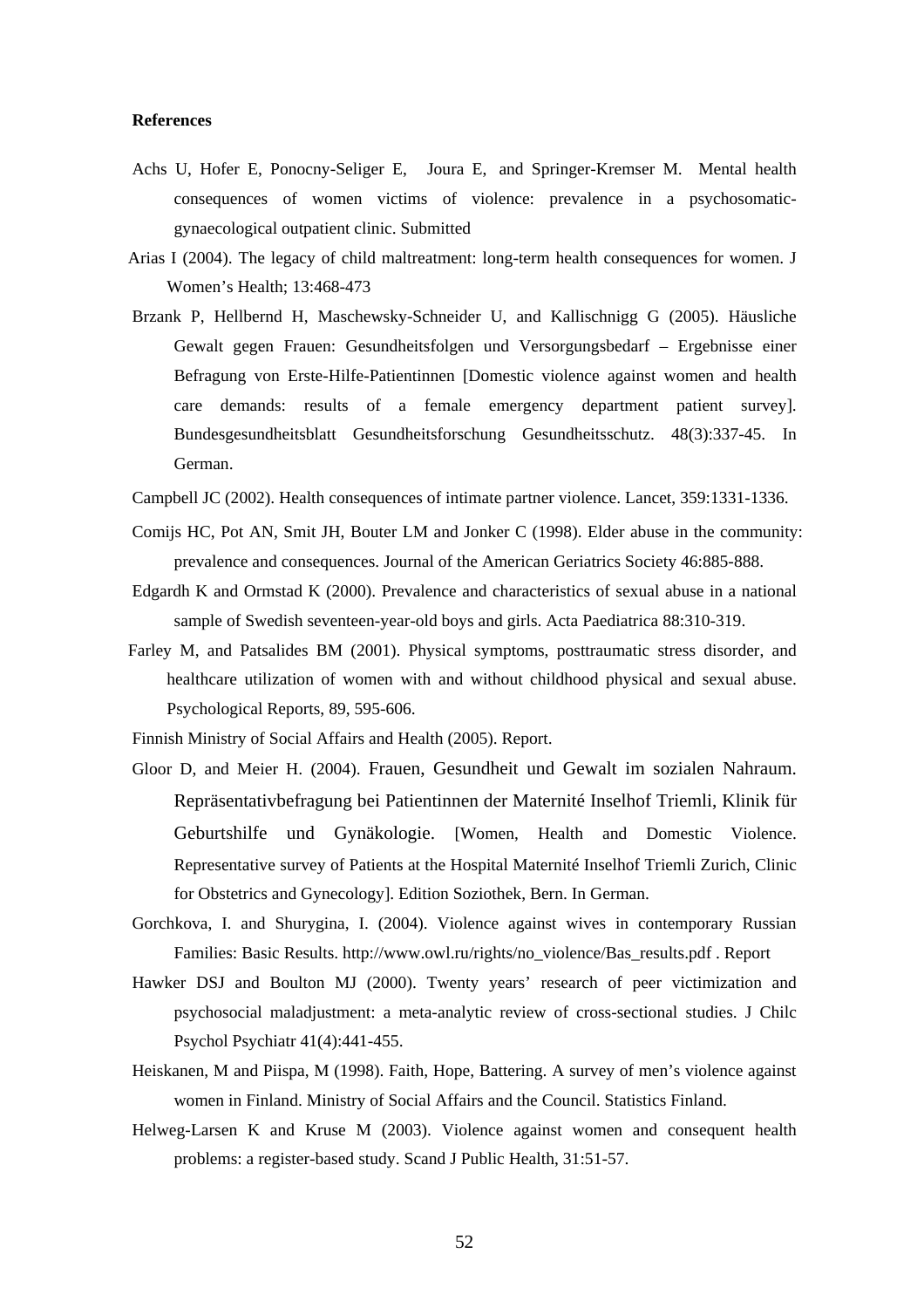- Honkatukia P. (2000a). Adolescent girls' experiences on sexual harassment and violence. In "Kriminaliteten er ikke hva den var" – Avviket i historisk lys. Rapport fra NSfKs 42. Forskerseminar Bergen, Norge 2000. In Finnish.
- Honkatukia P. (2000b). Lähentelijöitä riittää" Tyttöjen kokemuksia sukupuolisesta ahdistelusta. [There are lots of those men…- Girls' experiences of sexual harassment]. In Honkatukia, P., Niemi-Kiesiläinen, J. Ja Näre, S. Lähentelyistä raiskauksiin. Tyttöjen kokemuksia häirinnästä ja seksuaalisesta väkivallasta. Nuorisotutkimusverkosto. Nuorisotutkimusseura. Julkaisuja 13. Helsinki. In Finnish.
- Institute of Women's Affairs, Ministry of Work and Social Affairs, Spain (1999, 2002). La violencia contra las mujeres. Resultados de la Macroencuesta. [Violence against women. Results of a national survey]. Sigma Dos. In Spanish.
- Jaspard M, Brown E, Condon S, Fougeyrollas-Schwebel D, Houel A, Lhomond B, Maillochon F, Saurel-Cubizolles M and Schiltz M. (2003). Les violences envers les femmes en France: une enquête nationale. [Violence against women in France: a national survey]. Paris, La Documentation Française, 309 p. plus annexes et biblio. de 57 pages. In French.
- Kaltiala-Heino R, Rimpela M, Marttunen M, Rimpela A and Rantanen P (1999). Bullying, depression, and suicidal ideation in Finnish adolescents: school survey. British Medical Journal 319:348-351.
- Kendall-Tackett K (2002). The health effects of childhood abuse: four pathways by which abuse can influence health. Child Abuse and Neglect; 26: 715-729.
- Kivelä SL, Köngäs-Saviaro P, Kesti E, Pahkala K and Ijäs ML (1992). Abuse in Old Age: Epidemiological Data from Finland. Journal of Elder Abuse and Neglect 4(3): 1-18.
- Krahé B, Scheinberger R and Bieneck S (2003). Men's reports of non-consensual sexual interactions with women: prevalence and impact. Archives of Sexual Behavior 32(2):165- 175.
- Krug EG, Dahlberg LL, Mercy JA, Zwi AB, and Lozano R (2002). World report on violence and health. World Health Organization, Geneva.
- Lenz, H.-J. (1996). Spirale der Gewalt Jungen und Männer als Opfer von Gewalt**.** Berlin 1996: Morgenbuch-Verlag. [Spiral of violence - boys and men as victims]. Berlin: Morgenbuch-Verlag. In German.
- Lopez F, Carpintero E, Hernandez A, Martin MJ and Fuertes A (1995). Prevalencia y consecuencias del abuso sexual al menor en España. [Prevalence and sequelae of childhood sexual abuse in Spain]. Child Abuse and Neglect 19(9):1039-1050. In Spanish.
- Lundgren E, Heimer G, Westerstrand J and Kalliokoski AM. (2002). Captured Queen. Men´s violence against women in "equal" Sweden – a prevalence study. Aströms tryckeri AB, Umea.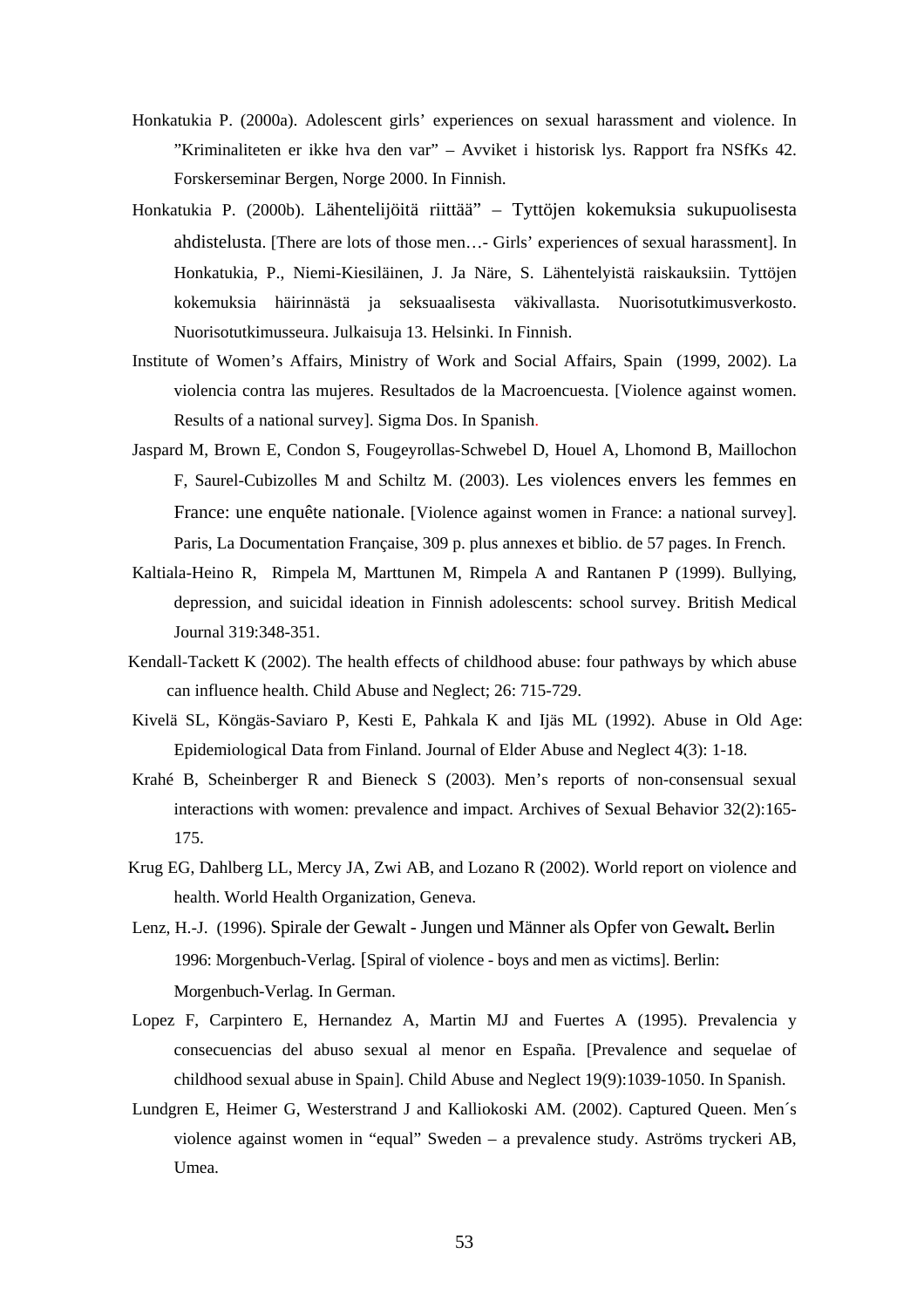- Martinez M, Garcia-Linares MI, and Pico-Alfonso MA. (2004). Women victims of domestic violence: consequences for their health and the role of the health system. Edited by Klein R, Wallner B: Conflict, gender, and violence. Vienna: Studien-Verlag, pp 55-73.
- Proos I and Pettai I. (2001). Violence against women in Estonia. According to data from a sociological research. Estonian Open Society Institute, Tallinn. http://www.childcentre.info/research/researchpr/violence\_in\_estonia.doc

Raya Ortega L, et al., (2004). La violencia contra la mujer en la pareja como factor asociado a

- una mala salud física y psíquica: un estudio en el ámbito de la atención primaria. [Intimate partner violence as a factor associated with health problems]. Atencion Primaria 34(3):117-127. In Spanish.
- Reingardiene J. (2002). "Gender Politics in Lithuania: A case of gender-based violence against women in the family", Sociologija, Mintis ir veiksmas, 2002 (1): 16-34.
- Resnick HS, Acierno R, and Kilpatrick DG (1997). Health impact of interpersonal violence. 2: Medical and mental health outcomes. Behav Med, 23(2):65-78.
- Romito P and Gerin D. (2002). Asking patients about violence: a survey of 510 women attending social and health services in Trieste, Italy. Social Science and Medicine, 54 (12), 1813-1824.
- Romito P, Molzan Turan J, and De Marchi, M (2005). The impact of current and past interpersonal violence on women's mental health. Soc Sci Med 60(8):1717-27.
- Romito, P, de Marchi M, Molzan Turan J, Ciociano Bottaretto R and Tavi M. (2004) Identifying violence among women patients attending family practices: The role of research in community change. Journal of Community and Applied Social Psychology, 14, 1-16.
- Schröttle M. and Müller U. (2004). Lebenssituation, Sicherheit und Gesundheit von Frauen in Deutschland. Eine Repräsentativbefragung zu Gewalt gegen Frauen in Deutschland. [Health, well-being and personal safety of women in Germany: a representative study on violence against women in Germany.] Federal Ministry for Family Affairs, Senior Citizens, Women and Youth. In German. Long version and English short version in: http://www.bmfsfj.de/RedaktionBMFSFJ/Broschuerenstelle/Pdf-Anlagen/Studie-Gewaltgegen-Frauen,property=pdf.pdf;

http://www.bmfsfj.de/RedaktionBMFSFJ/Abteilung4/Pdf-Anlagen/langfassung-studiefrauen,property=pdf.pdf; (Stand :14.10.05)

- Timmerman MC. (2002). A Comparison between unwanted sexual behavior by teachers and by peers in secondary schools. Journal of Youth and Adolescence 31, 5, 397-404.
- Timmerman MC. (2003). Sexual harassment of adolescents by teachers and by peers: an exploration of the dynamics of power, culture, and gender in secondary schools. Sex Roles, 48 (5-6): 231-244.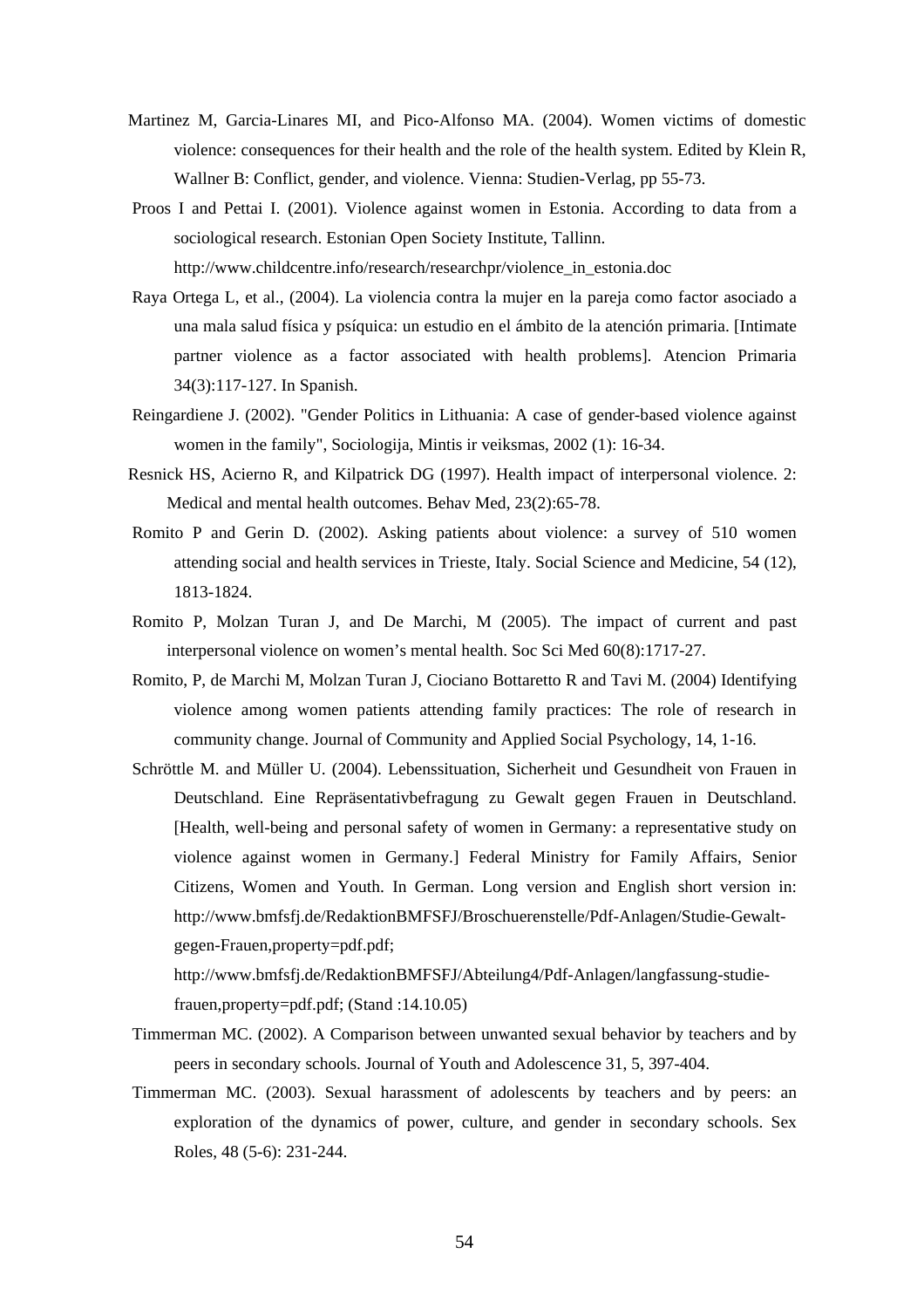- Timmerman G. (2004). Adolescents' psychological health and experiences with unwanted sexual behavior at school. Adolescence 39(156):817-25.
- Walby S and Allen J. (2004). Domestic Violence, sexual assault and stalking. Findings from the British Crime Survey. Home Office Research Study 276. Home Office Research, Development and Statistics Directorate. London.
- Weaver TL and Clum GA (1995). Psychological distress associated with interpersonal violence: a meta-analysis. Clinical Psychology Review; 15:115-140 www.leeds.ac.uk/sociology/people/sw.htm
- Zemp A and Pircher E. (1996). Weil das alles weh tut mit Gewalt". Sexuelle Ausbeutung von Mädchen und Frauen mit Behinderung [Because everything concerning violence hurts – Sexual exploitation of girls and women with disabilities]. Schriftenreihe der Frauenministerin, Bd. 10. [Series of texts by the Ministry of the Women Affairs]. Vienna In German.
- Zemp A, Pircher E and Schoibl H. (1997). ): Sexualisierte Gewalt im behinderten Alltag. Jungen und Männer mit Behinderung als Opfer und Täter [Sexualized violence in the daily life of people with disabilities. Boys and men with disabilities as victim and perpetrator] . Projektbericht. Wien: Frauenministerium [On behalf of the bureau of Austrian Ministry of Women Affairs]. In German.
- Zemp A (2002). Sexualisierte Gewalt gegen Menschen mit Behinderung in Institutionen. [Sexual violence against people with handicaps in institutions.) Prax Kinderpsychol Kinderpsychiatr 51(8):610-625. In German.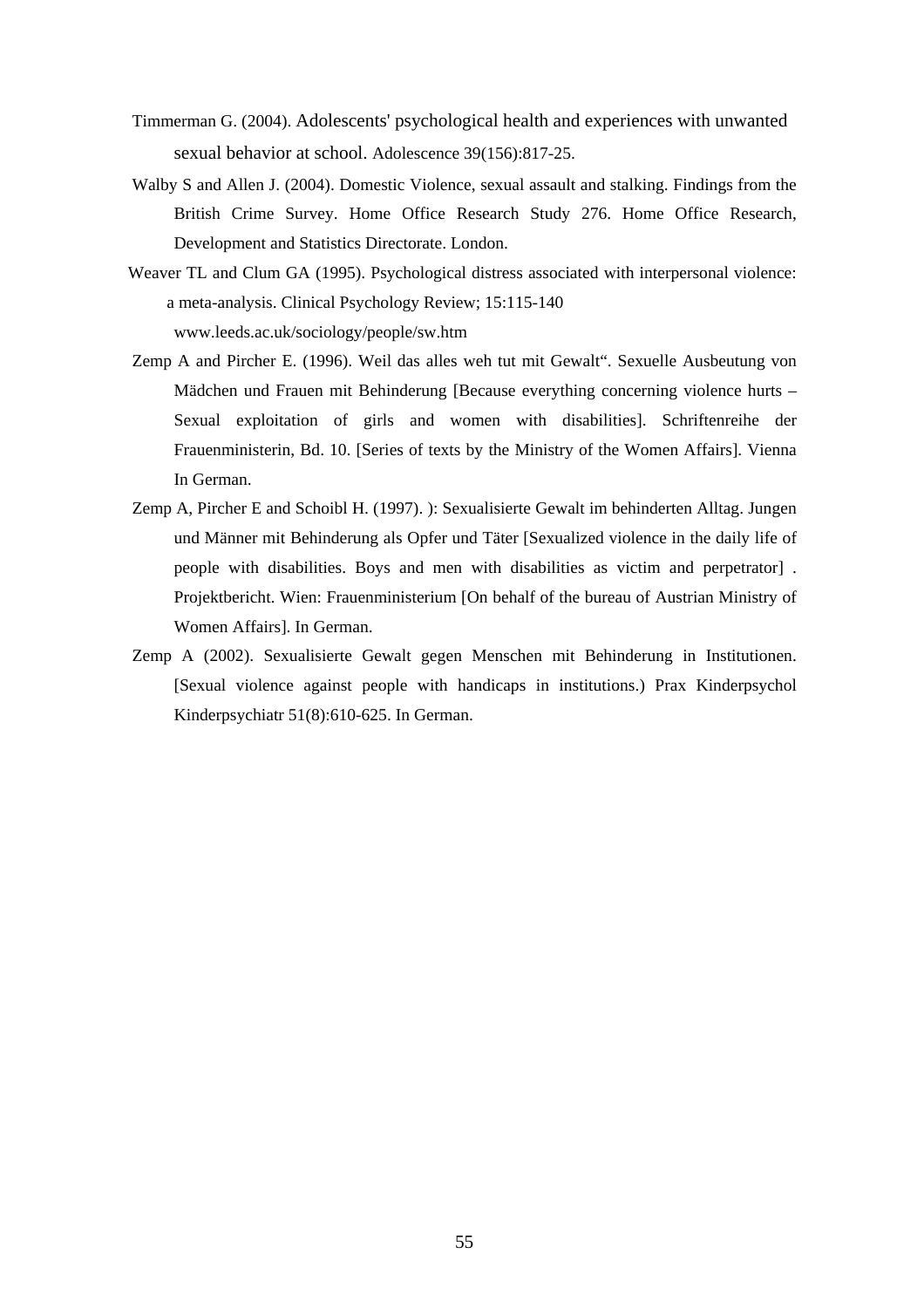## **3.-INTERPERSONAL VIOLENCE AND THE VIOLATION OF HUMAN RIGHTS**

On December 10, 1948 the General Assembly of the United Nations adopted and proclaimed the Universal Declaration of Human Rights. Following this historic act the Assembly called upon all member countries to publicize the text of the Declaration and "to cause it to be disseminated, displayed, read and expounded principally in schools and other educational institutions, without distinction based on the political status of countries or territories."

The exposure to interpersonal violence violates the following articles of the Universal Declaration of Human Rights:

Article 3. "Everyone has the right to life, liberty and security of person".

Article 5."No one shall be subjected to torture or to cruel, inhuman or degrading treatment or punishment".

Thus, every individual has the right to live without violence.

The exposure to interpersonal violence has long-term consequences for the life of the victims and also violates other human rights, such as the ones declared in the following article:

Article 25: "Everyone has the right to a standard of living adequate for the health and well-being of himself and of his family, including food, clothing, housing and medical care and necessary social services, and the right to security in the event of unemployment, sickness, disability, widowhood, old age or other lack of livelihood in circumstances beyond his control".

 Exposure to interpersonal violence has a high impact on the quality of life of the individual, including access to education and work, and complete social integration. Interpersonal violence can disrupt access to economic resources and lead to social exclusion. The impact of such violence reaches far. For example, studies carried out on children exposed to domestic violence report that they have an IQ 8 points lower than children who have not been exposed to domestic violence (Koenen et al., 2003).

Quality of life (poverty) In the study in Estonia (Proos and Pettai, 2001) women victims of domestic violence reported a lower standard of living than the average woman. Half of these women victims could afford to buy only elementary foodstuffs and consumer goods. Sixteen percent lived in poverty, without sufficient resources to sustain themselves and pay for municipal services. In the study carried out in England and Wales (Walby and Allen, 2004),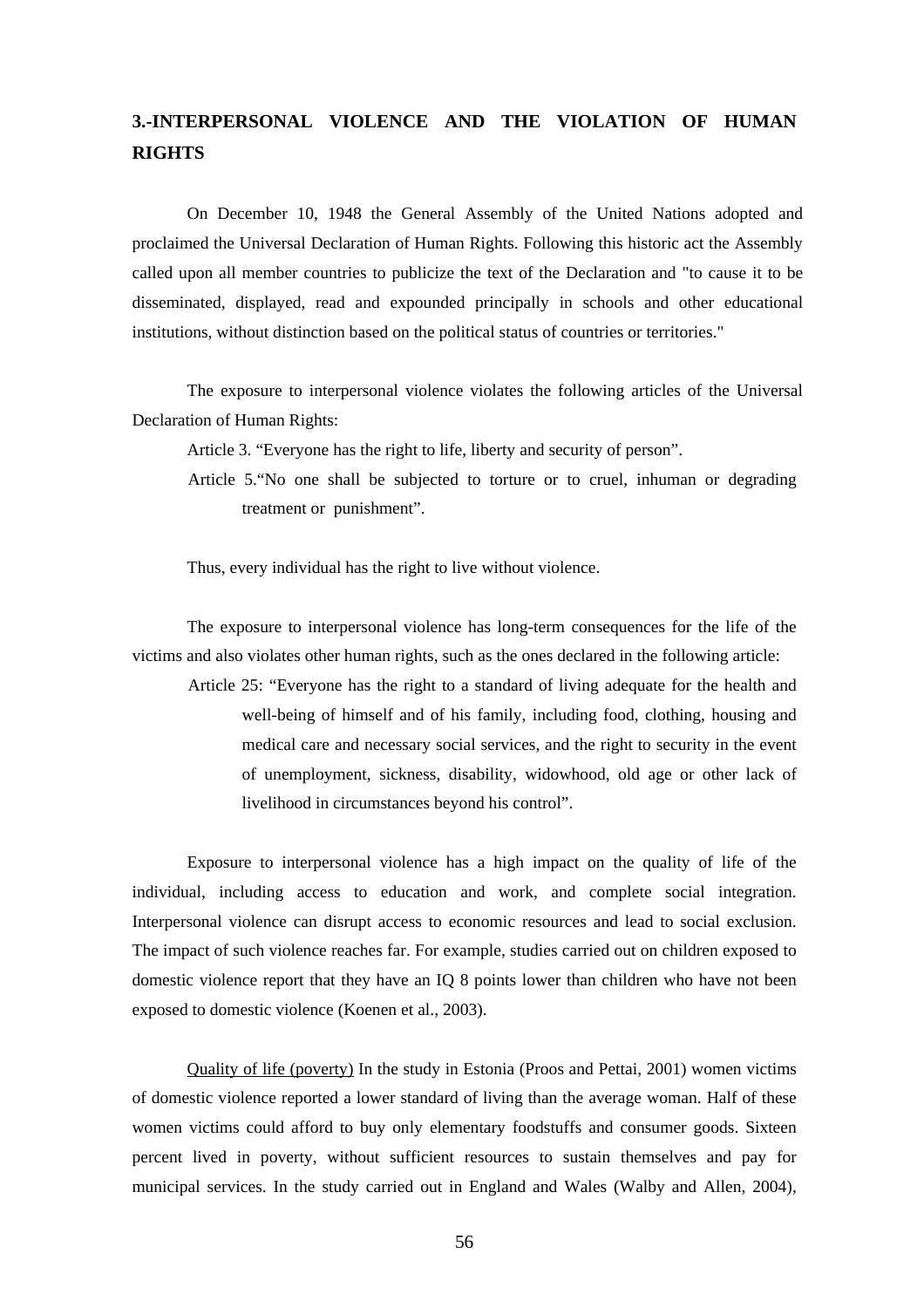social exclusion, especially as indicated by fewer economic resources, was more pronounced in victims of domestic violence than for other forms of interpersonal violence.

 Besides all these considerations, very few prevalence studies have assessed the longterm consequences of violence on the life of the victims as a whole. Even in those studies that have evaluated the health impact information is scarce about the consequences of violence for victims' standard of living, access to education and the ability to build a professional life, and for their full social integration. However, the few studies that have assessed these aspects demonstrate that violence affects every spectrum of victims' lives, making it more difficult or impossible for victims to live in conditions that would protect their human rights.

#### **Conclusion**

The impact of violence on all aspects of victims' life course as a whole (including education, employment, and social inclusion) has not been yet fully assessed in prevalence studies on interpersonal violence. Future studies should take this aspect into consideration.

## **References**

- Koenen KC, Moffitt TE, Caspi A, Taylor A and Purcell S. (2003). Domestic violence is associated with environmental suppression of IQ in young children. Dev Psychopathol;15(2):297-311.
- Proos I and Pettai I. (2001). Violence against women in Estonia. According to data from a sociological research. Estonian Open Society Institute, Tallinn. http://www.childcentre.info/research/researchpr/violence\_in\_estonia.doc

United Nations (1948). Universal Declaration of Human Rights.

Walby S and Allen J. (2004). Domestic Violence, sexual assault and stalking. Findings from the British Crime Survey. Home Office Research Study 276. Home Office Research, Development and Statistics Directorate. London.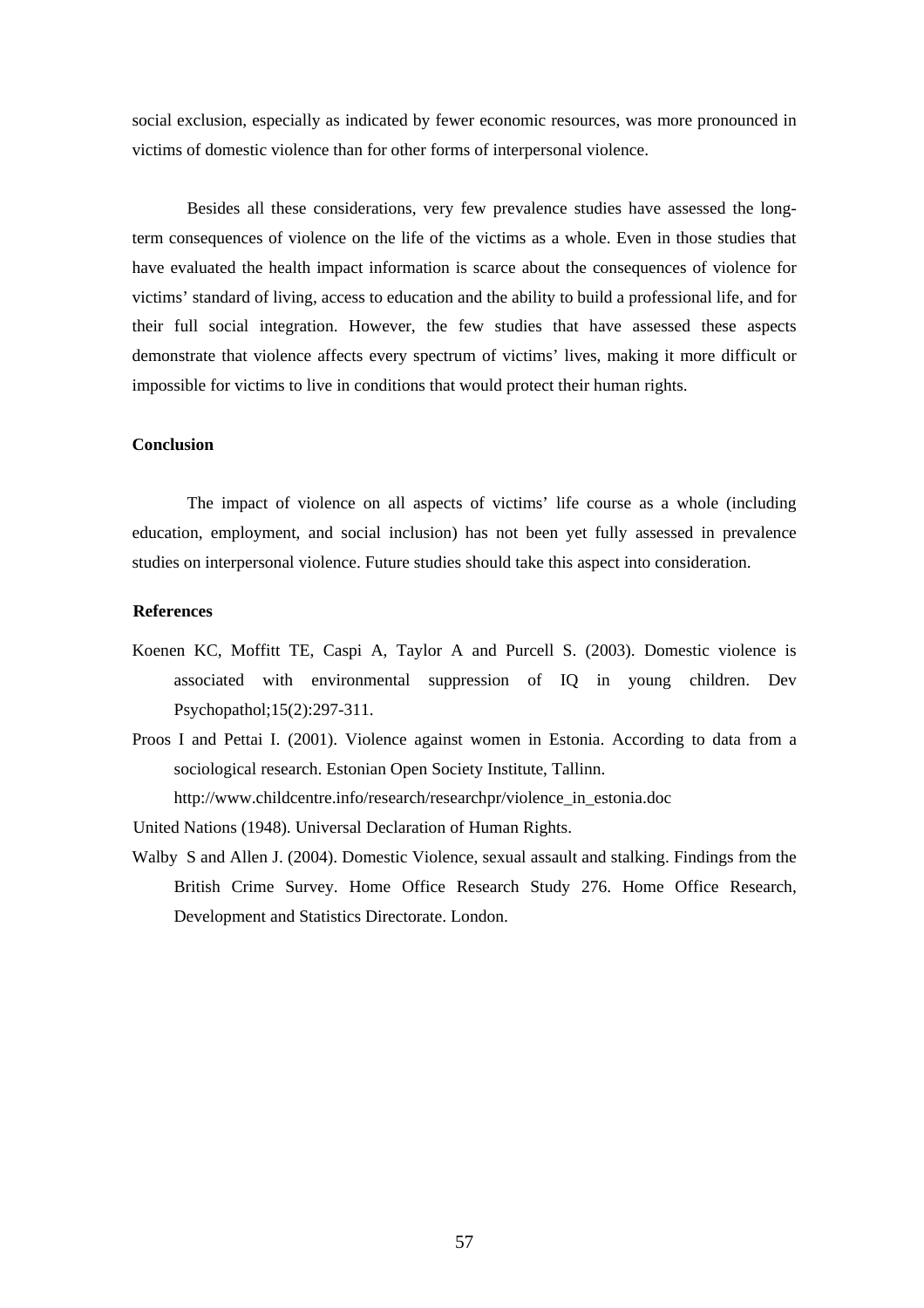## **4-FUTURE ANALYSES OF PREVALENCE AND HEALTH IMPACT DATA**

An important aspect of prevalence research in Europe to date is that much more information has been collected than has been published. The information that is available internationally is only a fraction of what exists. Secondary analyses of the data collected, following specific questions and approaches, would allow us to increase our knowledge about the rate of interpersonal violence in Europe and the impact this violence has on victims' health.

Future research within the Co-ordination Action on Human Rights Violations will focus on secondary analyses to compare across data sets specific aspects of violence against women, men and children. Selected data sets will be reanalyzed in a structured way in order to gather more comparable data on the prevalence of interpersonal violence at the European level. We will test a framework for data comparison and explore the possibilities and obstacles when comparing existing European prevalence data. This will include an analysis of the impact of different methodologies used in the studies, and the impact of cultural differences when reporting violence. Furthermore, secondary analyses of the health impact will also be conducted in order to determine how specific aspects of violence affect victims' health such as the type of violence, its seriousness, the contexts in which it took place, and the different periods of life in which people experience it.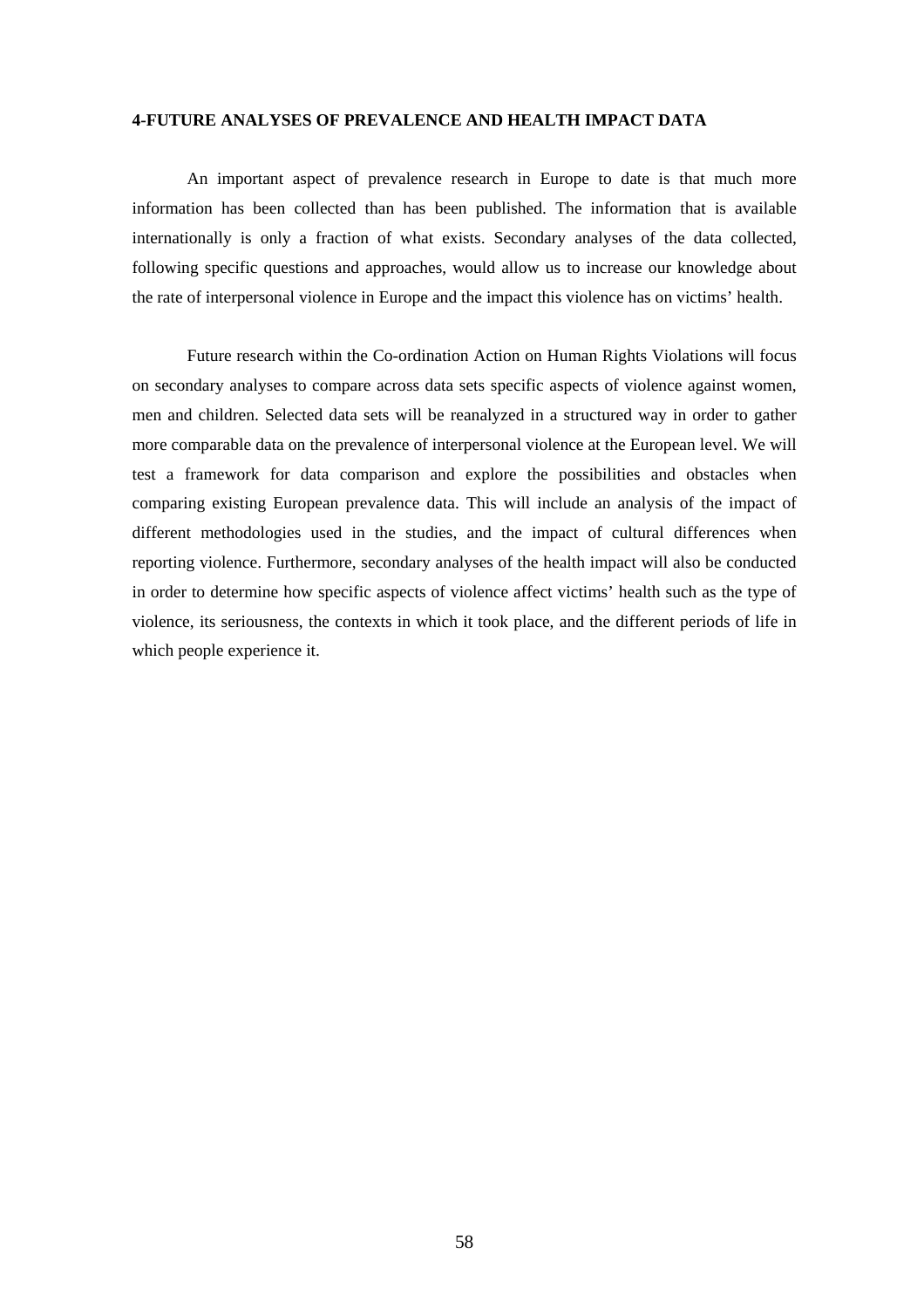## **5.-Appendix**

- Table 1. Differences in the methodology between prevalence studies on violence against women
- Table 2. Differences in the methodology between studies on violence against men
- Table 3. Results of prevalence studies of violence against men
- Table 4. Differences in methodology in prevalence studies on violence against children and youth
- Table 5. Results of prevalence studies on violence against children and youth
- Table 6. Summary of the results of prevalence of abuse against elderly people
- Table 7. Methodology of the prevalence studies that have assessed the health impact of interpersonal violence on the victims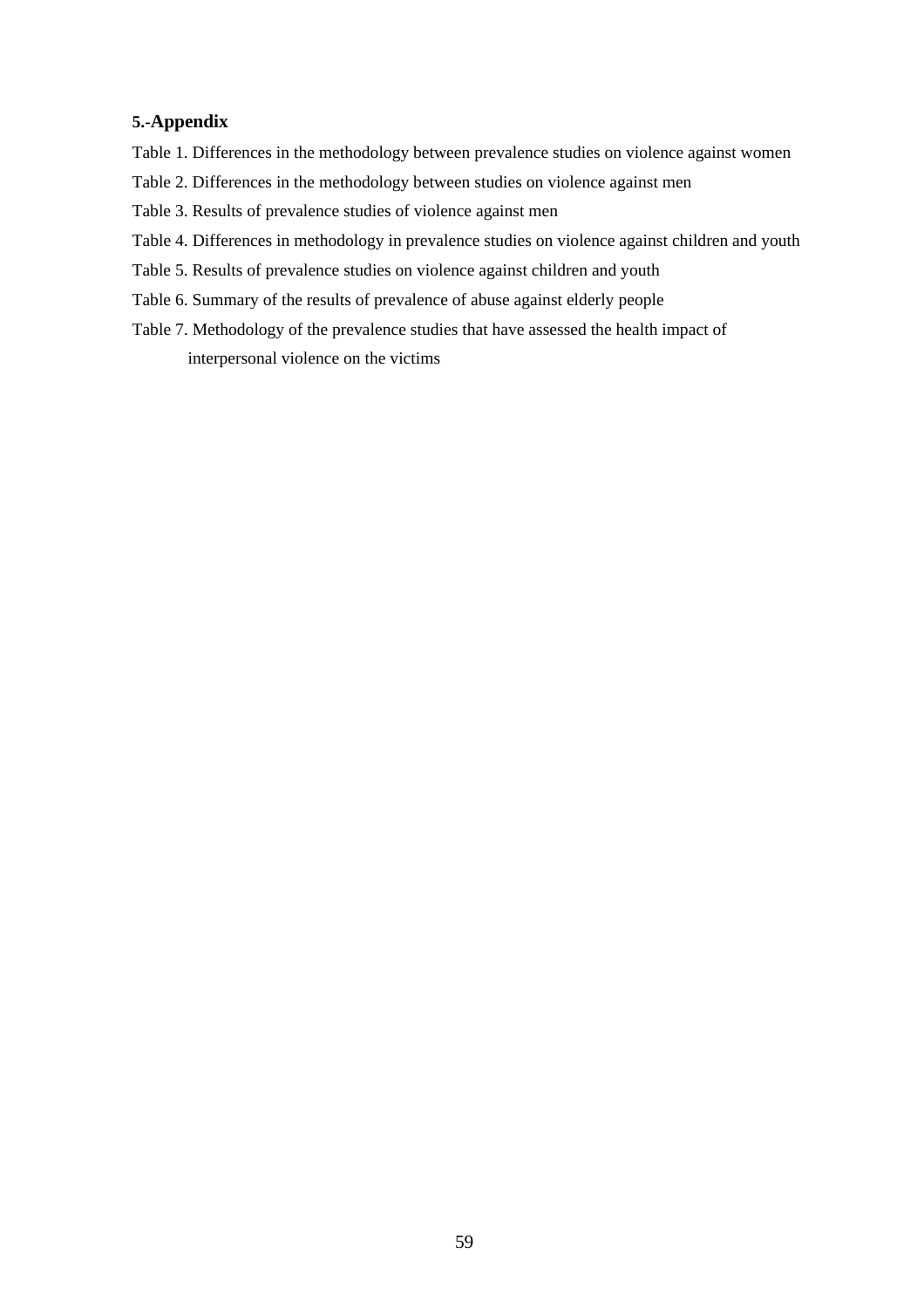| Country        | Year   |               | <b>Sample</b> |                          | Data          |                   | Violence                 |                   |              | <b>Publication</b>              |
|----------------|--------|---------------|---------------|--------------------------|---------------|-------------------|--------------------------|-------------------|--------------|---------------------------------|
|                | survey | <b>Number</b> | Age           | <b>Ethnicity</b>         | collection    | <b>Definition</b> | Period assessed          | <b>Context</b>    | <b>Types</b> |                                 |
| Survey         |        |               |               |                          |               |                   |                          |                   |              |                                 |
| England/Wales* | 1995   | 5,886         | 16-59         | $\overline{\phantom{a}}$ | Ftf/C         |                   | lyr/ever                 | <b>IPV</b>        | P/Ps         | Mirrless-Black, 1999            |
| England/Wales* | 2001   | 22,463        | 16-59         | $\overline{\phantom{a}}$ | C             | Mod CTS2          | $lyr\llap/316$           | IPV/all           | P/S/Ps       | Walby and Allen, 2004           |
| Estonia        | 2001   | 535           | 15-74         | $\blacksquare$           | Ftf           | Item list         | lyr                      | IPV/all           | P/S/Ps       | Proos and Pettai, 2001          |
| Finland        | 1997   | 4,955         | 18-74         |                          | Pq            | <b>SUM</b>        | $lyr$ />15yr /ever       | Male v/IPV/all    | P/S/Ps       | Heiskanen and Piispa, 1998      |
| France         | 2000   | 6,970         | 20-59         | N/M                      | Telephone     | <b>SUM</b>        | $lyr$ />18yr /ever       | IPV/all           | P/S/Ps       | Jaspard et al, 2003             |
| Germany*       | 1992   | 5,711         | >16           |                          | Ftf/Wq        | CTS <sub>2</sub>  | lyr/5yr/ever             | D/all             | P/S          | Wetzels et al, 1995             |
| Germany        | 2003   | 10,265        | 16-85         | N/M                      | Ftf/Wq        | CTS2/SUM          | lyr/5yr/5/6/ever         | IPV/all           | P/S/Ps       | Schröttle and Müller, 2004      |
| Holland        | 1986   | 1,016         | $20 - 60$     |                          | Ftf           | Open phrasing     | $\overline{\phantom{a}}$ | <b>IPV</b>        | P/S/Ps       | Romkens, 1989;1997              |
| Holland*       | 1997   | 1,005         | 18-70         | N                        | Wq            | Item list         | ever                     | <b>IPV</b>        | P/S(Ps)      | Van Dijk et al, 1997            |
| Holland*       | 2002   | 849           | 18-70         | M                        |               | Item list         | ever                     | D                 | P/S/Ps       | Van Dijk and Oppenhuis, 2002    |
| Holland        | 2003   | 4,000         | $12 - 65$     |                          | Police report |                   |                          | <b>IPV</b>        | P/S/Ps       | Beke and Rottenberg, 2003       |
| Holland*       | 2004   | 10,075        | 15-64         | $\overline{\phantom{a}}$ | Wq            | Item list         | lyr                      | work              | P/S/Ps       | TNO Arbeid, 2004                |
| Iceland*       | 1996   | 3,000         |               | $\overline{\phantom{a}}$ | Telephone     |                   |                          | all               | P/S          | Girlason, 1997                  |
| Lithuania      | 1999   | 1010          | 18-74         |                          | Ftf           | Mod CTS2          | $lyr$ />16yr             | <b>IPV/Male v</b> | P/S/Ps       | Purvaneckiene, 1999             |
| Lithuania      | 2000   | 517           | 18-74         | $\blacksquare$           | Ftf           | Mod CTS2          | >16yr                    | IPV/all           | P/S/Ps       | Reingardiene, 2002, 2003        |
| Portugal       | 1995   | 1,000         | < 18          |                          | Ftf           | Item list         | lvr/ever                 | IPV/all           | P/S/Ps       | Lourenco et al, 1997            |
| Russia         | 2002   | 1,076         | 16-85         | $\overline{\phantom{a}}$ |               | Item list         |                          | <b>IPV</b>        | P/S/Ps       | Gorchkova and Shurygina, 2004   |
| Spain          | 1999   | 20,552        | >18           | $\overline{\phantom{a}}$ | Telephone     | Item list         | lyr/ever                 | IPV/D             | P/S/Ps       | Inst of Women's Affairs, 1999   |
| Spain          | 2002   | 20,652        | >18           | $\overline{\phantom{a}}$ | Telephone     | Item list         | lvr/ever                 | IPV/D             | P/S/Ps       | Inst of Women's Affairs, 2002   |
| Spain          | 2002   | 2,015         | >17           |                          | Ftf           | CTS <sub>2</sub>  |                          | <b>IPV</b>        | P/S/Ps       | Medina-Ariza and Barberet, 2003 |
| Sweden         | 1999/0 | 6,926         | 18-64         | N/M                      | Ftf/Pq        | <b>SUM</b>        | $lyr$ />15yr /ever       | Male v/IPV/all    | P/S/Ps       | Lundgren et al, 2002            |
| Switzerland    | 1994   | 1,500         | $20 - 60$     | N/M                      | Telephone     | Mod CTS           | lyr/ever                 | <b>IPV</b>        | P/S/Ps       | Gillioz et al, 1997             |

|  |  |  |  |  |  | Table 1. Differences in the methodology between prevalence studies on violence against women |  |  |  |  |
|--|--|--|--|--|--|----------------------------------------------------------------------------------------------|--|--|--|--|
|  |  |  |  |  |  |                                                                                              |  |  |  |  |
|  |  |  |  |  |  |                                                                                              |  |  |  |  |
|  |  |  |  |  |  |                                                                                              |  |  |  |  |

| *: participants were both men and women | P: physical violence                                                                                           |
|-----------------------------------------|----------------------------------------------------------------------------------------------------------------|
| lyr: last year                          | S: sexual violence                                                                                             |
| 5yr: last 5 years                       | Ps: psychological violence                                                                                     |
| all: all contexts                       | IPV: intimate partner violence                                                                                 |
| Wq: written questionnaire               | Male v: male violence                                                                                          |
| Pq: postal questionnaire                | D: domestic violence (Intimate partner violence + violence by other family/household members)                  |
| Ftf: face-to-face interview             | SUM: Summarizing items (based on behavior-related item list of CTS and Canadian Violence Against Women survey) |
| C: computer                             | CTS/CTS2: Conflict Tactic Scales                                                                               |
| N: natives                              | Mod CTS/CTS2: Modified version of the Conflict Tactic Scales.                                                  |
| M: migrants                             |                                                                                                                |

 $\mathcal{L}_\mathcal{L} = \mathcal{L}_\mathcal{L} = \mathcal{L}_\mathcal{L} = \mathcal{L}_\mathcal{L} = \mathcal{L}_\mathcal{L} = \mathcal{L}_\mathcal{L} = \mathcal{L}_\mathcal{L} = \mathcal{L}_\mathcal{L} = \mathcal{L}_\mathcal{L} = \mathcal{L}_\mathcal{L} = \mathcal{L}_\mathcal{L} = \mathcal{L}_\mathcal{L} = \mathcal{L}_\mathcal{L} = \mathcal{L}_\mathcal{L} = \mathcal{L}_\mathcal{L} = \mathcal{L}_\mathcal{L} = \mathcal{L}_\mathcal{L}$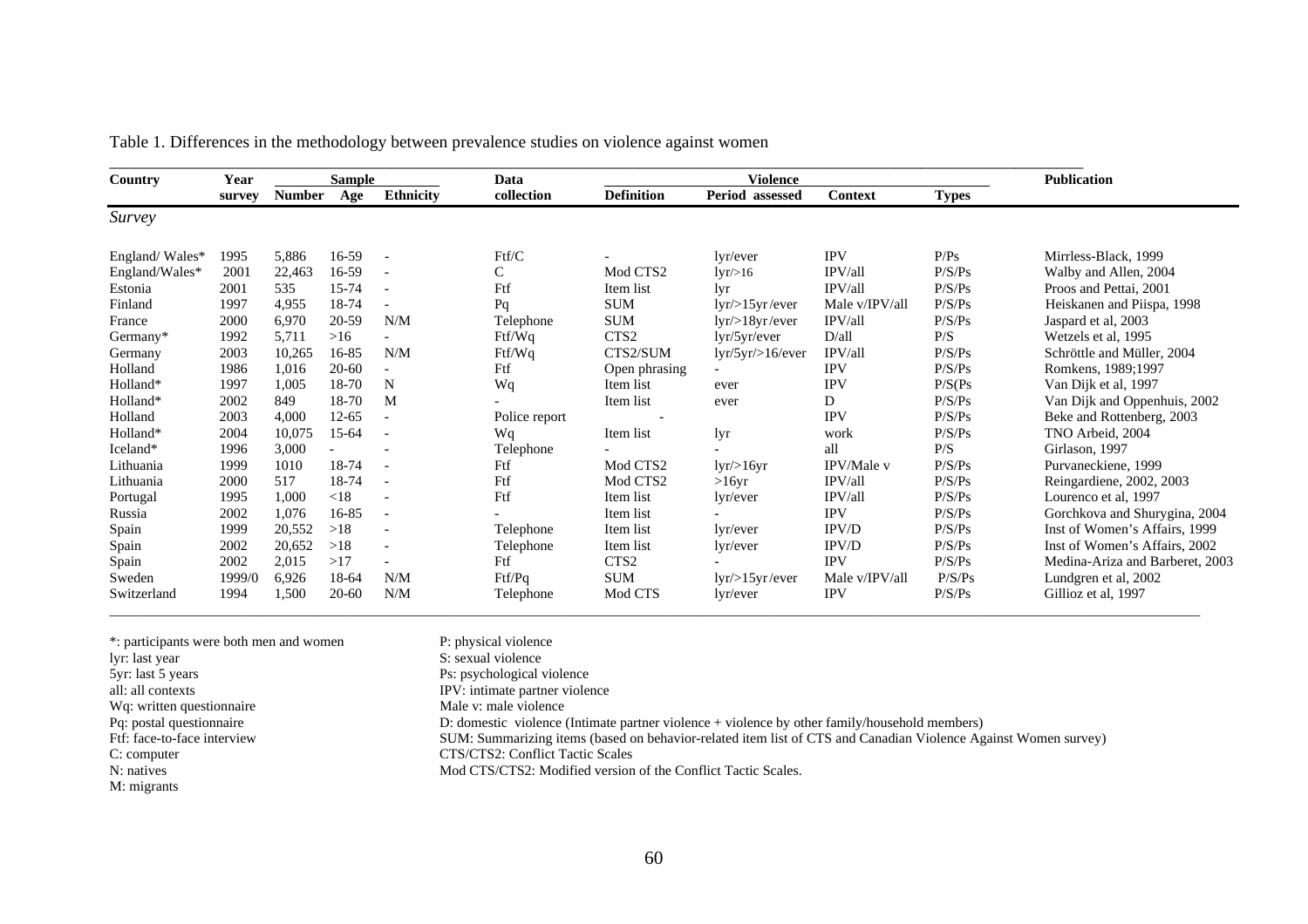| Country        | Year   |        | <b>Sample</b> |                          | Data          |                   | <b>Violence</b>          |                |              | <b>Reference</b>             |
|----------------|--------|--------|---------------|--------------------------|---------------|-------------------|--------------------------|----------------|--------------|------------------------------|
|                | survey | Number | Age           | <b>Ethnicity</b>         | collection    | <b>Definition</b> | <b>Period</b>            | <b>Context</b> | <b>Types</b> |                              |
|                |        |        |               |                          |               |                   |                          |                |              |                              |
| England/Wales* | 1995   | 5,886  | 16-59         | $\overline{\phantom{a}}$ | Ftf/C         |                   | lvr/ever                 | <b>IPV</b>     | P/Ps         | Mirrless-Black, 1999         |
| England/Wales* | 2001   | 22,463 | 16-59         | N/M                      | Ftf/C         | CTS <sub>2</sub>  | $lyr$ />16/ever          | IPV/all        | P/S/Ps       | Walby and Allen, 2004        |
| Estonia        | 2001   | 535    | 15-74         | $\overline{\phantom{a}}$ | Ftf           | Item list         | lyr                      | IPV/all        | P/S/Ps       | Proos and Pettai, 2001       |
| Germany*       | 1992   | 5,711  | >16           | $\overline{\phantom{a}}$ | Ftf/Wq        | CTS <sub>2</sub>  | 1yr/5yr/ever             | D/all          | P/S          | Wetzels et al, 1995          |
| Germany        | 2003   | 247    | $16 - 21$     | N/M                      | Wq            | Item list         | ever                     | Wv/all         | S.           | Krahé et al. 2003            |
| Germany        | 2003   | 153    | $20 - 25$     | N                        | Wq            | Item list         | ever                     | Wv/all         | S.           | Krahé et al. 2003            |
| Germany        | 2003   | 266    | 18-95         | N/M                      | Ftf/Wq/T      | Item list         | ever                     | IPV/all        | Ph/Ps/S/N    | Research group et al, 2004   |
| Holland*       | 1997   | 1.005  | 18-70         | N                        | Wq            | Item list         | ever                     | <b>IPV</b>     | P/S(Ps)      | Van Dijk et al, 1997         |
| Holland*       | 2002   | 849    | 18-70         | M                        | $\sim$        | Item list         | ever                     | D              | P/S/Ps       | Van Dijk and Oppenhuis, 2002 |
| Holland        | 2003   | 4,000  | $12 - 65$     | $\overline{\phantom{a}}$ | Police report |                   |                          | <b>IPV</b>     | P/S/Ps       | Beke and Rottenberg, 2003    |
| Holland*       | 2004   | 10,075 | $15-64$       | $\overline{\phantom{a}}$ | Wa            | Item list         | lyr                      | work           | P/S/Ps       | TNO Arbeid, 2004             |
| Iceland*       | 1996   | 3,000  |               | $\overline{\phantom{a}}$ | Telephone     | $\overline{a}$    | $\overline{\phantom{0}}$ | all            | P/S          | Girlason, 1997               |

 $\mathcal{L}_\text{max} = \mathcal{L}_\text{max} = \mathcal{L}_\text{max} = \mathcal{L}_\text{max} = \mathcal{L}_\text{max} = \mathcal{L}_\text{max} = \mathcal{L}_\text{max} = \mathcal{L}_\text{max} = \mathcal{L}_\text{max} = \mathcal{L}_\text{max} = \mathcal{L}_\text{max} = \mathcal{L}_\text{max} = \mathcal{L}_\text{max} = \mathcal{L}_\text{max} = \mathcal{L}_\text{max} = \mathcal{L}_\text{max} = \mathcal{L}_\text{max} = \mathcal{L}_\text{max} = \mathcal{$ 

Table 2. Differences in the methodology between studies on violence against men

| *: participants were both men and women | P: physical violence                                                                                           |
|-----------------------------------------|----------------------------------------------------------------------------------------------------------------|
| lyr: last year                          | S: sexual violence                                                                                             |
| 5yr: last 5 years                       | Ps: psychological violence                                                                                     |
| all: all contexts                       | IPV: intimate partner violence                                                                                 |
| Wq: written questionnaire               | Male y: male violence                                                                                          |
| Pq: postal questionnaire                | D: domestic violence (Intimate partner violence + violence by other family/household members)                  |
| Ftf: face-to-face interview             | SUM: Summarizing items (based on behavior-related item list of CTS and Canadian Violence Against Women survey) |
| C: computer                             | CTS/CTS2: Conflict Tactic Scales                                                                               |
| N: natives                              | Mod CTS/CTS2: Modified version of the Conflict Tactic Scales.                                                  |
| M: migrants                             |                                                                                                                |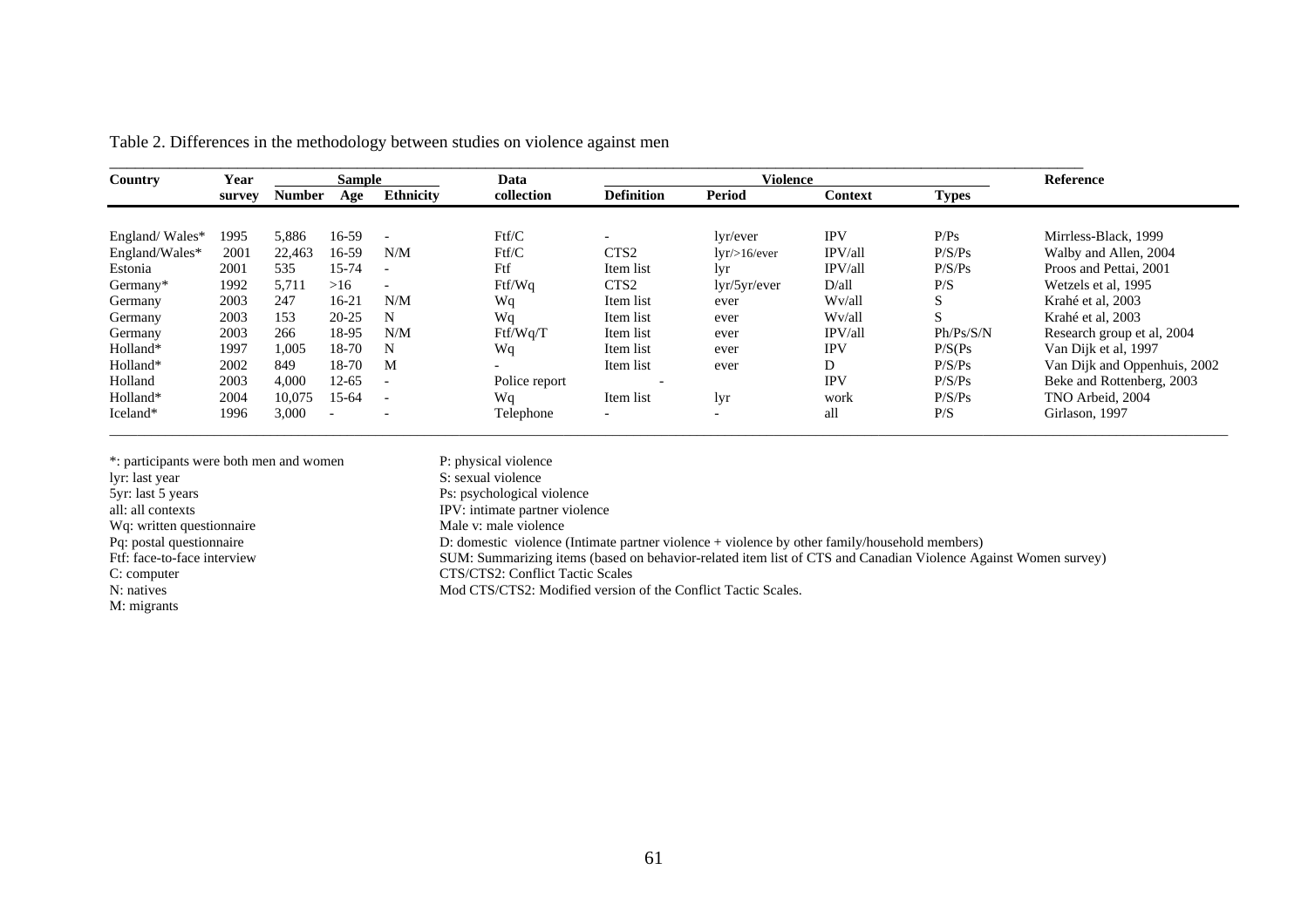| Country                    |                  |                  | Type of violence                                 |                  |                  | Reference                    |
|----------------------------|------------------|------------------|--------------------------------------------------|------------------|------------------|------------------------------|
|                            | Physical         | Sexual           | Psychological                                    | P/S              | P/S/Ps           |                              |
|                            | lyr---ever other | lyr---ever other | lyr---ever other                                 | lyr---ever other | lyr---ever other |                              |
| a-All contexts             |                  |                  |                                                  |                  |                  |                              |
| England/Wales              |                  | 2(>16)<br>0.2    |                                                  |                  |                  | Walby and Allen, 2004        |
| Estonia                    | 10               | $\overline{0}$   | 16                                               |                  | 16               | Proos and Pettai, 2004       |
|                            |                  |                  |                                                  |                  | 9 at home        |                              |
|                            |                  |                  |                                                  |                  | 9 at work        |                              |
|                            |                  |                  |                                                  |                  | 82 public places |                              |
| Germany                    |                  | 25 public places |                                                  | 4                |                  | Research Group, et al., 2004 |
|                            |                  |                  |                                                  |                  |                  |                              |
| <b>b-Domestic violence</b> |                  |                  |                                                  |                  |                  |                              |
| Holland                    | 35               | 13               | 26                                               |                  | 43               | Van Dijk et al, 1997         |
| Holland                    | 18               | $\overline{3}$   | 14                                               |                  | 21               | Van Dijk and Oppenhuis, 2002 |
| Germany                    | 18 (5 yrs)       |                  |                                                  |                  |                  | Wetzels et al, 1995          |
| c-Intimate partner         |                  |                  |                                                  |                  |                  |                              |
| violence                   |                  |                  |                                                  |                  |                  |                              |
| Germany                    |                  |                  |                                                  |                  | 23               | Research Group et al., 2004  |
| England/Wales              | 4 15             |                  |                                                  |                  |                  | Mirrless-Black, 1999         |
| England/Wales              |                  |                  |                                                  | $2.5 \quad 10$   |                  | Walby and Allen, 2004        |
|                            |                  |                  |                                                  |                  |                  |                              |
| d-At work                  |                  |                  |                                                  |                  |                  |                              |
| Holland                    |                  |                  | 5 from customers, patients, pupils or passengers |                  |                  | TNO Arbeid, 2004             |
|                            |                  | 3 from pupils    |                                                  |                  |                  |                              |
| Germany                    | 4                |                  | 25                                               |                  |                  | Research Group et al., 2004  |
| e-Sexual violence          |                  |                  |                                                  |                  |                  |                              |
| perpetrated by women       |                  |                  |                                                  |                  |                  |                              |
| Germany                    |                  | 25.1             |                                                  |                  |                  | Krahé et al, 2003            |
| Germany                    |                  | 30.1             |                                                  |                  |                  | Krahé et al, 2003            |
|                            |                  |                  |                                                  |                  |                  |                              |

Table 3. Results of prevalence studies of violence against men (%)

lyr: last year<br>5yr: last 5 years

nce

Ps: psychological violence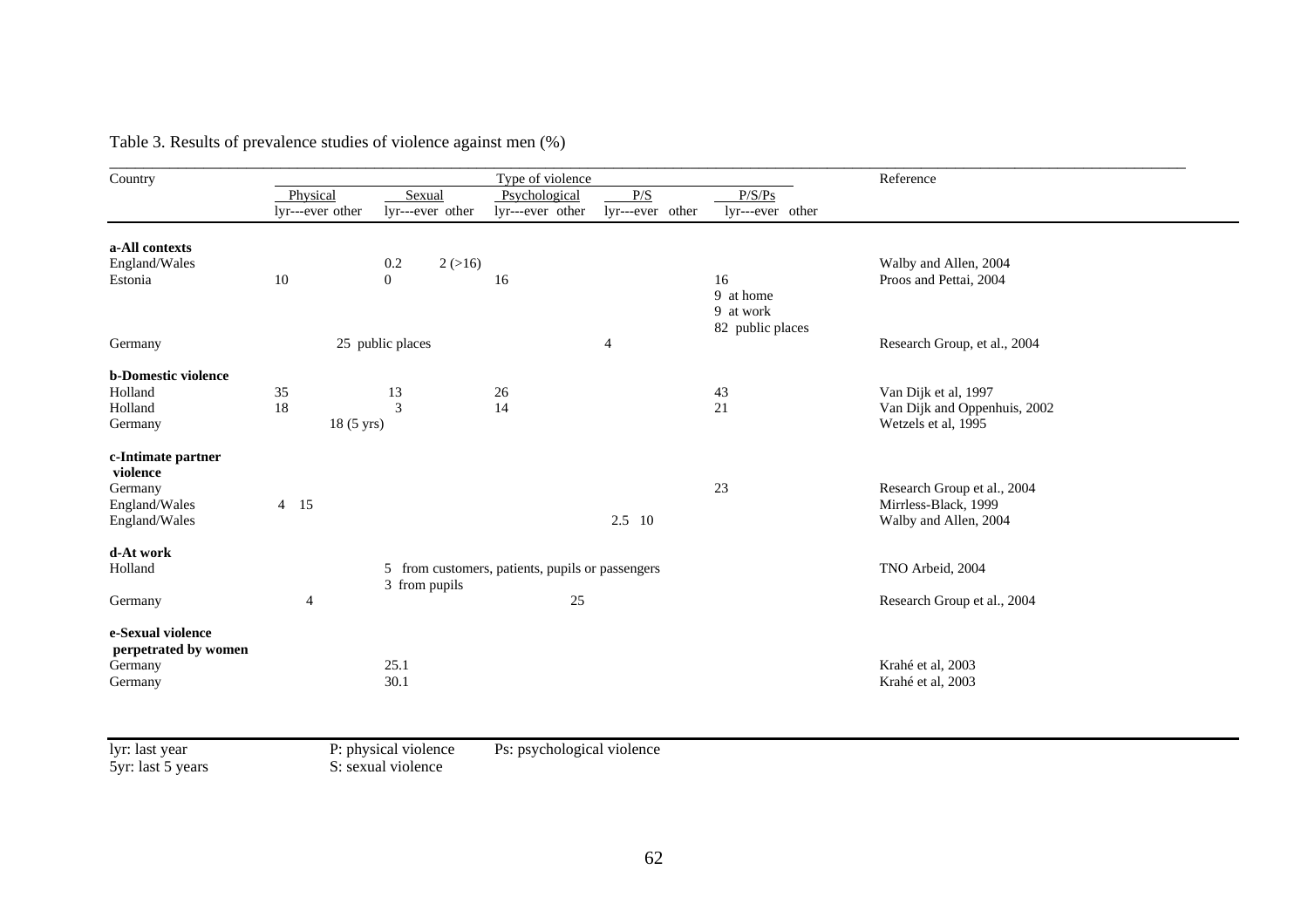| Type of violence Country           |                                    | Year   |       |              | <b>Sample</b>            |                          | <b>Method</b>            | <b>Period</b>            | Reference                 |
|------------------------------------|------------------------------------|--------|-------|--------------|--------------------------|--------------------------|--------------------------|--------------------------|---------------------------|
|                                    |                                    | survey | G/B   | <b>Girls</b> | <b>Boys</b>              | Age                      |                          | assessed                 |                           |
| <b>Sexual abuse</b>                |                                    |        |       |              |                          |                          |                          |                          |                           |
| -Studies on children               |                                    |        |       |              |                          |                          |                          |                          |                           |
|                                    | Sweden                             | 1990   |       | 1,129        | 814                      | 17                       | Wq                       | ever                     | Edgarth and Ormstad, 2000 |
|                                    | Finland                            | 1994-6 |       | 3,769        | 3,666                    | $\blacksquare$           |                          | <14                      | Sariola and Uutela, 1994  |
|                                    | Switzerland                        | 1994-5 |       | 568          | 548                      | $13 - 17$                | Wq                       |                          | Halperin et al, 1996      |
|                                    | Romania                            | 1999   |       | 851          | 416                      | $14-19$                  | Wq                       | $<$ 19                   | Roth and Bumbulut, 2003   |
|                                    | Holland                            | 1998-9 |       | 1,544        | 1,264                    | $14 - 15$                | Wq                       | lyr                      | Timmerman, 2003           |
|                                    | Poland                             | 1999   |       |              |                          | 15-59                    | $\blacksquare$           | <15                      | Izdebski, 2000            |
| -Studies on adults (retrospective) |                                    |        |       |              |                          |                          |                          |                          |                           |
|                                    | UK                                 | 1985   |       | 2,019        | $\overline{\phantom{a}}$ | $>15$                    | Ftf                      | $<$ 16                   | Baker and Duncan, 1985    |
|                                    | Holland                            | 1988   |       | 1,045        | $\overline{a}$           | $\overline{a}$           | $\overline{\phantom{a}}$ | $\overline{\phantom{0}}$ | Draijer, 1988             |
|                                    | France                             | 1989   | 1,000 |              |                          |                          |                          | $\overline{\phantom{0}}$ | Lazartigues et al, 1989   |
|                                    | UK                                 | 1990   |       | 772          | 472                      | $16 - 25$                | Wq                       | < 18                     | Kelly et al, 1991         |
|                                    | Germany                            | 1992   |       | 518          | 343                      | $\blacksquare$           |                          | <16                      | Bange, 1992               |
|                                    | Germany                            | 1992   |       | 1,685        | 1,604                    | $\overline{\phantom{a}}$ |                          | $\overline{\phantom{0}}$ | Wetzels, 1997             |
|                                    | Germany                            | 1993   |       | 520          | 412                      | $\overline{\phantom{a}}$ |                          | $<$ 14                   | Raupp and Eggers, 1993    |
|                                    | Austria                            | 1993   |       | 367          | 758                      | $\overline{\phantom{a}}$ |                          |                          | Kinzl and Biebl, 1993     |
|                                    | Germany                            | 1994   |       | 616          | 452                      |                          |                          | <12                      | Ritcher-Appelt, 1994      |
|                                    | Norway                             | 1994   |       | 486          | 510                      | $\overline{\phantom{a}}$ |                          |                          | Benedixen et al, 1994     |
|                                    | Spain                              | 1995   | 1,821 |              |                          |                          | Wq                       | <17                      | Lopez et al, 1995         |
|                                    | Germany                            | 1996   |       | 431          | 437                      |                          |                          | <16                      | Bange and Deegener, 1997  |
|                                    | UK                                 | 1998-9 |       | 1,635        | 1,234                    | $16-24$                  | $Ftf+C$                  |                          | Cawson et al, 2000        |
|                                    | Poland                             | 1999   |       |              |                          | 15-59                    | $\overline{a}$           | <15                      | Izdebski, 2000            |
| <b>Sexual harassment</b>           |                                    |        |       |              |                          |                          |                          |                          |                           |
| -Studies on children               |                                    |        |       |              |                          |                          |                          |                          |                           |
| School setting                     |                                    |        |       |              |                          |                          |                          |                          |                           |
|                                    | Holland                            | 1998-9 |       | 1.404        | 1.404                    | $14 - 15$                | Wq                       | lyr                      | Timmerman, 2002, 2003     |
|                                    | Holland                            | 2003   |       | 891          | 809                      | $14 - 18$                | Wq                       | lyr                      | De Bruin and Burrie, 2004 |
| All settings                       |                                    |        |       |              |                          |                          |                          |                          |                           |
|                                    | Finland                            | 1998   | 2,222 |              |                          | $15-16$                  | Wq                       | lifetime                 | Honkatukia, 2000a,b       |
|                                    | -Studies on adults (retrospective) |        |       |              |                          |                          |                          |                          |                           |
|                                    | UK                                 | 1998-9 |       |              | 1,635 1,234              | $16-24$                  | $Ftf+C$                  | $<$ 16                   | Cawson et al, 2000        |

Table 4. Differences in methodology in prevalence studies on violence against children and youth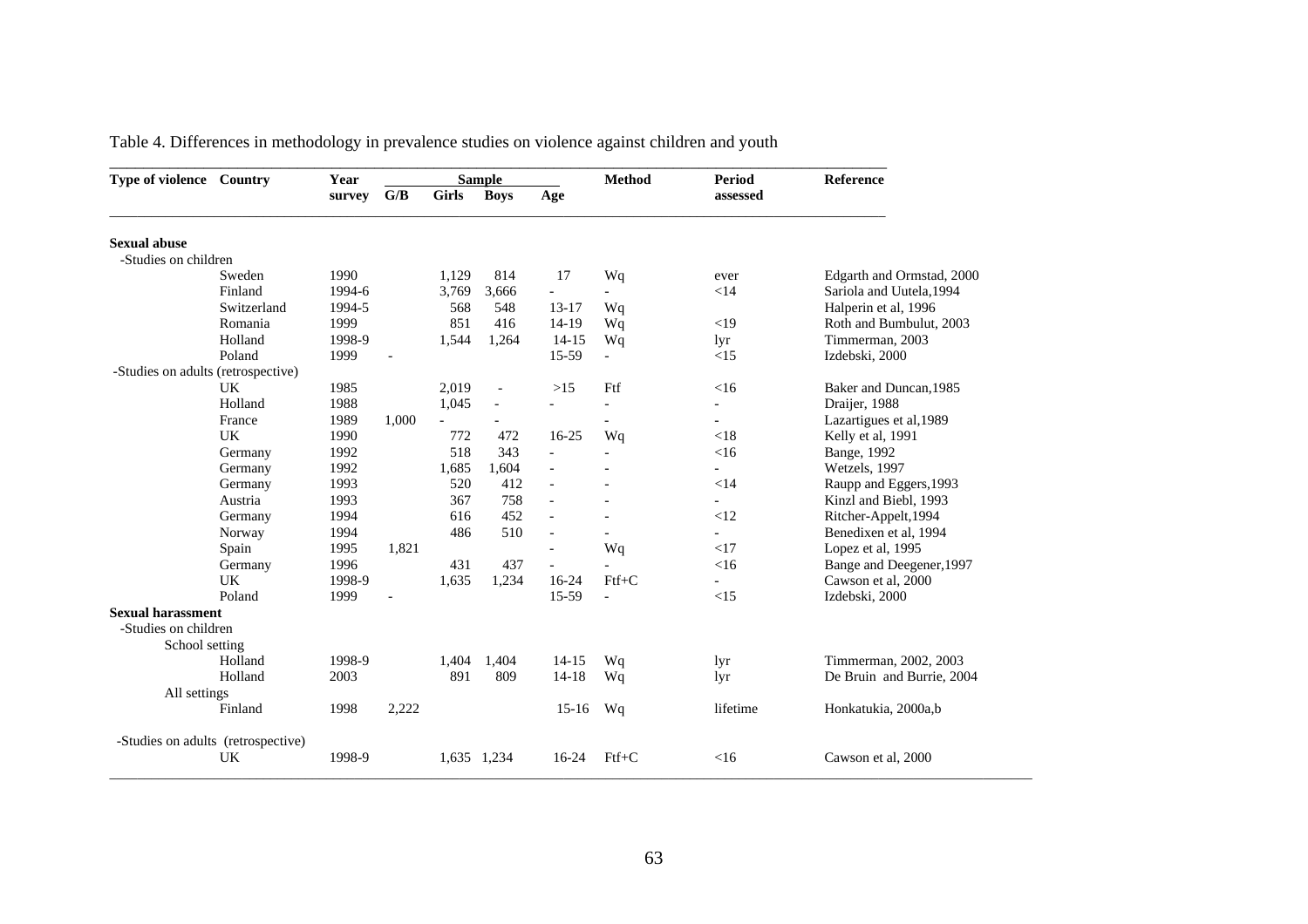#### Table 4. Continued

| Type of violence Country          |                                    | Year           |                          |              | <b>Sample</b> |               | <b>Method</b>  | Period                   | <b>Reference</b>            |
|-----------------------------------|------------------------------------|----------------|--------------------------|--------------|---------------|---------------|----------------|--------------------------|-----------------------------|
|                                   |                                    | survey         | G/B                      | <b>Girls</b> | <b>Boys</b>   | Age           |                | assessed                 |                             |
| <b>Physical violence</b>          |                                    |                |                          |              |               |               |                |                          |                             |
| -Studies on children              |                                    |                |                          |              |               |               |                |                          |                             |
|                                   | Finland                            | 1992           | 7,435                    |              |               | 15/16         | Wq             | <14                      | Sariola and Uutela, 1992    |
|                                   | Germany                            | 1995-6         | 2,392                    |              |               | $13-16$       | $\overline{a}$ |                          | Bussmann, 2002              |
|                                   | Germany                            | 1998           | 16,190                   |              |               | $15 - 17$     | Wq             |                          | Pfeiffer et al, 1999        |
|                                   | -Studies on adults (retrospective) |                |                          |              |               |               |                |                          |                             |
|                                   | Germany                            | 1992           | 15,771                   |              |               |               | 16->80 Ftf/Wq  | $\overline{a}$           | Wetzels, 1997               |
|                                   | Sweden                             | 1994           | $\overline{\phantom{a}}$ |              |               | 18-74         |                |                          | Edfeldt, 1996               |
|                                   | <b>UK</b>                          | 1998-9         |                          | 1,635        | 1,234         | $16-24$       | $Ftf+C$        | <16                      | Cawson et al, 2000          |
| <b>Psychological abuse</b>        |                                    |                |                          |              |               |               |                |                          |                             |
|                                   | <b>UK</b>                          | 1998-9         |                          | 1,635        | 1,234         | 16-24         | $Ftf+C$        | $\overline{\phantom{a}}$ | Cawson et al, 2000          |
|                                   | Croatia                            | 2003           | 373                      |              |               |               | Wq             |                          | Puhovski et al, 2004        |
| <b>Neglect/Omission</b>           |                                    |                |                          |              |               |               |                |                          |                             |
|                                   | <b>UK</b>                          | 1998-9         |                          | 1,635        | 1,234         | $16-24$       | $Ftf+C$        | $\overline{\phantom{a}}$ | Cawson et al. 2000          |
|                                   | Denmark                            | 1999           | 78,625                   |              |               | $\leq$ 4      | Hvq            |                          | Christensen, 1999           |
| <b>School bullying</b>            |                                    |                |                          |              |               |               |                |                          |                             |
| -Studies on children              |                                    |                |                          |              |               |               |                |                          |                             |
|                                   | Italy                              | 1993           | 1,379                    |              |               | $8 - 14$      | Wq             | L3m                      | Genta et al, 1996           |
|                                   | Finland                            | 1997           |                          | 8,196        | 8,214         | $14-16$       | Wq             | L5m                      | Kaltiala-Heino et al, 1999  |
|                                   | Italy                              | 1999           |                          | 113          | 125           | $11 - 14$     | Wq             | L3m                      | Baldry and Farrington, 1999 |
|                                   | England                            | 2001           |                          | 1,173        | 1,204         | 6/8           | Ftf            | Week                     | Wolke et al, 2001           |
|                                   | Germany                            | 2001           |                          | 745          | 793           | 8             | Ftf            | Week                     | Wolke et al, 2001           |
|                                   | Cross-national                     | 2001-2         |                          | 78,936       | 83,370        | $11/13/15$ wq |                | L2m                      | Currie et al, 2004          |
| G/B: girls and boys               |                                    | lyr: last year |                          |              |               |               |                |                          |                             |
| Wq: written questionnaire         |                                    |                | L2m: last two months     |              |               |               |                |                          |                             |
| C: computer                       |                                    |                | L3m: last three months   |              |               |               |                |                          |                             |
| Ftf: face-to-face interview       |                                    |                | L5m: last five months    |              |               |               |                |                          |                             |
| Hvq: health visitor questionnaire |                                    |                |                          |              |               |               |                |                          |                             |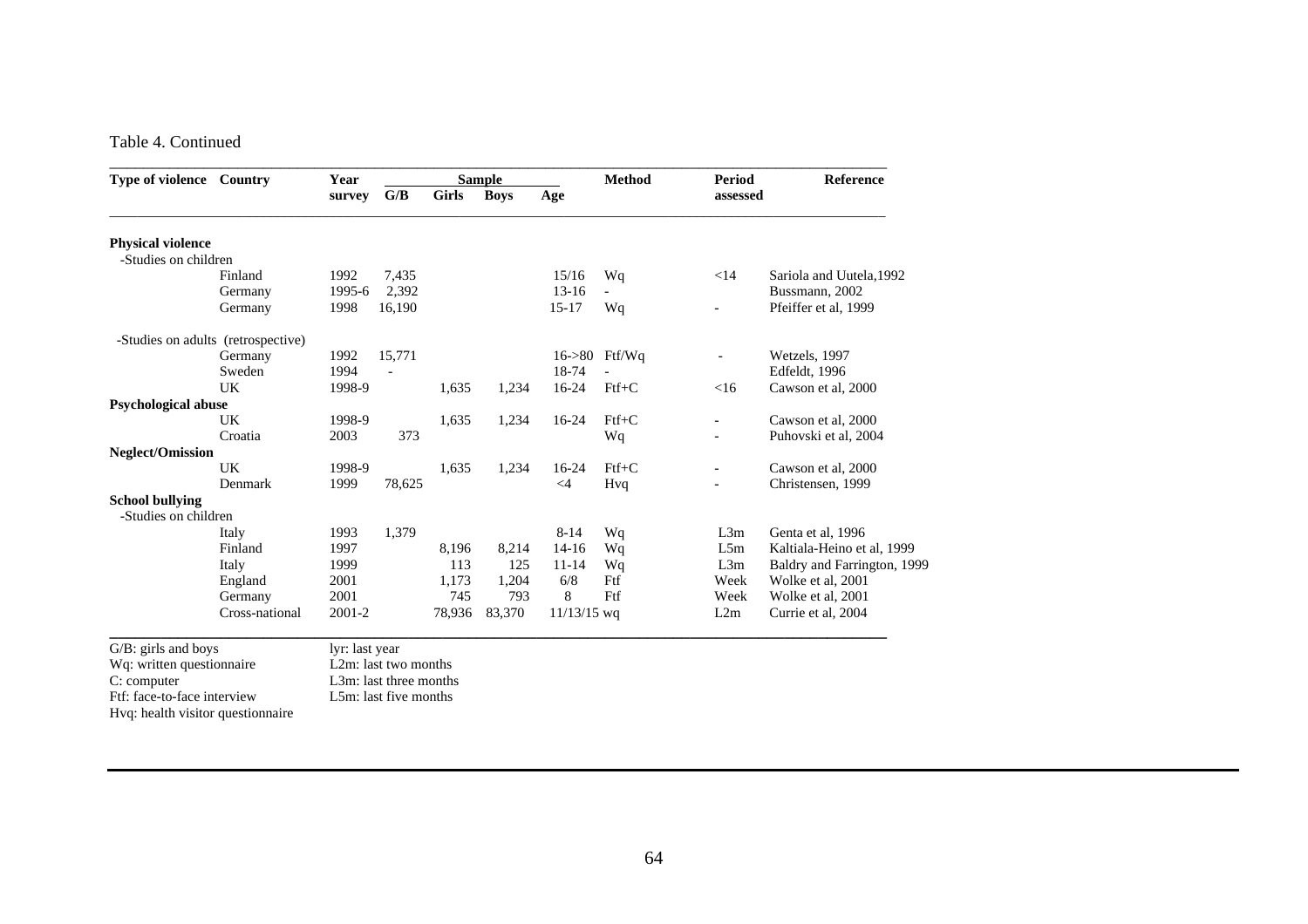| Type of violence Country |             |                  |                 |             |     | <b>Context</b> |                |                         |                |                | Reference                 |
|--------------------------|-------------|------------------|-----------------|-------------|-----|----------------|----------------|-------------------------|----------------|----------------|---------------------------|
|                          |             |                  | <b>Domestic</b> |             |     | Other          |                |                         | $\mathbf{All}$ |                |                           |
|                          |             | $\overline{G/B}$ | Girls           | <b>Boys</b> | G/B | Girls          | <b>Boys</b>    | $\mathrm{G}/\mathrm{B}$ | Girls          | <b>Boys</b>    |                           |
| <b>Sexual abuse</b>      |             |                  |                 |             |     |                |                |                         |                |                |                           |
| -Studies on children     |             |                  |                 |             |     |                |                |                         |                |                |                           |
|                          | Sweden      |                  |                 |             |     |                |                |                         | 11             | 3              | Edgarth and Ormstad, 2000 |
|                          | Finland     |                  |                 |             |     |                |                |                         | 4.8            | 1.6            | Sariola and Uutela, 1994  |
|                          | Switzerland |                  | 20              | 6           |     |                |                |                         | 34             | 11             | Halperin et al, 1996      |
|                          | Holland     |                  |                 |             |     | 0,9            | 0,4            |                         |                |                | Timmerman, 2003           |
|                          | Romania     |                  |                 |             |     |                |                |                         | 19             | $\overline{4}$ | Roth and Bumbulut, 2003   |
|                          | Poland      |                  |                 |             |     |                |                |                         | 3.6            | 5.5            | Izdebski, 2000            |
| -Studies on adults       |             |                  |                 |             |     |                |                |                         |                |                |                           |
|                          | UK          |                  |                 |             |     |                |                |                         | 12             | 8              | Baker and Duncan, 1985    |
|                          | Holland     |                  |                 |             |     |                |                |                         | 33             |                | Draijer, 1988             |
|                          | France      |                  |                 |             |     |                |                |                         | 26             | 11             | Lazartigues et al, 1989   |
|                          | UK          |                  | 3               | -1          |     | 18             | $\overline{7}$ |                         | 21             | 8              | Kelly et al, 1991         |
|                          | Germany     |                  |                 |             |     |                |                |                         | 25             | 8              | Bange, 1992               |
|                          | Germany     |                  |                 |             |     |                |                |                         | $16-20$        | $4-9$          | Wetzels, 1997             |
|                          | Germany     |                  |                 |             |     |                |                |                         | 25             | 6              | Raupp and Eggers, 1993    |
|                          | Austria     |                  |                 |             |     |                |                |                         | 36             | 18             | Kinzl and Biebl, 1993     |
|                          | Germany     |                  |                 |             |     |                |                |                         | 25             | 4              | Ritcher-Appelt, 1994      |
|                          | Norway      |                  |                 |             |     |                |                |                         | 19             | $\overline{4}$ | Benedixen et al, 1994     |
|                          | Spain       |                  |                 |             |     |                |                |                         | 22             | 15             | Lopez et al, 1995         |
|                          | Germany     |                  |                 |             |     |                |                |                         | 22             | $\sqrt{5}$     | Bange and Deegener, 1997  |
|                          | UK          |                  |                 |             |     |                |                |                         | 16             | $\tau$         | Cawson et al, 2000        |
|                          | Poland      |                  |                 |             |     |                |                |                         | 5              | 3              | Izdebski, 2000            |
| <b>Sexual harassment</b> |             |                  |                 |             |     |                |                |                         |                |                |                           |
| -Studies on children     |             |                  |                 |             |     |                |                |                         |                |                |                           |
| School setting           |             |                  |                 |             |     |                |                |                         |                |                |                           |
|                          | Holland     |                  |                 |             | 18  | 24             | -11            |                         |                |                | Timmerman, 2002, 2003     |
|                          | Holland     |                  |                 |             | 63  |                |                |                         |                |                | De Bruin and Burrie, 2004 |
| All settings             |             |                  |                 |             |     |                |                |                         |                |                |                           |
|                          | Finland     |                  |                 |             |     |                |                |                         | 41             |                | Honkatukia, 2000a,b       |
|                          |             |                  |                 |             |     |                |                |                         |                |                |                           |

e.

Table 5. Results of prevalence studies on violence against children and youth (%)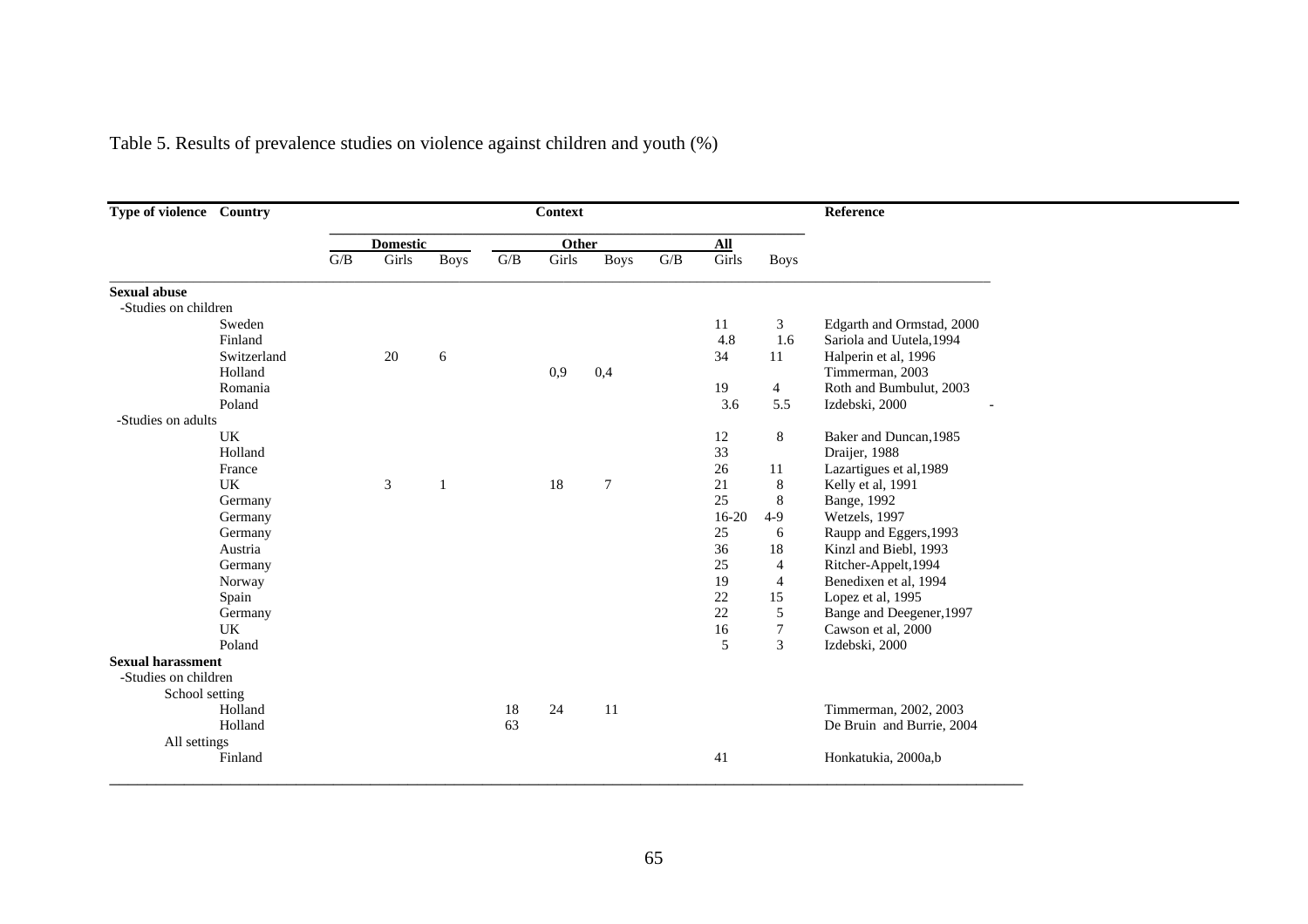#### Table 5. Continued

| Type of violence Country           |                               | <b>Context</b>  |       |                |         |       |             |     |         | Reference      |                             |
|------------------------------------|-------------------------------|-----------------|-------|----------------|---------|-------|-------------|-----|---------|----------------|-----------------------------|
|                                    |                               | <b>Domestic</b> |       |                | Other   |       |             | All |         |                |                             |
|                                    |                               | G/B             | Girls | <b>Boys</b>    | G/B     | Girls | <b>Boys</b> | G/B | Girls   | <b>Boys</b>    |                             |
| <b>Sexual harassment</b>           |                               |                 |       |                |         |       |             |     |         |                |                             |
| -Studies on adults (retrospective) |                               |                 |       |                |         |       |             |     |         |                |                             |
|                                    | UK.                           |                 |       |                |         |       |             |     | $\,8\,$ | $\overline{4}$ | Cawson et al, 2000          |
| Physical punishment                |                               |                 |       |                |         |       |             |     |         |                |                             |
|                                    | UK                            | 72              |       |                |         |       |             |     |         |                | Cawson et al, 2000          |
| <b>Physical violence</b>           |                               |                 |       |                |         |       |             |     |         |                |                             |
| -Studies on children               |                               |                 |       |                |         |       |             |     |         |                |                             |
|                                    | Finland                       | 72              |       |                |         |       |             |     |         |                | Sariola/Uutela, 1992        |
|                                    | Germany                       | 81              |       |                |         |       |             |     |         |                | Bussmann, 2002              |
|                                    | Germany                       | 57              |       |                |         |       |             |     |         |                | Pfeiffer et al, 1999        |
| -Studies on adults (retrospective) |                               |                 |       |                |         |       |             |     |         |                |                             |
|                                    | Germany                       |                 | 72    | 78             |         |       |             |     |         |                | Wetzels, 1997               |
|                                    | Sweden                        | 29              |       |                |         |       |             |     |         |                | Edfeldt, 1996               |
|                                    | UK                            | 23              |       |                |         |       |             |     | 22      | 25             | Cawson et al, 2000          |
| Psychological abuse                |                               |                 |       |                |         |       |             |     |         |                |                             |
|                                    | UK                            |                 | 8     | $\overline{4}$ |         |       |             |     |         |                | Cawson et al, 2000          |
|                                    | Croacia                       | 31              |       |                |         |       |             |     |         |                | Puhovski et al, 2004        |
| <b>Neglect/Omission</b>            |                               |                 |       |                |         |       |             |     |         |                |                             |
|                                    | <b>UK</b>                     |                 | 6     | $\overline{7}$ |         |       |             |     |         |                | Cawson et al, 2000          |
|                                    | Denmark                       | 6               |       |                |         |       |             |     |         |                | Christensen, 1999           |
| <b>School bullying</b>             |                               |                 |       |                |         |       |             |     |         |                |                             |
| -Studies on children               |                               |                 |       |                |         |       |             |     |         |                |                             |
|                                    | Italy                         |                 |       |                |         | 11.5  | 14.9        |     |         |                | Genta et al, 1996           |
|                                    | Finland                       |                 |       |                |         | 5     | 6           |     |         |                | Kaltiala-Heino et al, 1999  |
|                                    | Italy                         |                 |       |                |         | 34    | 25          |     |         |                | Baldry and Farrington, 1999 |
|                                    | England                       |                 |       |                | 24      |       |             |     |         |                | Wolke et al, 2001           |
|                                    | Germany                       |                 |       |                | $\,8\,$ |       |             |     |         |                | Wolke et al, 2001           |
|                                    | Cross-national (31 countries) |                 |       |                | $12-69$ |       |             |     |         |                | Currie et al, 2004          |

**\_\_\_\_\_\_\_\_\_\_\_\_\_\_\_\_\_\_\_\_\_\_\_\_\_\_\_\_\_\_\_\_\_\_\_\_\_\_\_\_\_\_\_\_\_\_\_\_\_\_\_\_\_\_\_\_\_\_\_\_\_\_\_\_\_\_\_\_\_\_\_\_\_\_\_\_\_\_\_\_\_\_\_\_\_\_\_\_\_\_\_\_\_\_\_\_\_\_\_\_\_\_\_\_\_\_**  G/B: girls and boys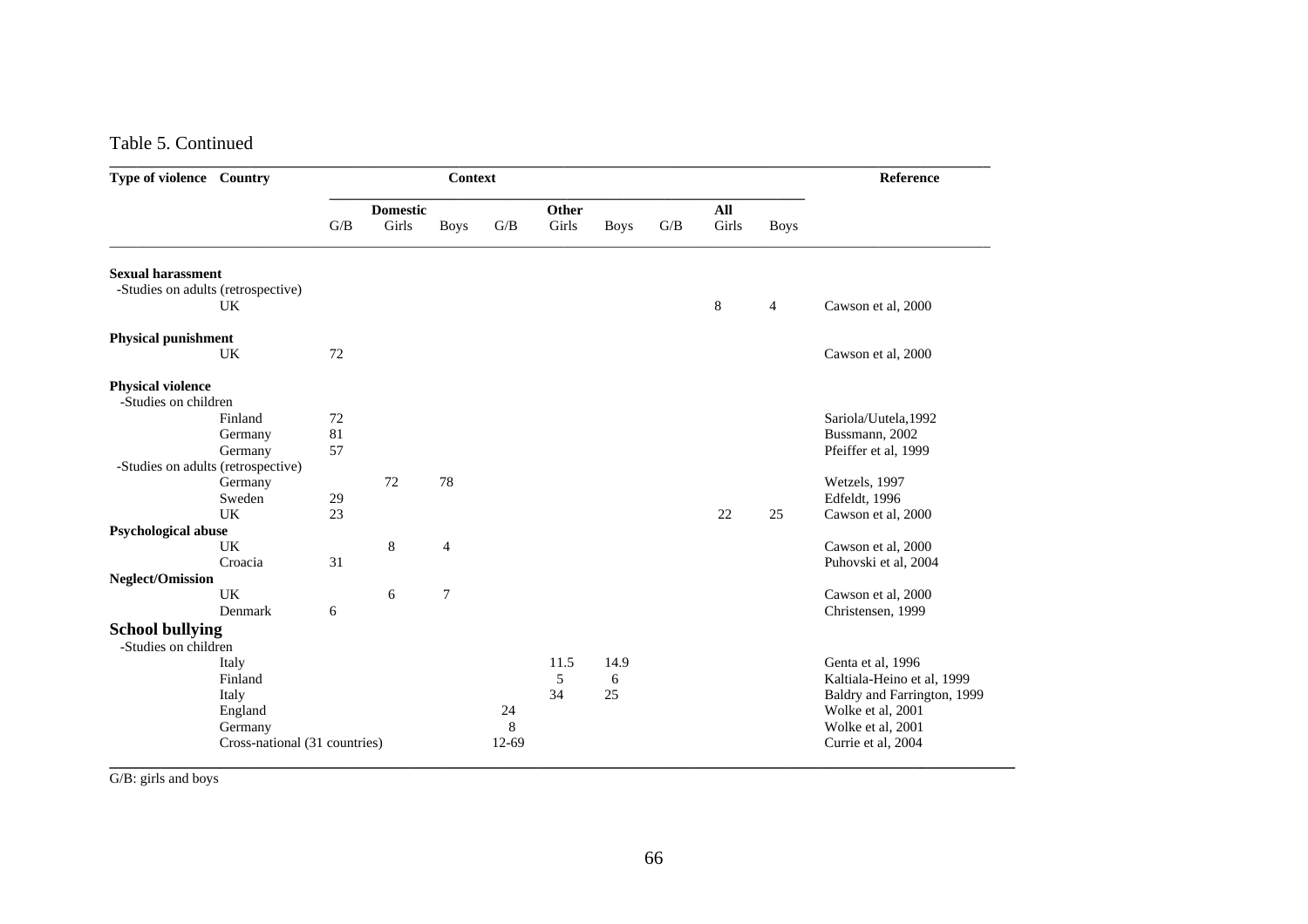| Country | Year<br>survey | Sample                |                          | Type of violence         | Reference |                              |         |             |                            |
|---------|----------------|-----------------------|--------------------------|--------------------------|-----------|------------------------------|---------|-------------|----------------------------|
|         |                |                       |                          | Physical Psychological   | Sexual    | Financial                    | Neglect | Ph/Ps/S/F/N |                            |
| Finland | 1989           | Total                 |                          |                          |           |                              |         | 6.7         | Kivelä et al, 1992         |
|         |                | Men<br>Women          |                          |                          |           |                              |         | 3.3<br>8.8  |                            |
| Germany | 1992           |                       |                          |                          |           |                              |         | $5 - 7$     | Wetzels et al, 1995        |
| Holland | 1994           |                       | $1.2\,$                  | 3.2                      |           | 1.4                          | 0.2     | 5.6         | Comijs et al, 1998         |
| Spain   | 2000           |                       | 2.7                      | 9.1                      | 0.4       | $\mathbf{0}$                 | 2.7     | 11.9        | Ruiz Sanmartin et al, 2001 |
| UK      | 1992           | Total<br>Men<br>Women | $\overline{c}$<br>3<br>1 | 5<br>4<br>$\overline{7}$ |           | $\overline{\mathbf{c}}$<br>3 |         |             | Ogg and Bennett, 1992      |

**\_\_\_\_\_\_\_\_\_\_\_\_\_\_\_\_\_\_\_\_\_\_\_\_\_\_\_\_\_\_\_\_\_\_\_\_\_\_\_\_\_\_\_\_\_\_\_\_\_\_\_\_\_\_\_\_\_\_\_\_\_\_\_\_\_\_\_\_\_\_\_\_\_\_\_\_\_\_\_\_\_\_\_\_\_\_\_\_\_\_\_\_\_\_\_\_\_\_\_\_\_\_\_\_** 

Table 6. Summary of the results of prevalence of abuse against elderly people (%)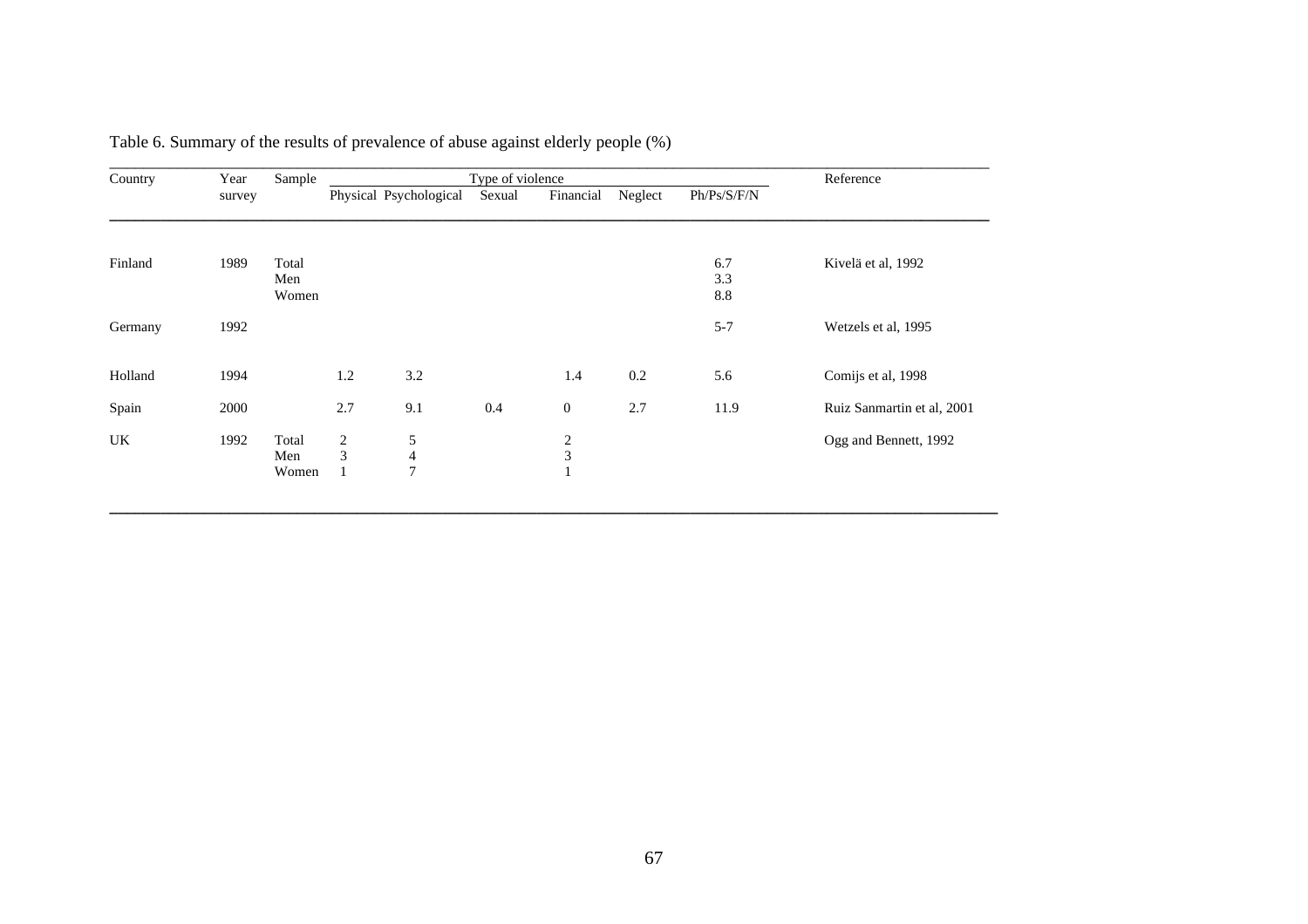| Country         | Year<br>survey | Method      | Health assessment |             |              |             |             |             |                | References             |                               |
|-----------------|----------------|-------------|-------------------|-------------|--------------|-------------|-------------|-------------|----------------|------------------------|-------------------------------|
|                 |                |             | Health<br>status  | Direct      |              | Indirect    |             | Work        | Social<br>life | Medical<br>care visits |                               |
|                 |                |             |                   |             | Physical     | Mental      | Physical    | Mental      |                |                        |                               |
| <b>WOMEN</b>    |                |             |                   |             |              |             |             |             |                |                        |                               |
| England/Wales   | 2001           | D           |                   |             |              |             |             | $\mathbf x$ | $\mathbf X$    |                        | Walby and Allen, 2004         |
| Estonia         | 2001           | D           | $\mathbf X$       |             |              |             |             |             |                |                        | Proos and Pettai, 2001        |
| Sweden          | 1999/0         | $\mathbf D$ | $\mathbf X$       |             |              | $\mathbf X$ | $\mathbf X$ |             |                |                        | Lundgren et al, 2002          |
| Russia          | 2002           | D           |                   |             |              |             |             |             |                |                        | Gorchkova and Shurygina, 2004 |
| Germany         | 2003           | D/A         | $\mathbf x$       | I           | $\mathbf{X}$ |             | $\mathbf X$ | $\mathbf X$ | $\mathbf X$    | $\mathbf X$            | Schröttle and Müller, 2004    |
| Lithuania       | 2000           | D           | $\mathbf X$       | I           |              | $\mathbf X$ |             |             |                | $\mathbf X$            | Reingardiene, 2002            |
| Finland         | 1997           | D           | $\mathbf X$       | $\mathbf I$ |              | $\mathbf X$ | $\mathbf x$ |             |                | $\mathbf X$            | Mirrlees-Black, 1999          |
| France          | 2000           | Α           | $\mathbf X$       |             |              |             | $\mathbf X$ | $\mathbf X$ |                | $\mathbf X$            | Jaspard et al, 2003           |
| Spain           | 1999           | D           |                   |             |              | $\mathbf X$ | $\mathbf X$ |             |                |                        | Inst of Women's Affairs, 1999 |
| Spain           | 2002           | D           |                   |             |              | $\mathbf X$ | $\mathbf X$ |             |                |                        | Inst of Women's Affairs, 2002 |
| <b>MEN</b>      |                |             |                   |             |              |             |             |             |                |                        |                               |
| Estonia         | 2001           | D           |                   | $\bf{I}$    |              |             |             |             |                |                        | Proos and Pettai, 2001        |
| Germany         | 2003           | ${\bf D}$   |                   |             | Affective    |             |             |             |                |                        | Krahé et al, 2003             |
| England/Wales   | 2001           | D           |                   | Ι.          |              |             |             | $\mathbf X$ | $\mathbf X$    |                        | Walby and Allen, 2004         |
| <b>CHILDREN</b> |                |             |                   |             |              |             |             |             |                |                        |                               |
| Holland         | 1998-9         | D           |                   |             |              |             | $\mathbf X$ |             |                |                        | Timmerman, 2002               |
| Finland         | 1998           | D           |                   |             |              | $\mathbf X$ |             |             |                |                        | Honkatukia, 2000a,b           |
| Sweden          |                | D           |                   |             |              |             | $\mathbf X$ |             |                |                        | Edgarth and Ormstad, 2000     |
| Holland         | 1998-9         | D           |                   |             |              | $\mathbf X$ | $\mathbf X$ |             |                |                        | Timmerman, 2003               |
| Spain           | 1995           | ${\bf D}$   |                   |             | $\mathbf X$  |             | $\mathbf X$ |             | $\mathbf X$    |                        | Lopez et al, 1995             |
| Finland         | 1997           | D           |                   |             |              |             | $\mathbf X$ |             |                |                        | Kaltiala-Heino et al, 1999    |
|                 |                |             |                   |             |              |             |             |             |                |                        |                               |
| <b>ELDERLY</b>  |                |             |                   |             |              |             |             |             |                |                        |                               |
| Finland         | 1989           | ${\bf D}$   | $\mathbf X$       |             |              | $\mathbf X$ | $\mathbf X$ |             | $\mathbf X$    |                        | Kivelä et al, 1992            |
| Holland         | 1994           | ${\bf D}$   |                   |             | $\mathbf X$  | $\mathbf X$ |             |             |                |                        | Comijs et al, 1998            |
| Germany         | 1992           | D           |                   |             |              |             | $\mathbf X$ |             |                |                        |                               |
|                 |                |             |                   |             |              |             |             |             |                |                        |                               |

|  | Table 7. Methodology of the prevalence studies that have assessed the health impact of interpersonal violence on the victims |  |
|--|------------------------------------------------------------------------------------------------------------------------------|--|
|  |                                                                                                                              |  |